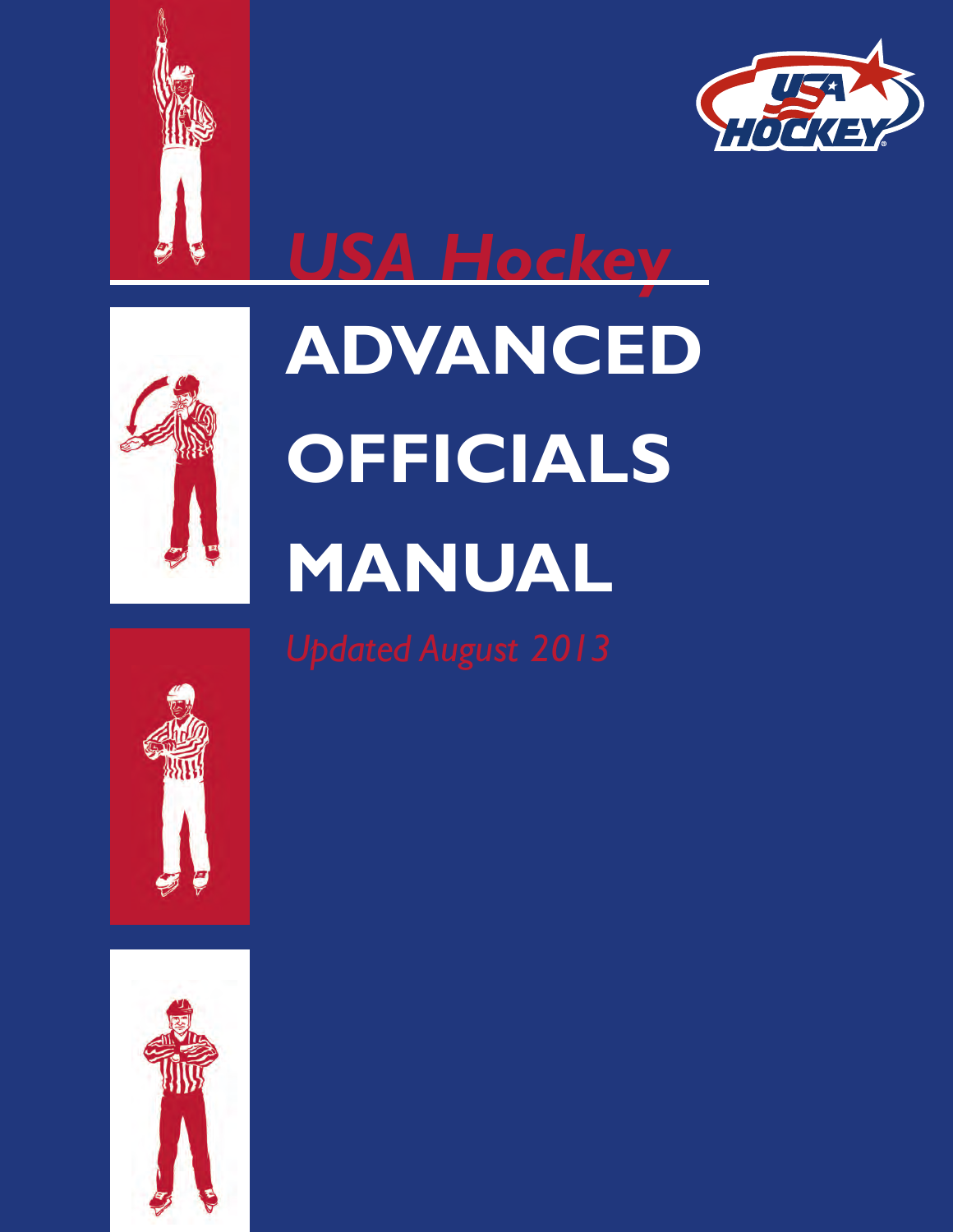# **USA HOCKEY ADVANCED OFFICIALS MANUAL**

*Updated August 2013*



#### **AUTHOR AND EDITOR**

MATT LEAF USA Hockey Director, Officiating Education Program

#### **ARTWORK**

Graphics MATT LEAF

Illustrations MIKE CURTI

Photography TED GEE

Typesetting & Layout DANA AUSEC

© USA Hockey, Inc.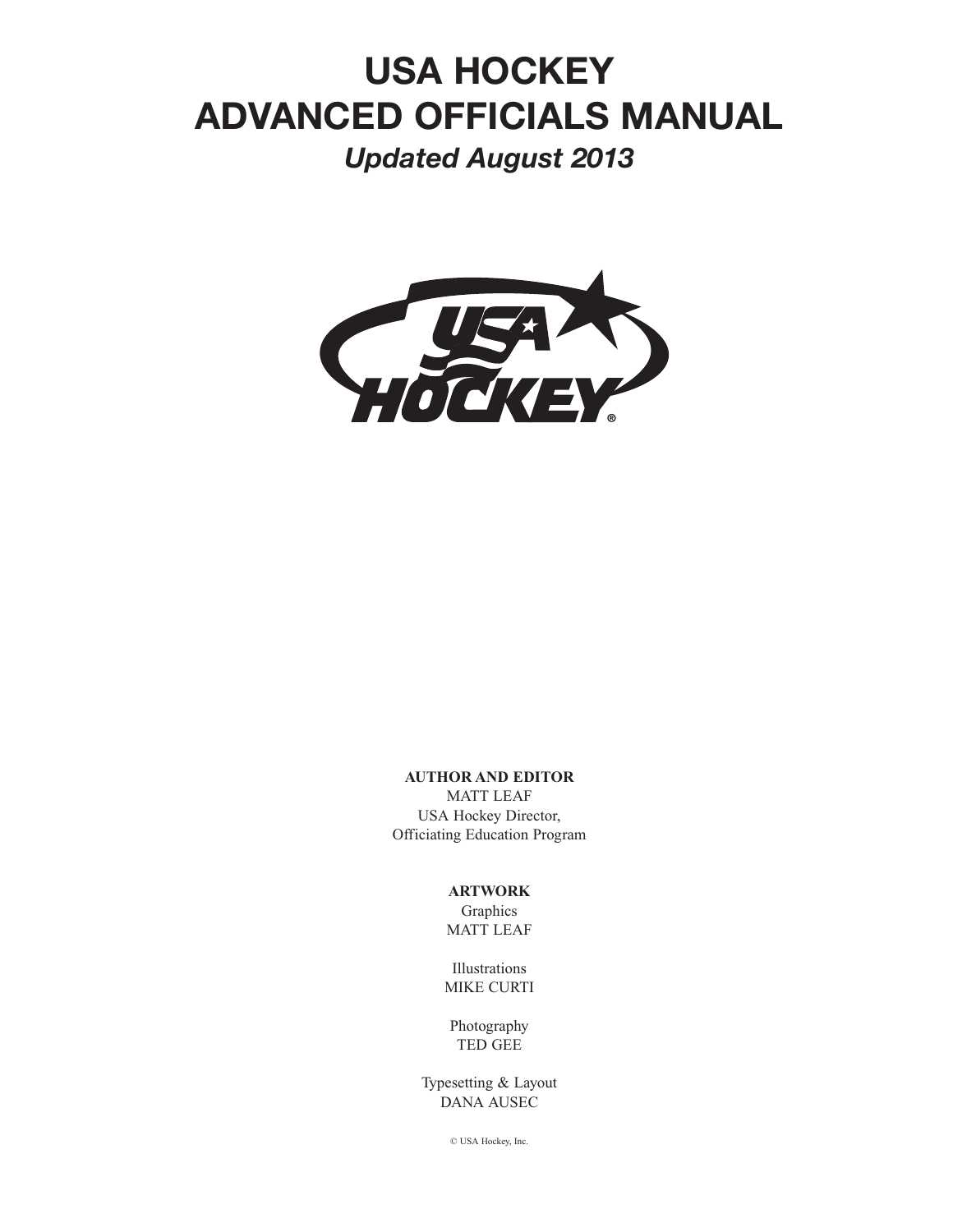|                                             | $\mathbf{1}$ |
|---------------------------------------------|--------------|
|                                             | 3            |
|                                             | 5            |
|                                             | 9            |
|                                             | 11           |
|                                             | 13           |
|                                             | 13           |
| Positioning Referee (Three-Official System) | 14           |
|                                             | 16           |
|                                             | 19           |
|                                             | 22           |
|                                             |              |

|  | 26 |  |
|--|----|--|
|  |    |  |
|  |    |  |
|  |    |  |
|  |    |  |
|  |    |  |
|  |    |  |
|  |    |  |
|  |    |  |
|  |    |  |

## **FOREWORD**

*Welcome to the final installment of the USA Hockey Officiating Manual Series. Your participation in officiating to this point has been an important part of the overall hockey environment. Hopefully, you've enjoyed the experience.*

*The advanced level official tends to be a unique breed within USA Hockey. There never seems to be enough of them (at least in the eyes of the players, coaches and spectators) and their involvement above the grassroots levels of hockey limits their availability. Development of advanced caliber officials is an ongoing challenge for the USA Hockey Officiating Program. This manual is a step in the right direction.* 

*There may be some concepts presented in this publication you have never seen before or maybe never thought you would see presented in a USA Hockey Officiating Manual. The official who has fifteen years of experience and has been reading the same material over and over during that time will learn something new. In addition, the "newer" experienced official who is exploring the advanced level for the first time will be fascinated by the intangibles associated with the art of officiating.*

*However, you will also discover that there is no magic formula to successful officiating other than performing the basics. Changing your positioning a few feet either way does not necessarily provide you with a better field of vision. The basic level official needs to maximize is/her field of vision just as the advanced official does. Although this manual describes some advanced techniques to help you respond better to a faster paced and more physical game, it doesn't replace the basic positioning and procedural techniques presented in the previous manuals. The material presented here should only be used when necessary and not as common practice.*

*Where the advanced level official does have a tremendous advantage over the basic level official is in the area of game management. This can be attributed to years of experience. The concept of game management is discussed thoroughly in this manual along with some other mental aspects of officiating. Pay special attention to these areas as, assuming you've mastered the basics, these areas may provide the most benefit in your endeavor to become a better official.*

*In addition, the expectations of you as an advanced level official within the USA Hockey community exceed simply your on-ice performance. Your involvement off the ice is an important part of your overall success. After all, there is more to life than just officiating.*

*Thank you for your participation.*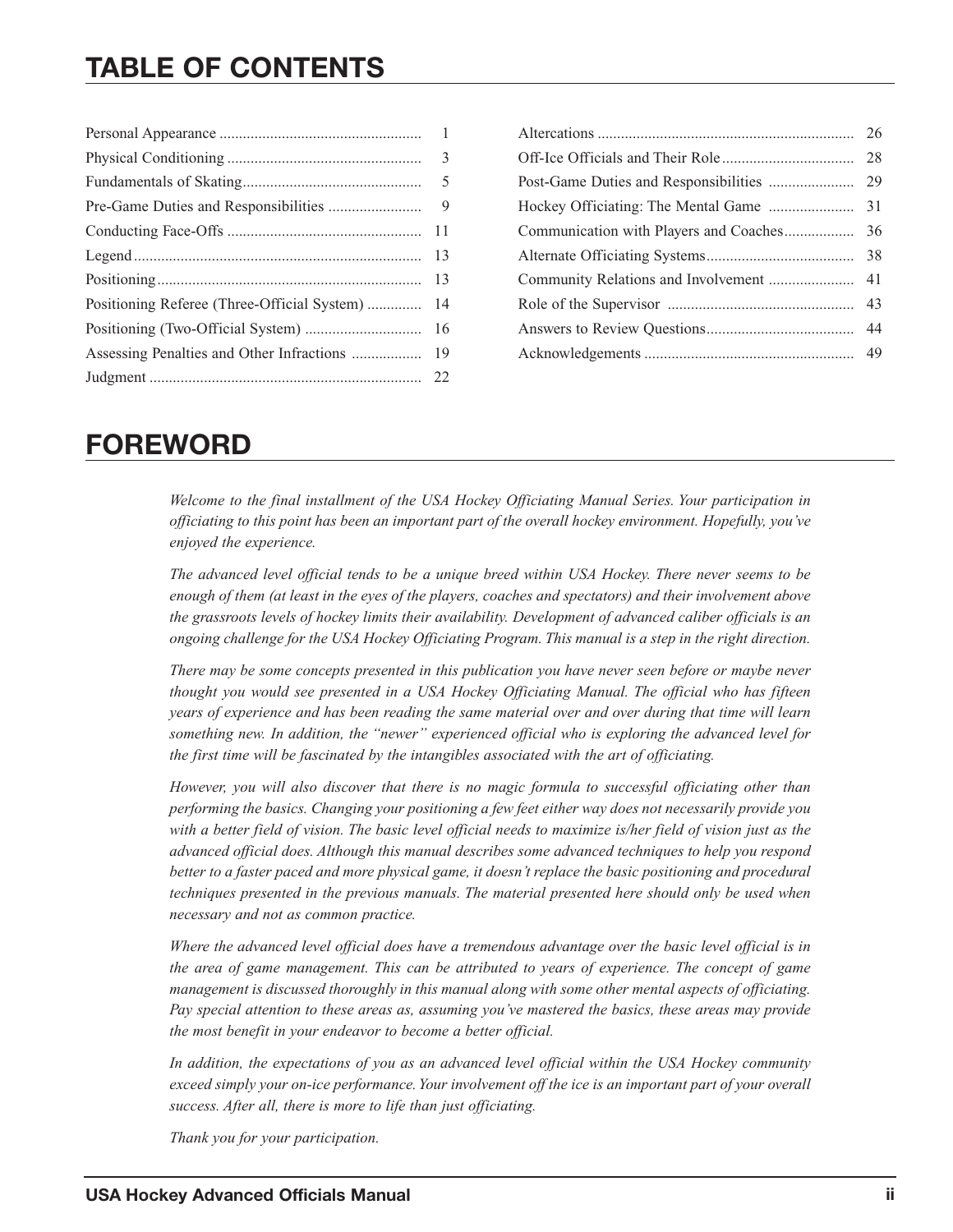The way you handle yourself as an official, both on and off the ice, and your appearance will play a part in determining your success. Successful officials gain instant respect and credibility by looking and acting like a professional. Although your overall acceptability will mostly be determined by your on-ice judgment, a professional approach to your appearance and mannerisms will complement your on-ice performance and lend more credibility to your role as a game manager. The Basic and Intermediate Level Manuals carefully detail several aspects of appearance that are expected from a good official. You may wish to review the basics outlined in the Basic and Intermediate Manuals prior to moving on to more advanced concepts discussed in this manual.

## **Essentials Of Looking Like A Professional**

Higher levels of hockey require that officials present themselves in a highly professional manner at all times. Oftentimes, officials are not only representing themselves or officials as a whole, but also represent the league or governing body of the game being played. A well-groomed, neat and professional official, both on and off the ice, will represent everyone involved with the game in a positive way. That positive influence will lead to acceptance by players, coaches and management and will make your job as an official easier.

Off-ice dress, before and after the game, should include a coat and tie or suit. Your appearance as you arrive to the rink and leave after the game will be noticed, and a professional image must be portrayed. A businesslike attitude on and off the ice will allow the players and coaches to respect you as a game manager. Your attention should be focused on the task at hand and your ability to maintain a businesslike approach fosters the image that you take pride in your work and are in tune to your role as a game manager.

While on the ice, be sure to have your game face on to help maintain your focus on the game and to give the impression you are doing your job well. A serious but

friendly approach will establish that you are in control while still developing a good rapport with the players and coaches. A good official is polite to everyone involved in the game, including spectators and rink personnel. As an official, you expect to be treated professionally and politely. Treating people the way you expect to be treated is common courtesy that is ingrained in everyone at a young age.

## **On-Ice Body Language And Its Effect On Your Credibility**

A professional image can be enhanced by being aware of your on-ice mannerisms and body language. Signals, gestures, facial expressions and verbal communication will all play a part in portraying a positive and professional on-ice image. Here are some things to consider regarding your onice body language.

• **Gestures** – Gestures or body language are little things that can give the wrong impression to players, coaches, or spectators. For example, constantly fidgeting with your sweater or helmet gives the impression you are nervous or uncomfortable. Having your thumbs out during wash out or delay signals shows signs of an official that does not care about doing things right. Intimidating postures, such as holding your hands on your hips or pointing with your index finger may give the impression that you are angry or impatient. These little things are often neglected by officials.

<span id="page-3-0"></span>

• **Facial Expressions** – Control of

your emotions and facial expressions is another area that is often overlooked by officials. We all understand the importance of controlling your emotions while on the ice, and yet it is our nature to have emotions. Oftentimes, the emotional state of the official is visible through facial expressions. Although we want to be in control at all times, there are times when it is appropriate to smile or be angry. However, the official who always appears angry will intimidate players and would appear to be out of control. The official that is always laughing or smiling lacks the intensity and focus that is necessary to be successful. Awareness of your facial expressions resulting from your emotions is probably a happy medium that all officials should shoot for.

**Verbal Intonation** – Strong verbal communication is an important part of being an official. Once again, the successful official will be aware of the communication needs during each situation and will adjust accordingly. A firm voice may be needed in difficult situations while a soft tone may be best for one on one conversations with a player or coach. An official who is always firm and loud is intimidating and does not communicate effectively.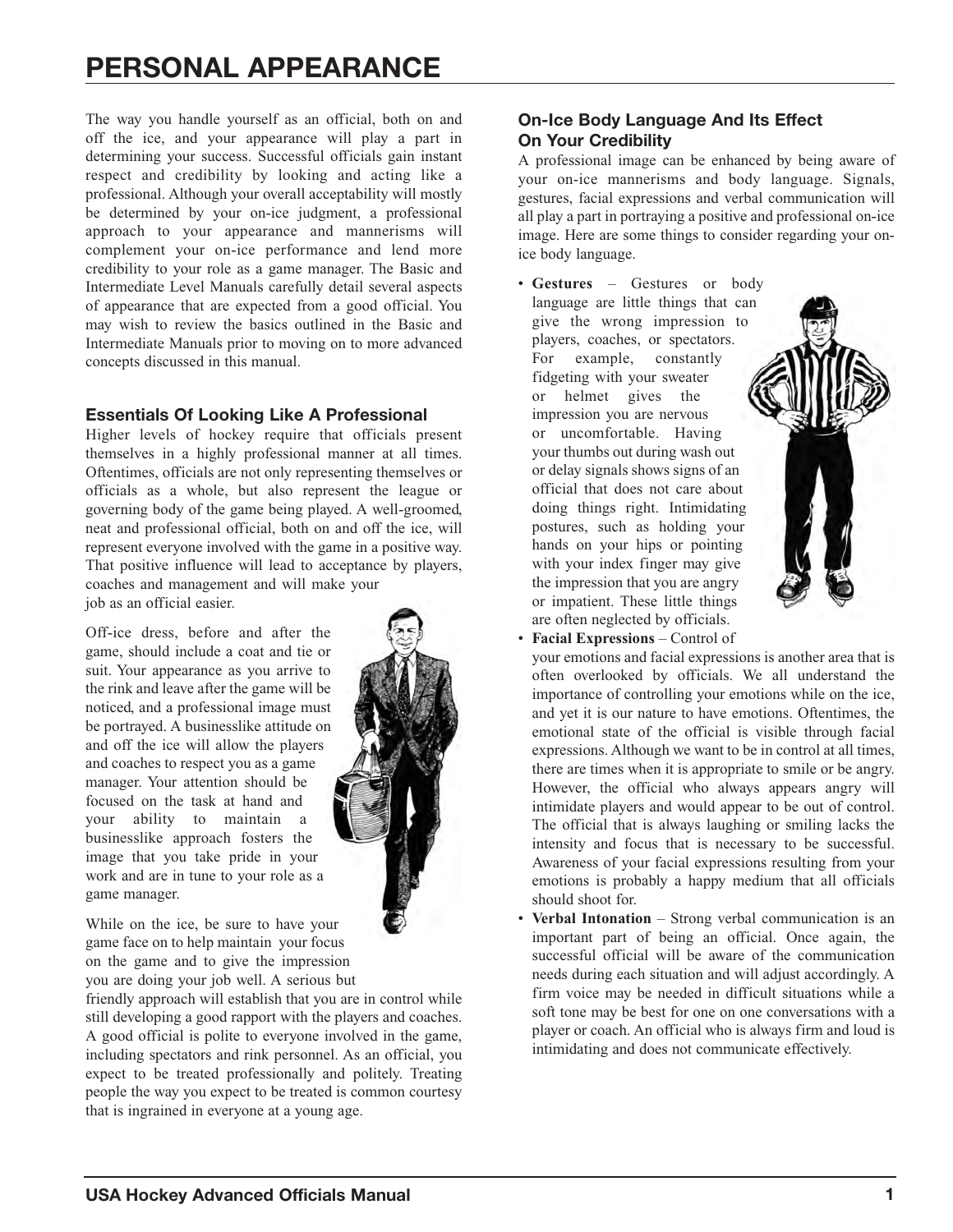### **Basic Skating Posture (During Play)**

Your basic skating posture during play also affects your appearance. An official who is skating with an upright posture, while still bending at the knees, will be perceived as having a better view of the play. Your head should always be facing the action in a manner that will give you the best possible view of all players participating in the play. Long powerful strides will not only make you a more efficient skater, but will also be perceived positively by those involved with the game. Front to back arm swing with minimal movement across

appearance



the front of your body will eliminate unnecessary motions and portray an official that is in control. A controlled skating style will allow you as an official to be an efficient skater who will generally be in the proper position and will enhance a professional overall

#### **Post Game Events**

In many cases, officials will want to grab a bite to eat and a beverage after a well worked game. This also provides an opportunity to socialize with your partners and discuss some situations that may have occurred during the game. Keep in mind, though, that you are still representing the officiating community in addition to the teams and the league long after you have left the rink. Most officials have future assignments questioned because of off-ice activities and not because of on-ice performance.

Whenever possible, avoid establishments that players or coaches frequent. Difficult situations will be avoided and you will be able to discuss parts of the game with your partners. While running into players, coaches and spectators is unavoidable, use discretion when discussing the game and be cautious in discussing various situations. If you do discuss any parts of the game or other games with players, coaches or fans, be diplomatic and avoid situations that may become uncomfortable. As always, avoid discussing your partners or other officials at all costs. This would only lead to trouble at some point down the road.

Your behavior around your hotel will also be under constant scrutiny. Many times, the players or fans may be staying at the same location. If you have a game scheduled for the next day, plan on a quiet evening and retire early. You can imagine what the perception would be if you were to walk into the hotel during the wee hours of the morning and be spotted by someone representing one of the teams or the league. It is best to avoid these situations all together.

## **Personal Appearance Review**

The following questions highlight some of the key points you should have picked up from this chapter. Take a few minutes to review what you have learned about personal appearance. When finished, you can compare your answers to the correct answers that appear in the back of this manual.

- 1. Discuss why it is important to look like a professional when arriving at the rink to officiate, particularly at higher level games.
- 2. Describe some body language issues that give the wrong impression of an official on the ice.
- 3. Relate how skating posture is important to your acceptance as an official.
- 4. In going out after the game for a meal and/or beverage, what are some "do's" and "don'ts?"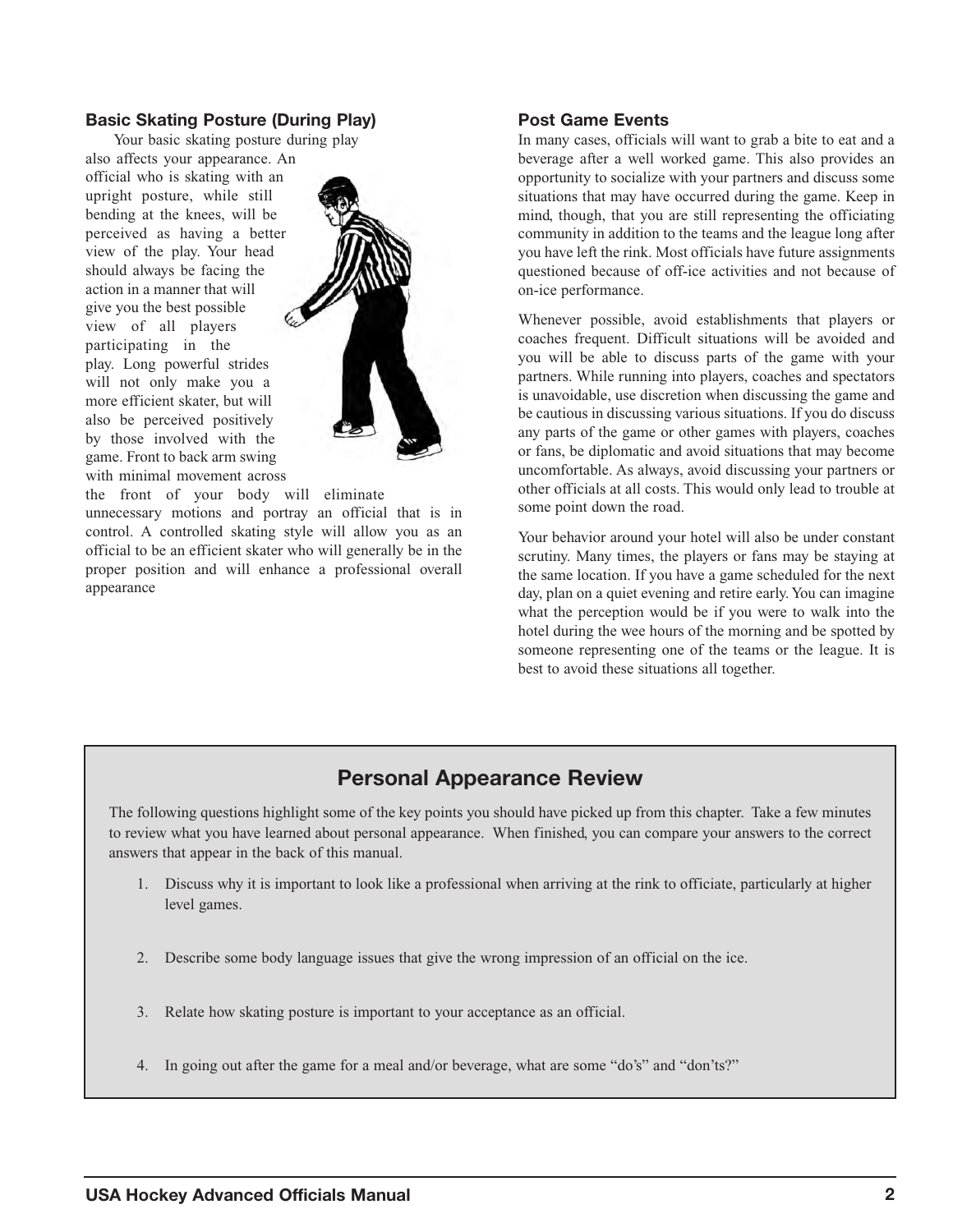# **PHYSICAL CONDITIONING**

Advanced level officiating requires tremendous physical fitness on the part of the official. The games are fast, hard fought and difficult to officiate when fatigued or out of shape. High level officials are athletes just like the players. During their pre season training camps, they are expected to meet certain physical demands which are no different than what is expected from the players at the highest levels. This year-round commitment to physical fitness has enabled them to perform at the highest level, earning the respect of the players and coaches along the way.

The Officiating Manual series has given you some basic information to help you become physically conditioned. The programs and ideas presented have been simple and easy to incorporate into your daily routine. However, the information provided is far from being a complete program for high level fitness. More information from experts in the field are necessary for you to establish a comprehensive training program that is right for you. USA Hockey recommends you contact your local gym or physician for detailed information on physical conditioning techniques and programs.

## **Dedication To High Level Workouts**

Although we cannot provide you with a complete workout program, it is important to emphasize the importance of developing a program that is right for you. Once the program is established, it takes dedication and commitment to stick to it and receive the greatest benefit.

> There are several components to a successful conditioning program. First and foremost is stretching. A regular routine must be established of stretching every day, both prior to and after exercise. Stretching promotes flexibility and prepares your muscles for work. Failure to stretch thoroughly and properly will often result in injury. The Basic and Intermediate Manuals provides some information on stretching including some basic stretches that can be used daily.

Another component of a complete conditioning program is weight training. Any weight training program should encompass the entire body and include the advice of a professional. Obviously, weight training is important for adding strength to the legs in order to promote a powerful



skating stride and stability. Upper body strength is also necessary to provide stability and allow the official to control a player when necessary. After all, you can pretty much guarantee the player is weight training for upper body strength. The arms, shoulders, chest, and back are all areas that should be utilized to develop strength in the upper body. Finally, the abdomen (stomach area) is also an important area of the body where weight training is necessary. A strong

and well conditioned abdomen will help minimize lower back pain and enhance the official's appearance.

The final component of a complete conditioning program addresses the cardiovascular system, strengthening your heart and lungs and building endurance. Running, cycling and other aerobic exercises are activities that help improve your overall health and strengthen your cardiovascular system. All of these components, done properly and in the correct proportions, will comprise a complete conditioning program that puts you in the same class as the athletes.

<span id="page-5-0"></span>

### **Fundamentals Of Nutrition**

Although a conditioning program is a necessary component of your total fitness, it cannot stand alone in helping you achieve maximum performance. The Intermediate Manual discussed some basic nutritional guidelines for before and after a game. Sound nutrition habits must be followed at all times to complement your conditioning efforts and to help you live a healthy life. The information provided here is not a complete program, but is simply designed to give you a

basic understanding of the necessary parts of a sound nutritional diet.

• **Fluids (water)** - Plenty of fluids should be consumed before, during and after every activity. Water is simply the best source of fluid replacement. Fruit juices, fluid replace ment drinks and specialized sport drinks are also adequate fluid sources.



Carbohydrates (store energy) Carbohydrates are an energy source that is oftentimes

stored in the body and used during activity. Cereals, pasta, bread and potatoes are excellent sources of carbohydrates along with fresh fruits. These foods consist of high complex carbohydrates while also being low in fat.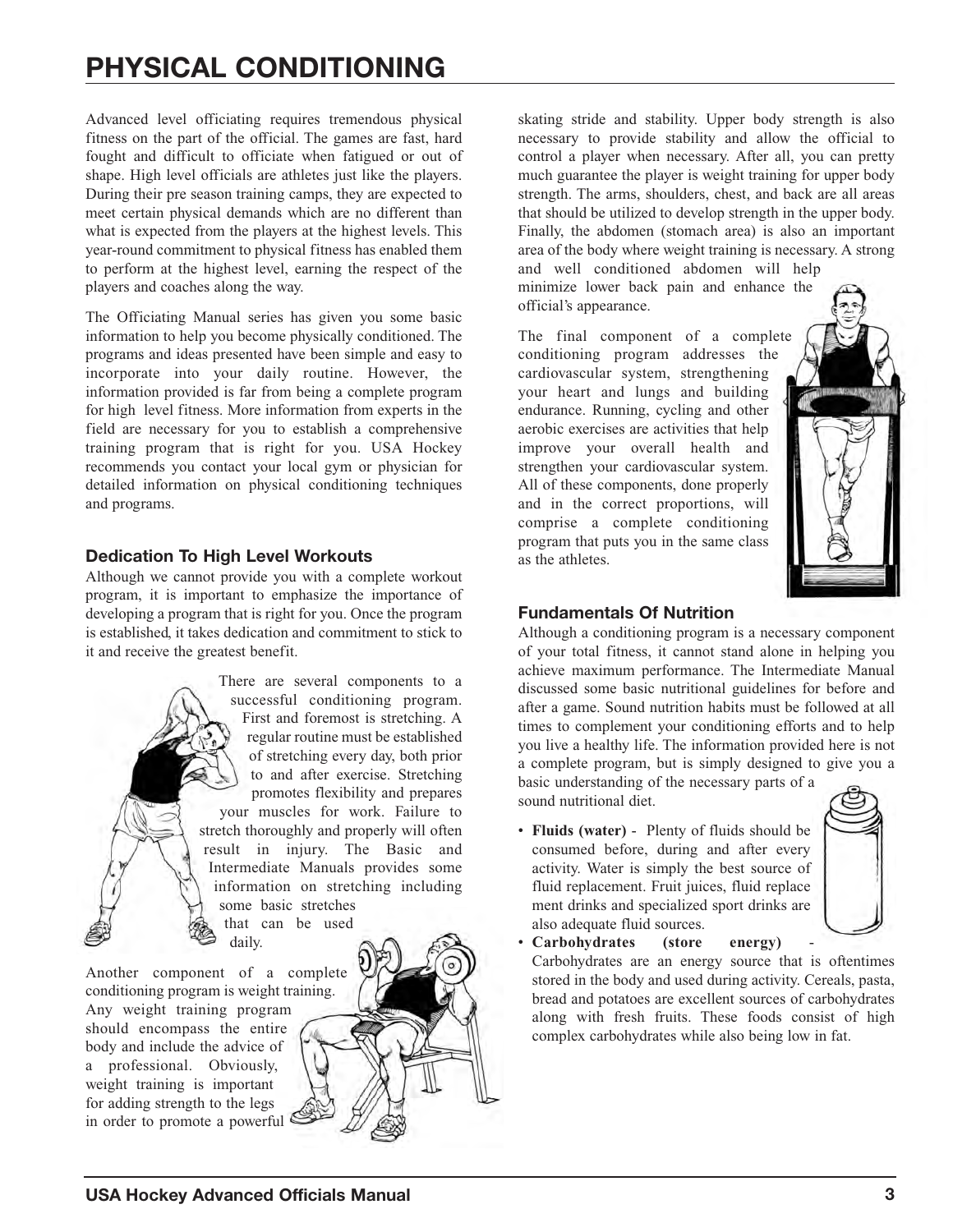• **Protein (builds/repairs muscle)** - Protein is a necessary nutrient for muscle development and repair. Lean meat,



poultry, fish, some vegetables (broccoli, beans) and low fat dairy products (cottage cheese, yogurt, skim milk) are all excellent sources of

protein. Low fat dairy products also provide necessary calcium and other minerals. The meats must be broiled or

baked, as fried foods contribute way too much fat.

- **Sugars (immediate energy)** Sugars provide a quick energy (but short lasting) source. Candy and fresh fruits are foods that are high in sugar.
- **Fat (avoid excess)** Fats are high in calories, slow digesting and provide minimal nutritional value. Fried foods, processed foods, fatty meats and high fat dairy products are all foods that are high in fat and should be avoided. However, even though fats should generally be avoided, fat is still needed in the diet at low levels.
- **Calories** Calories are a measurement of energy. Weight is gained or lost, depending on the intake versus expenditure of calories. Those who need to gain weight will consume a high level of calories daily, exceeding their daily expenditure. Those losing weight will minimize caloric intake to what is a necessary level and then will bum calories with exercise.

#### **Interval Training For Officials**

Interval training is a conditioning program that has proven to be beneficial for hockey officials. This process actually simulates game conditions where an official is skating hard for a period of time and then has a chance to rest during a stoppage of play. The basis behind interval training is timed periods of intense activities followed by a rest period that is twice as long. The advantage to interval training is that it is designed to develop faster heart rate recovery, which is necessary for maximum performance of an official.

Interval training can be accomplished both on the ice and off the ice. In on-ice interval training, the official will skate three laps around the rink, attempting to complete the laps in a predetermined amount of time that allows for a steady pace. After the three laps, the official will rest, while maintaining some motion, for twice the predetermined time. This procedure is followed several times with the participant skating both forward and backward.

Sprints are also an effective interval training tool. Skate from one end of the ice to the other, rest for twice as long, and repeat this process (6-12 times both forward and backward) by skating to the other end of the rink. Other patterns may also be used for interval training, following the same basic principles.

Off the ice, interval training can be performed by running sprints or utilizing stairmasters or life cycles. Once again, be sure to follow the basic premise of activity followed by a rest period with several repetitions.

## **Physical Conditioning Review**

The following questions highlight some of the key points you should have picked up from this chapter. Take a few minutes to review what you have learned about physical conditioning. When finished, you can compare your answers to the correct answers that appear in the back of this manual.

- 1. Describe the components of a successful conditioning program.
- 2. Describe some nutritional guidelines you should follow as an official. Include a discussion of fluids, carbohydrates, protein, sugars, fat and calories. Why are they important, and what are some dietary sources of each?
- 3. a. What is interval training?
	- b. Why is it important for hockey officials?
	- c. Give some examples of interval training for both on and off the ice.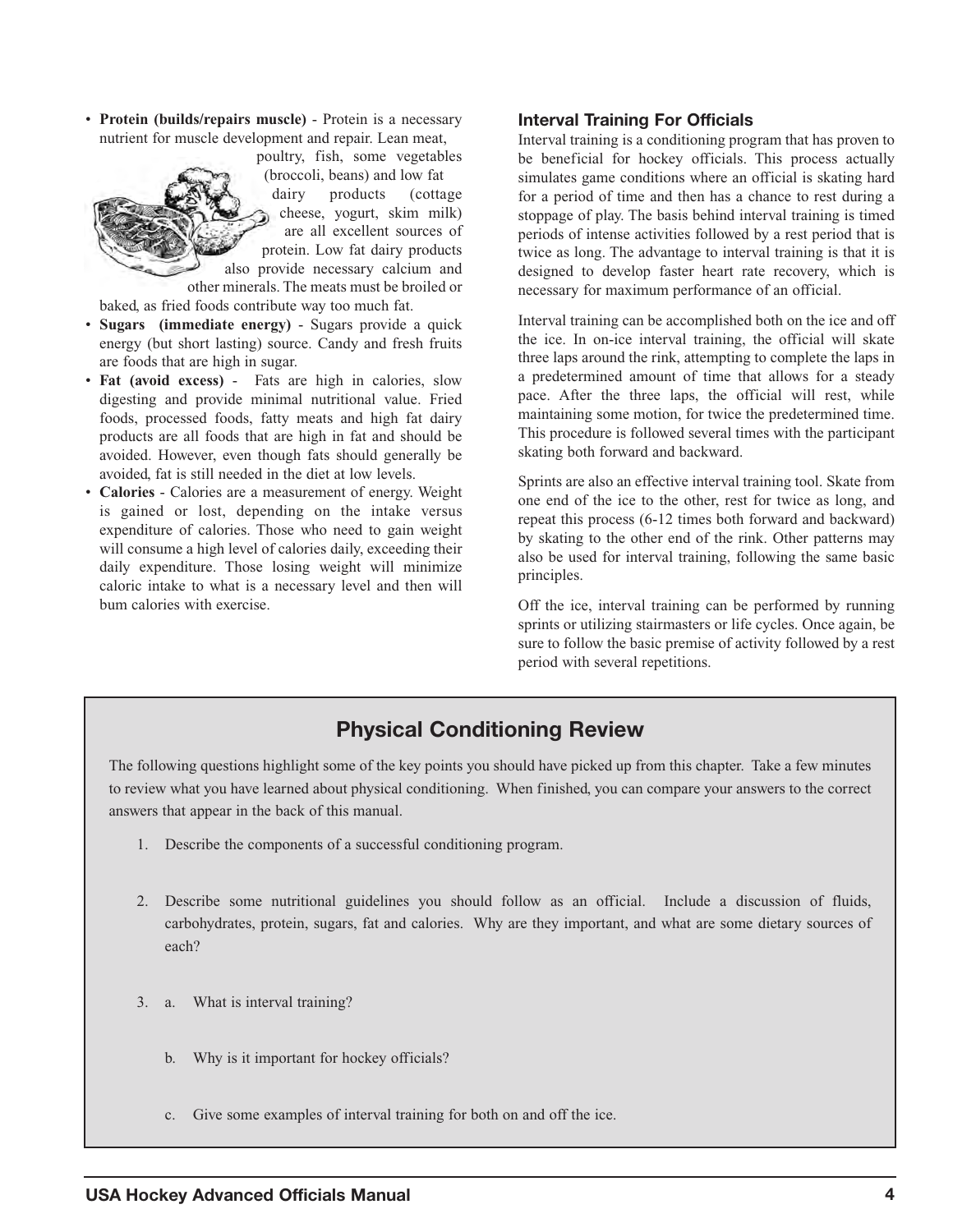# **FUNDAMENTALS OF SKATING**

Skating has been determined to be the first building block of officiating, similar to that of a player. The Basic and Intermediate Manuals have provided you with some fundamental information on balance, forward stride, forward stops and starts and the backward stride. This manual will continue the skating progression. Be sure to review all of the skating information and don't forget to practice.

### **Backwards Starts**

The backward power start allows the official to start efficiently with good balance and full view of the play. This start can be used

anytime the official desires to go in a backward direction from a stopped position. From the ready position with the knees bent, the official will turn 90 degrees (facing center ice) and thrust out with the leg farthest from the intended direction



while the glide leg turns in so the heel is pointed in the desired direction. The thrusting leg returns to full recovery, the weight is transferred, and the other leg now becomes the thrusting leg. The stride is lengthened with each thrust until the normal backward stride is achieved.

## **Key Elements**

- Ready position
- Knee bend
- Thrust down and through ice with heel out/toe in arc
- Weight on ball of foot on glide leg
- Glide leg heel points in desired direction
- Head and chest is up

#### **Common Errors**

- Do not turn body 90 degrees
- Lack of knee bend
- Improper weight distribution
- Failure to achieve full extension and recovery
- Bend at the waist (head down)

## **Backwards Stops**

There are two different backward stops utilized by officials during certain situations. Let's review both of them.

#### **"V" Stop**

The "V" stop is used when the official is in open ice or while backwards skating to the proper position during stoppages. From this stop, the official can either move freely into the stationary ready position or can quickly change directions by skating forward using the forward "V" start. During the back

ward "V" stop, the knees are bent in the ready position and the skates move to a heel to heel position. The weight is on the inside edges on the middle of the blade. The

official leans forward slightly and when stopped. assumes the ready position or quickly skates forward in the other direction.

#### **Key Elements**

- Knees bent (toe knee shoulder alignment)
- Toes out, heels in
- Weight is on inside edges and on center of blade
- Slight forward lean
- Head is up
- Ready position upon completion (or forward "V' start if desired to go in opposite direction)

#### **Common Errors**

- Lack of knee bend
- Not turning each skate equally
- Insufficient weight on inside edges
- Leaning too far forward
- Feet too far apart / too close together

### **"T" Stop**

The "T" stop is used when the official is along the boards or in tight situations. This stop also allows

assume the ready position or use the forward "T" start to

• Non glide skate in a heel to heel position (hip rotation  $1/4$ 

• Skates form 90 degree angle with breaking skate crossing

• Assume ready position when completed (or use forward

• Transfer weight to inside edge on the center of blade

the official to assume the ready position or change directions using the forward "T" start. This stop is similar to the previous stop, however, only one foot is used to execute the stop. From the ready position with the knees bent, turn the non glide skate to a heel to heel position (the non glide skate allows you to stop facing the center of the ice). Place your weight on the inside edge of the non glide skate and apply pressure on the middle of the blade. Slowly transfer weight to a gradual stop keeping your knee bent. Once stopped,

skate in the opposite direction.

• Head up, stop facing center ice

"T" start to go opposite direction)

**Key Elements** • Knees bent

turn)

the T.

**Inside Edges** 

<span id="page-7-0"></span>

**USA Hockey Advanced Officials Manual 5**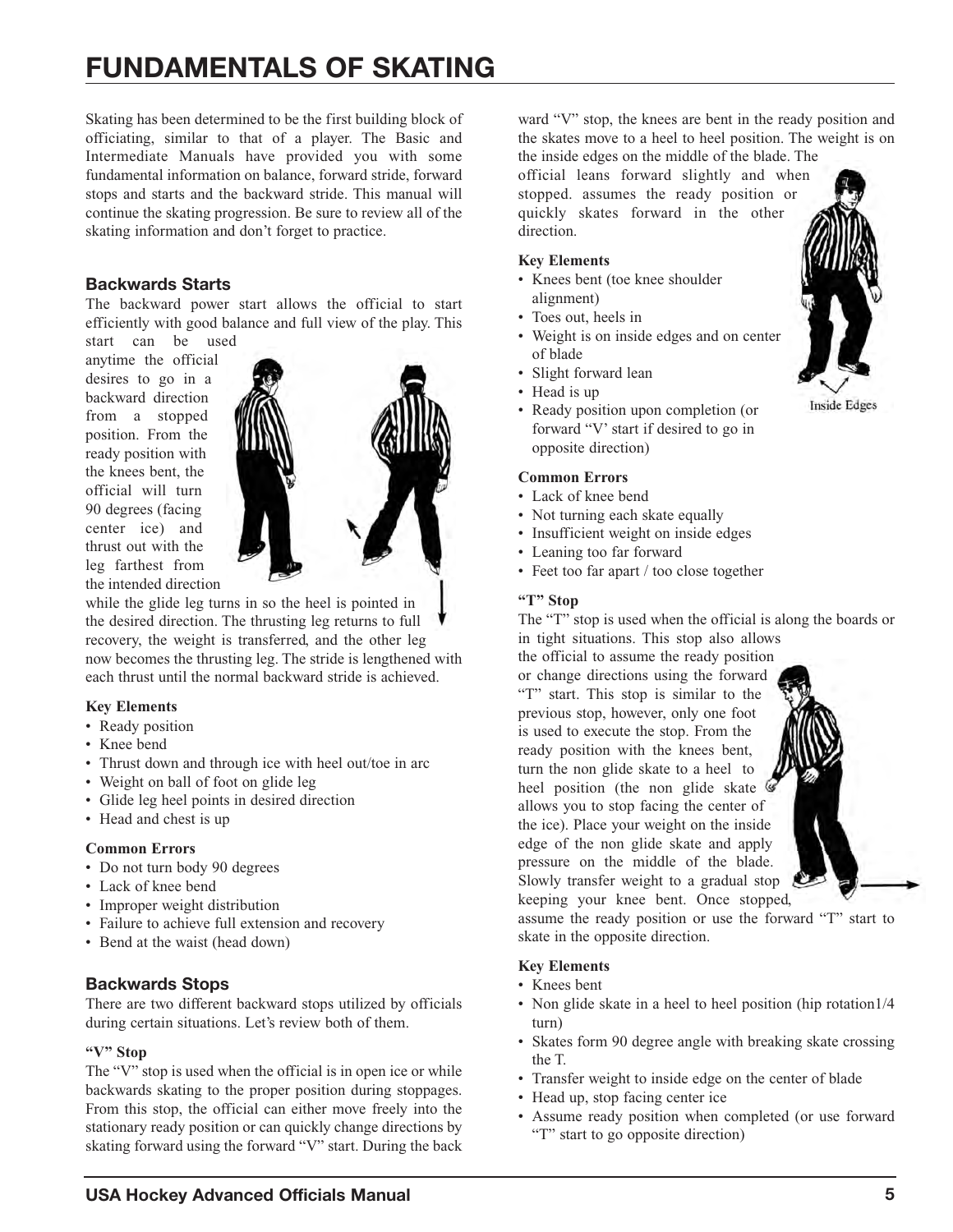#### **Common Errors**

- Lack of knee bend
- Non glide leg rotated too far
- Improper weight transfer
- Skates too far apart

#### **Crossunder Turns**

Crossunder turns are used when a wider turn is appropriate as it generates more power than the control turn. The old school was to emphasize the crossover portion of this turn. However, modem skating technique puts the importance on the skate that drives underneath, hence it is called the crossunder.

To execute the forward crossunder turn from the ready position, turn the hips and shoulders (steering wheel) toward the intended direction. Your weight should be on the inside edge of your outside skate which thrusts outward (skate that is closest to the boards). Using the outside edge of your inside skate, thrust under the glide skate to full extension and transfer your weight to the crossunder skate. Recover with your outside skate (never leaving the ice) to the ready position and repeat the process. In executing the crossunder turn, you want to reach out to grab the ice and push underneath your glide leg.



#### **Key Elements**

- Turn of shoulders and hips in the intended direction
- Weight alternates between inside edge of outside skate and outside edge of inside skate
- Alternating full extension of the inside and outside legs during the thrust phase
- Knee bend
- Recover to ready position with outside skate never leaving the ice
- Head up

#### **Common Errors**

- Failure to fully extend crossunder leg
- Improper knee bend
- Head down watching skates
- Failure to use hips and shoulders as a steering wheel

The backward crossunder is executed very similarly to the forward version. From the ready position with the knees bent, the initial thrust comes from the inside edge of the outside skate. The shoulders

and hips are turned and the heel of the outside skate turns in to the desired direction to become the glide skate. The outside edge of the inside skate thrusts under the outside leg. Both skates then recover to the ready position. The backwards crossunder can best be



described as a scissors motion. The skates should barely leave the ice as they push ice out then pull ice in. The farther the inside skate reaches towards the center, the more thrust it will execute when crossing under.

#### **Key Elements**

- Knee Bend
- Shoulders level and head up
- Strong thrusts to full extension from both inside and outside edges
- Efficient recovery to the ready position with skates barely leaving the ice
- Reach to center with inside skate prior to start of crossunder

#### **Common Errors**

- Excessive leaning, shoulders not level
- Bend at the waist instead of the knees
- Failure to reach full extension and recover to ready position
- Lifting skates off of ice during recovery
- Head is down watching skates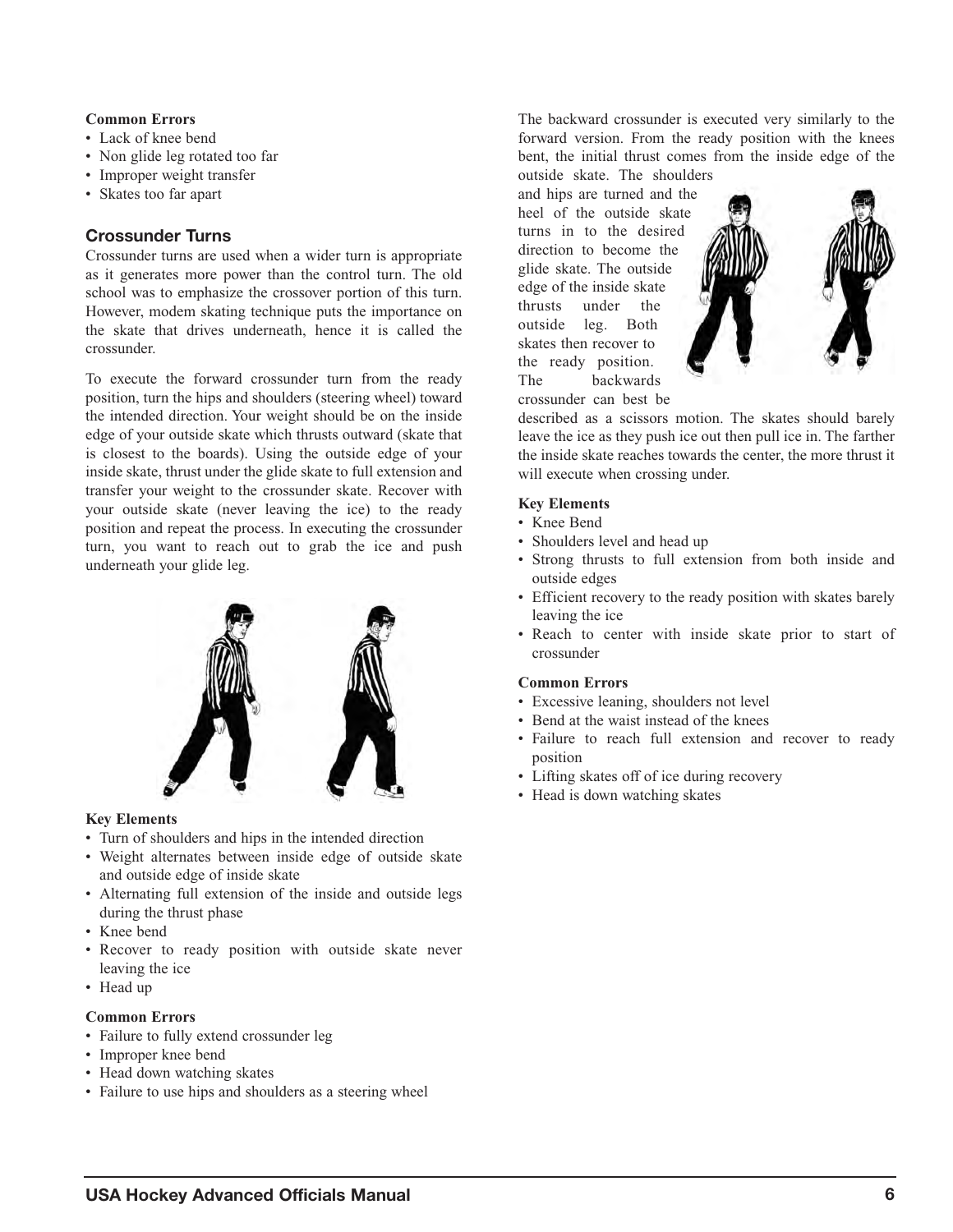## **Control Turns**

Control turns are used by officials when they are skating forward and need to change directions while play is on the opposite side of the ice. Control turns must be executed tightly and correctly in order to maintain field of vision and stay out of the way of the play. When executing a control turn, always turn towards the center of the ice.



From the ready position skating forward, bend the pivot knee (closest to the center of the ice) and thrust out with the opposite skate. Turn your shoulders first and then your hips (they serve as the steering wheel) in the direction of the turn as your weight will transfer to the outside edge of the glide skate. Crossunder and thrust with the outside edge of the glide skate which establishes momentum in the new desired direction. Continue the forward stride in the new direction.

#### **Key Elements**

- Skates shoulder width apart
- Pivot knee has exaggerated knee bend (over the toe of the skate)
- Thrust out with non glide skate
- Turn shoulders and hips (steering wheel) in the direction of the turn
- Weight on the outside edge of the lead skate and inside edge of the trailing skate
- One crossunder to establish momentum in other direction
- Continue forward stride
- Head up, always turn towards center of ice

#### **Common Errors**

- Lack of knee bend
- Failure to thrust with non glide leg
- Improper weight transfer
- Failure to crossunder and thrust with glide skate
- Head is down looking at skates

### **Pivot Turns**

The forward to backward pivot turn requires three steps. The turn should always be executed with the official facing center ice. From the ready position, follow these steps:

- 1. Weight transfers to one skate (closest to the boards)
- 2. Open up hip, turn in heel of opposite skate (heel to heel position) and plant heel and transfer weight



3. Rotate hips and shoulders and return other skate to backwards ready position

#### **Key Elements**

- Proper weight transfer
- Turn heel of skate so toe is pointing in opposite direction
- Rotate hips and shoulders while transferring weight
- Head is up, always turning towards center ice

#### **Common Errors**

- Not transferring weight to one skate
- Skates are too far apart
- Over, or under rotating hips and shoulders
- Head is down watching skates
- Hopping

The backward to forward pivot turn follows the same basic three step method.

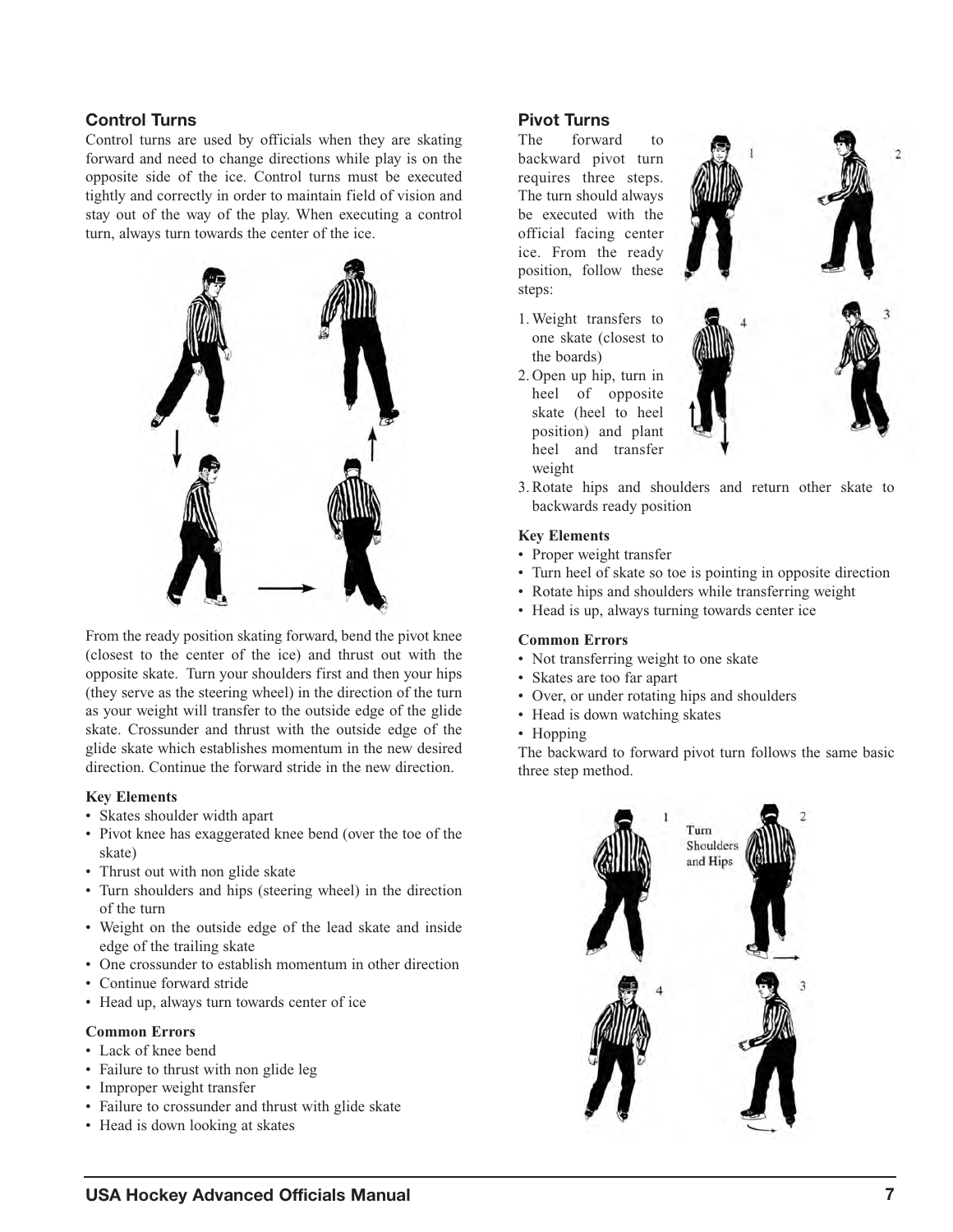## **Fundamentals of Skating Review**

The following questions highlight some of the key points you should have picked up from this chapter. Take a few minutes to review what you have learned about the fundamentals of skating. When finished, you can compare your answers to the correct answers that appear in the back of this manual.

- 1. Describe the key elements of each of these skating skills:
	- a. Backwards starts
	- b. Backwards stops
	- c. "T" stops
	- d. Forward crossunder turns
	- e. Backward crossunder turns
	- f. Control turns
	- g. Pivot turns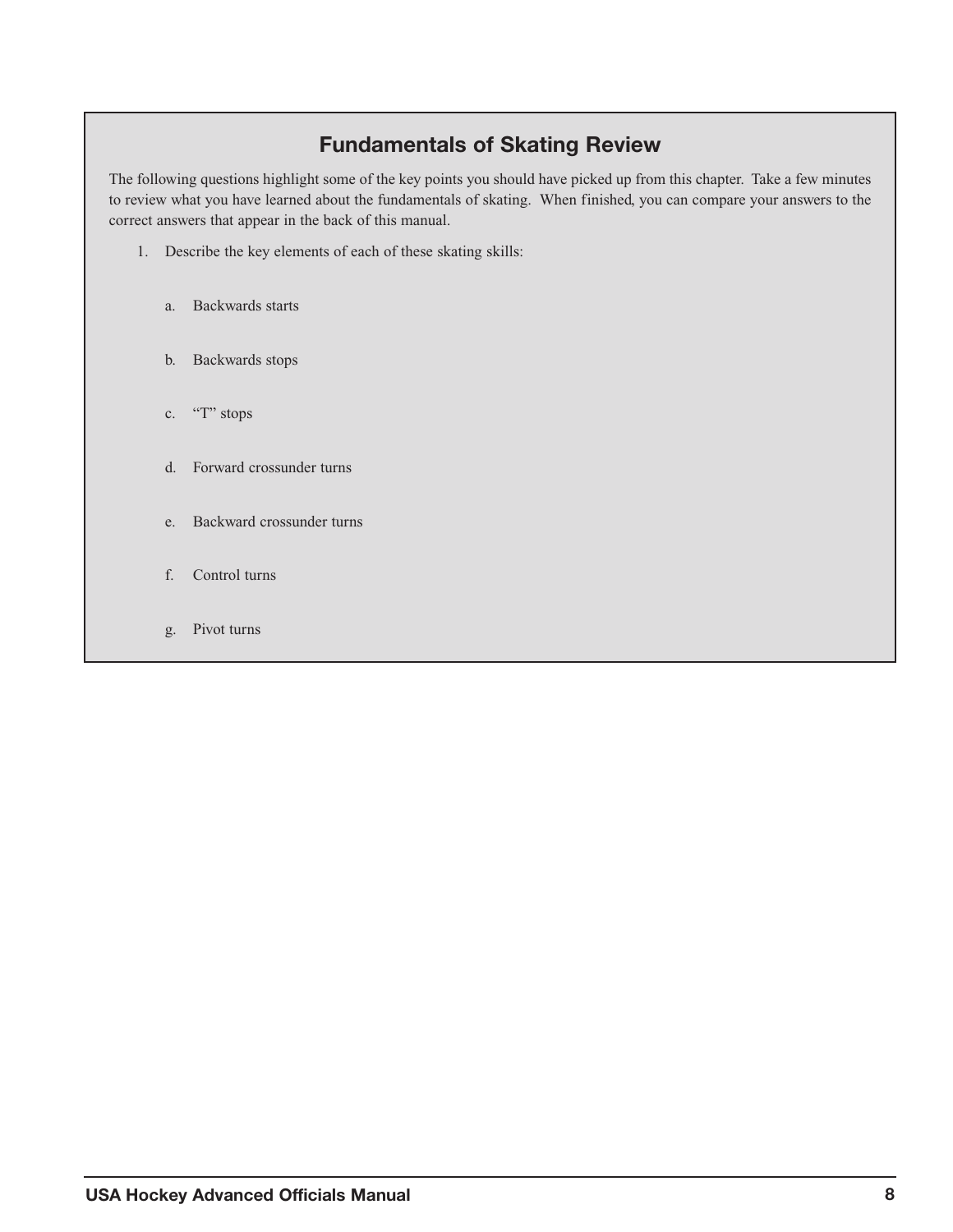# **PRE-GAME DUTIES AND RESPONSIBILITIES**

As an upper level official, your pre game duties and responsibilities become more defined and may present you with some difficult situations. The Basic and Intermediate Officiating Manuals carefully outlined many of the pre game requirements that are to be met by an official. Physical conditioning, knowledge of the rules and their application, conducting pre game meetings, and practicing risk management all require the official's attention prior to dropping the puck. At higher levels of hockey, these responsibilities are an absolute must in addition to a more sophisticated mental approach and awareness outlined in this manual.

## **Mental Preparation**

The proper frame of mind as you prepare for the opening face-off is a must. The Basic and Intermediate Manuals discussed the importance of physical preparation and putting yourself in the best possible position physically to minimize injury and to succeed. However, another important aspect of your preparation relies on your ability to mentally prepare yourself for success.

One area that cannot be emphasized enough is the complete and thorough understanding of the rules and their interpretation. As an experienced official working several levels of hockey, an additional problem may arise in the rules differences between leagues or governing bodies. Careful review of the governing rules for several days prior to the game will minimize confusion and error once the puck is dropped. When it comes down to crunch time during the game, the excuse that you misinterpreted a rule because you work games using several different rule books is not acceptable and is a sure fire way of making sure you may not be assigned in that league again.

Your actual mental preparation for a game should start at least one day in advance. Plan the day of the game well in advance, including your transportation to the rink and your meal schedule. Allow plenty of time to eat a good meal several hours prior to the game and be sure to allow plenty of time to get to the arena while also planning on how to address potential difficulties such as bad weather or heavy traffic. Arrange to leave work early to allow for your attention to shift focus onto the task at hand. The last few hours before a game is an important time to establish your pre game routine, both mentally and physically, and needs your undivided attention. Working up until the last minute will not only cheat your officiating performance, but also will probably affect your ability to perform your everyday job.

Another method of preparation used by the best officials in the world involves visual review of situations. Replay previous games in your mind and visualize key situations and how they were handled. Discuss the game at hand with

<span id="page-11-0"></span>your partners or other people knowledgeable in the game. Visualize each signal and each potential infraction to help establish a standard and consistency in your calls. This visualization technique will allow you to react quickly and decisively when the situation occurs during the game. This also allows you to learn from your mistakes in prior games and eliminate situations that you are not prepared to handle proficiently.

### **Warm-up Procedures**

As mentioned in the Intermediate Officials Manual, the onice warm up provides the officials an opportunity to properly loosen up while inspecting the playing area and ice conditions for a safe environment. Your responsibilities do not end there.

Officials should always be the first participants to enter the ice surface and have the responsibility of monitoring the players. In higher levels of hockey, potential altercations sometime start for the silliest reasons as teams attempt to intimidate their opponent or seek revenge for an incident that may have occurred when the teams played previously. For this reason, the officials need to monitor the center red line to ensure that neither team is crossing over to their opponent's side of the ice. The officials should also guarantee there is an equal distribution of pucks. In many cases, a team may feel they are being slighted and will attempt to secure pucks from their opponent's side of the ice. Naturally the opponent, not willing to share, will refuse to surrender any pucks which leads to a potential altercation situation. Awareness by the officials will address these types of situations before a problem arises.



Knowledge of problems occurring during the previous games involving these teams will help prevent situations motivated by revenge. A good official is able to anticipate potential altercations and will take measures to avoid these situations. The officials must also be prepared to assess penalties for infractions occurring during the warm up period. Each league or governing body may have their own procedure for the pre game warm up that must be followed.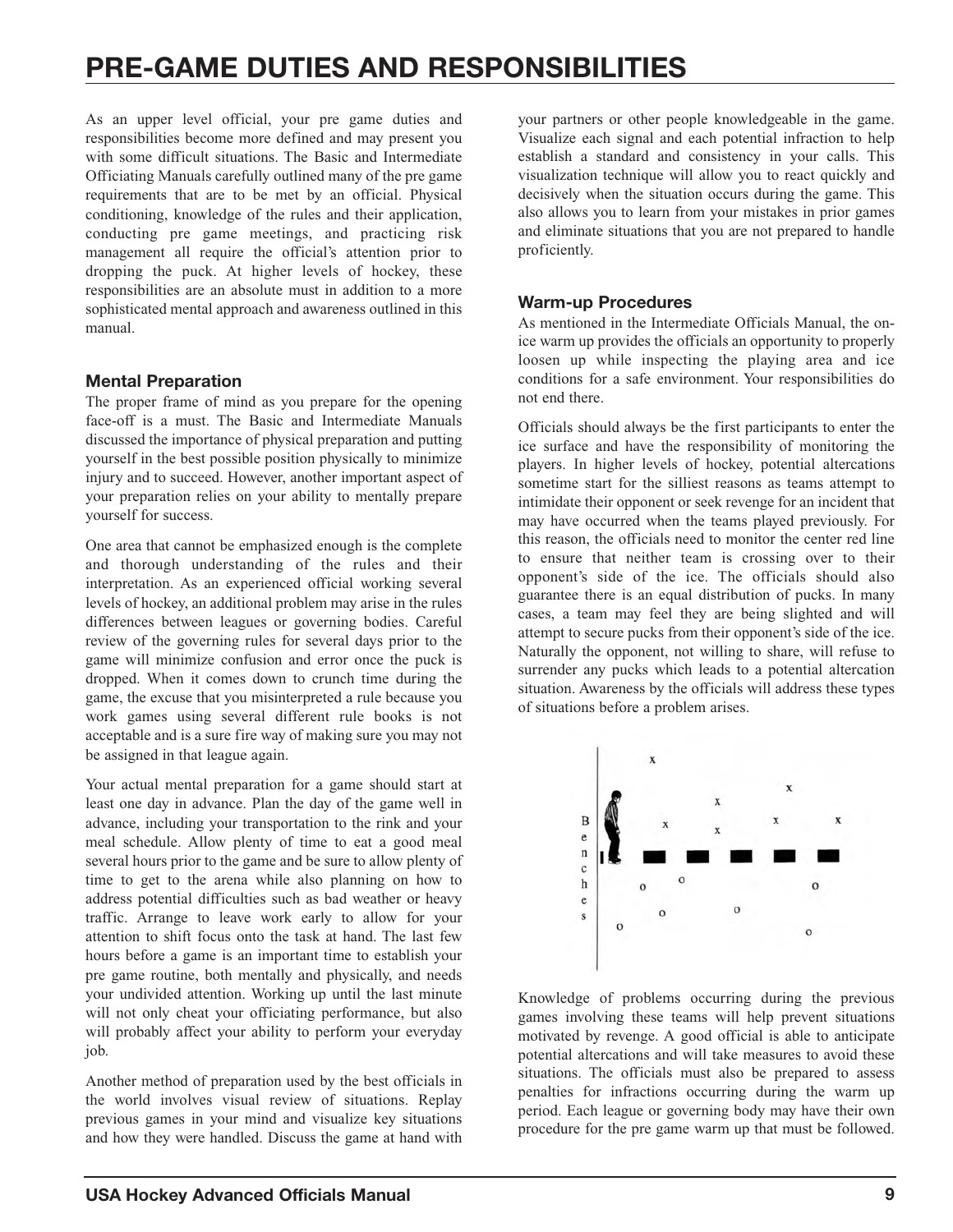Penalties may be warranted for crossing the center red line, not wearing the proper protective equipment, or failing to leave the ice immediately at the completion of the warm up period. Knowledge of the correct penalties and interpretations by the team of officials is a must.

DATE: 12/9/96<br>TEAM: Unil City Specials

THE HAGANISOR **BRIKE SCHAEFER T** 

TIM AND REWS GREG JANUSON IN CURTIS CHUCK HOUSE

GORDY PATE<br>HIKE HERTWEIE **HARK SCHANEDER** 

THE RUILLE **FRUL TENSON**<br>**GREG FALLON** 

**RECORD EVUILAS** 

**OOHU SCRELISOK!** 

NO. NAME

 $rac{6}{19}$ 

 $\mathcal{A}$ 

좋

 $20$ 

### **Starting Line ups**

Some leagues require the officials to monitor the starting line ups of both teams. In these instances, the referee will be issued a line up card that lists the starting players for the visiting and home teams. Oftentimes, the starters will also be announced over the public address system prior to the start of the game. The referee, with assistance from the linesmen, will then be responsible for monitoring which players actually start the game. The linesmen, with each linesman choosing one team, should make a mental note of the numbers of each player on the ice for the opening face-off.

If a player starts the game who is not listed as a starter, the opponent can challenge this situation in an attempt to gain a power play up until the conducting of the next face-off. In this situation, it is a must that the officials have monitored the players on the ice in order to correctly determine whether an infraction has occurred. Officials who have not been aware will only be able to guess as to the validity of the challenge. Once the challenge has occurred, the referee should consult with the linesmen to cross reference the actual starting players to what was listed in the line up. Not handling this situation correctly will start the game off on the wrong skate and will provide an opportunity for both teams to question the competency of the officiating team.

#### **National Anthem Procedures**

The playing of the national anthem provides an opportunity for the officials to portray a professional image. A sharplooking officiating team will not only show respect for the countries involved with the game, but will also gain credibility as officials who take pride in their work. Here are some key points that need to be followed during the playing of national anthems:

- Remove your helmet and place it in the penalty bench area or hold it right side up at your side.
- The officials should stand facing the flag at center ice. The referee should stand on the center ice face-off spot while the linesmen should stand on the center red line at the point where it intersects the face-off circle. In situations

where the flag is above you at center ice, the officials may choose to stand in the referee's crease with the referee in the center.

• The officials should always remain still during the entire anthem and remain standing in the proper location until the anthem is completely finished. Nothing looks worse than when the players are constantly moving and start skating prior to the completion of the anthem. Remember, officials are expected to maintain a higher standard of professionalism.



## **Pre-Game Duties and Responsibilities Review**

The following questions highlight some of the key points you should have picked up from this chapter. Take a few minutes to review what you have learned about pre-game duties and responsibilities. When finished, you can compare your answers to the correct answers that appear in the back of this manual.

- 1. What are some of the important things that should be included in your mental preparation?
- 2. What does the warm-up procedure for an official entail?
- 3. What are some things to consider when considering starting line-ups?
- 4. When the National Anthem is played, where do the officials stand? What should their posture be?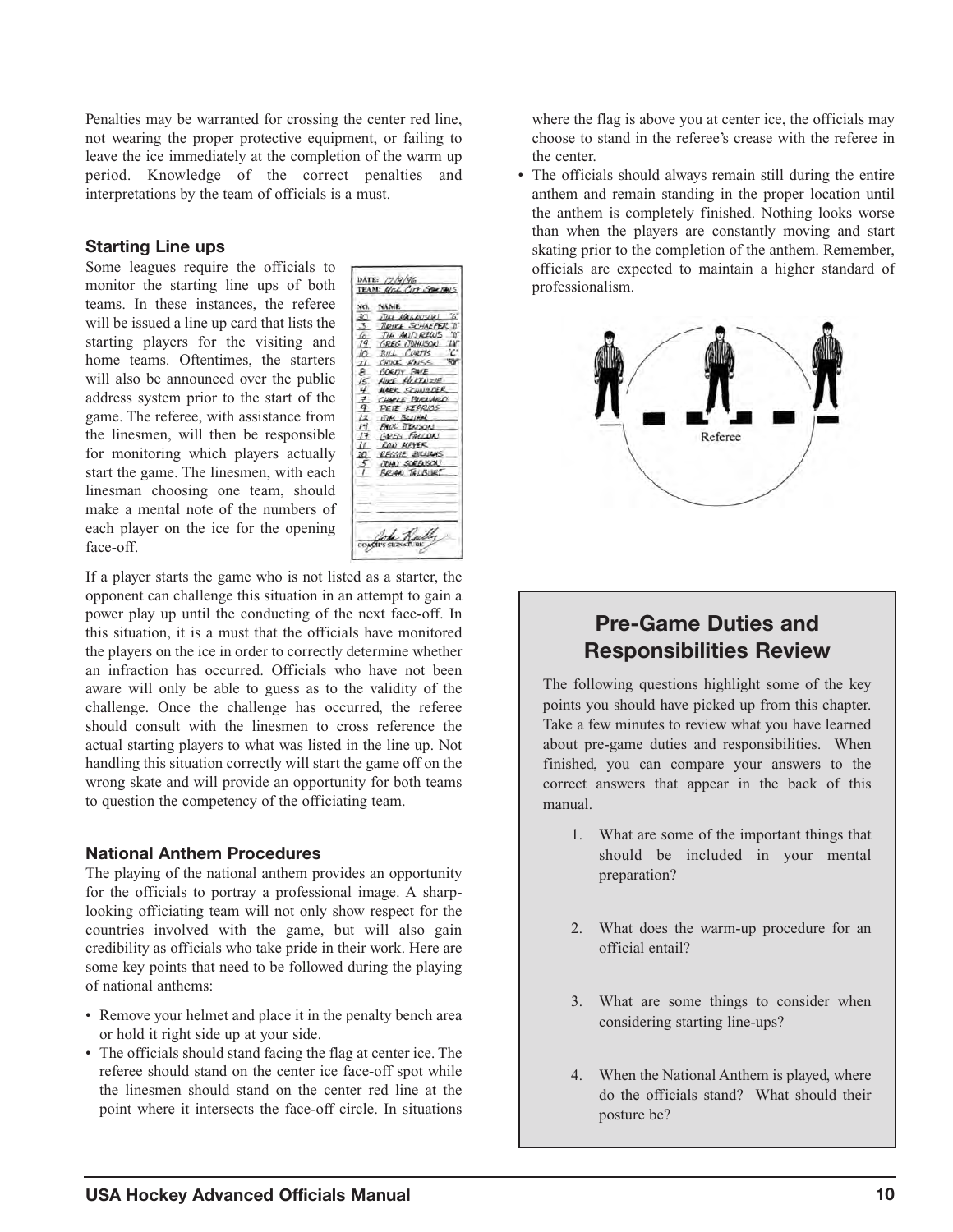*General face-off procedures have been covered extensively in the Basic and Intermediate Manuals. Please review those publications prior to reading the material covered in this manual.*

## **Calling Encroachment**

Encroachment takes place when players violate the face-off circles and other markings that are designed to restrain the players prior to the drop of the puck. For face-offs that take place at locations other than the five face-off circles, players must maintain a reasonable position.

Encroachment is called when a player's skate enters the faceoff circle, crosses the hash mark, or when he makes any physical contact with an opponent before the puck is dropped. Physical contact includes contact made by a player's body or stick.

If encroachment takes place behind the official handling the face-off, his/her partner (who has a view of those players) blows his/her whistle and points toward the offending player's defensive end of the ice. If encroachment takes place within the view of the official conducting the face-off, he/she points toward the offending player's end. There is no need for him/her to blow his/her whistle. In either case, the official con ducting the face-off handles ejecting the center of the offending team in the manner previously described.

Encroachment takes place only after players are in position for the face-off. If a player is lined up improperly, the official conducting the face-off should give the player verbal instruction. If players begin "creeping in" the face-off circle, or jockeying for position before the puck is dropped, the official should verbally order those players into position while maintaining the proper face-off stance. He/she should not use hand or body gestures to accomplish this.



<span id="page-13-0"></span>There are some players that the official conducting the faceoff cannot see from his/her stance position. The official who is not conducting the face-off must make sure that those players are in their proper positions. If he/she notices they are not in their proper position, he/she must blow his/her whistle to alert his/her partner who is ready to conduct the face-off.

If a player does not cooperate when instructed to get into position, the center of the offending team should be ejected. Repeated encroachment on the same face-off by the same player or team calls for a minor penalty for delay of game under rule 613.

Note: Officials should consider the age level of the players. An official can be extremely helpful in instructing players on proper face-off behavior for very low level games. Children at the mite age classification and lower are especially willing learners and responsive to an official's instructions.

## **Special Face-Off Situations**

There are several situations during a game when face-offs become critical. These include power plays, those taking place in the last moments of a close game, and those which take place when there is a change in the momentum of the game. At these times the official must be sure of his/her actions to see that the face-off is conducted fairly. He/she should try to keep the centers in the face-off as much as possible without widely diverting from his/her standard. Common sense suggests a few extra seconds added to the five second face-off procedure would also be practiced to ensure a fair and successful face-off. In other words, a little more instruction or patience will help the official and the players.

During critical face-offs, the official should also be aware of the "false face-off," meaning that when the puck is dropped, it accidentally hits a player's stick. Play should be stopped and another face-off should take place. No time should expire since the play did not officially begin. There is no ejection under this circumstance. However, when the puck is dropped and one of the centers hits it out of the air (before the puck contacts the ice), play should be allowed to continue.

## **Taking Pride In Face-Offs**

An experienced official has the luxury of working on the finer aspects of the game because many fundamentals are mastered, including positioning and mechanics. Since faceoffs happen frequently and turn attention toward him/her, the experienced official can work on making every face-off crucial. This is especially true in the case of a linesman, where face-offs are a primary duty, often conducted dozens of times during a game.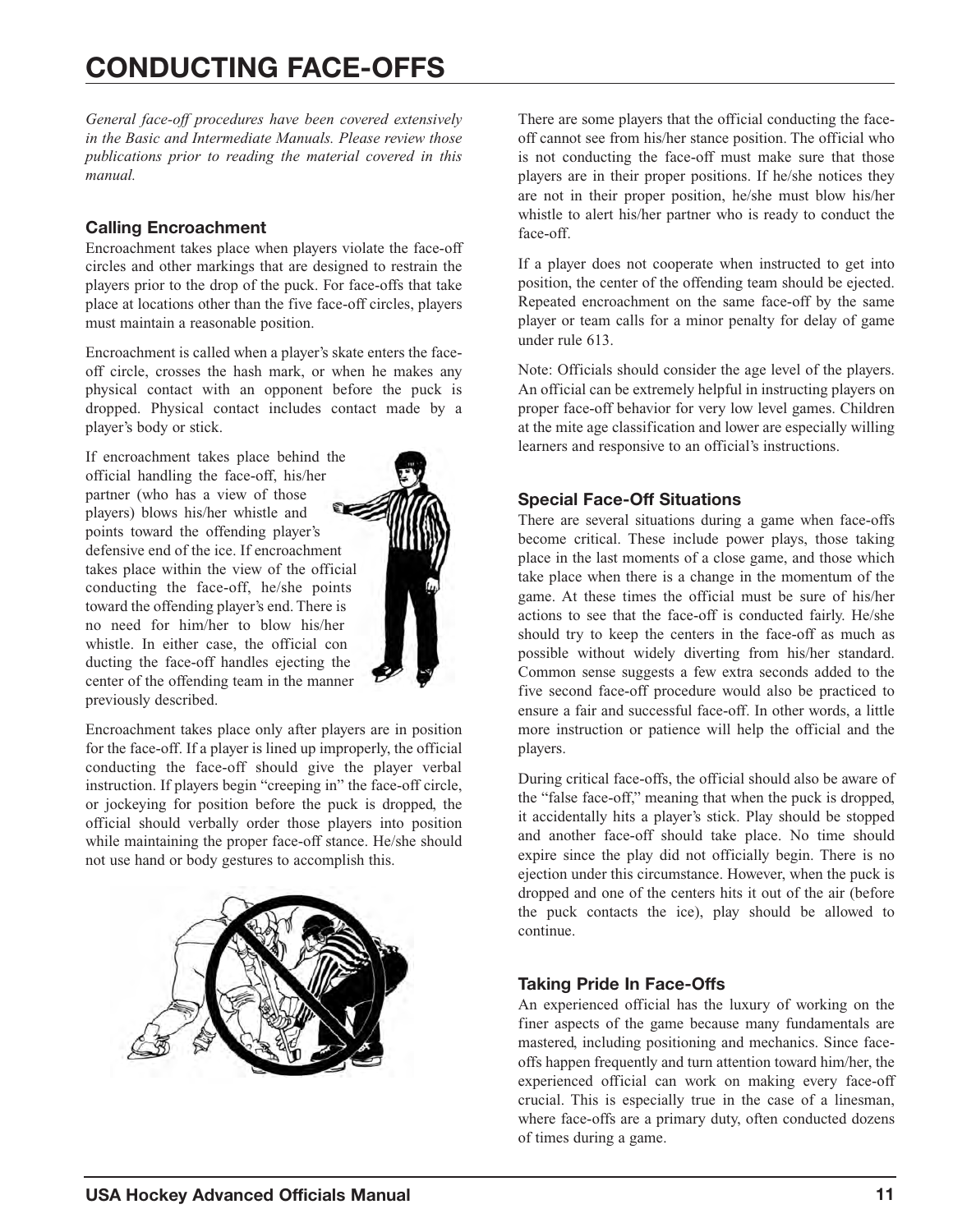An official needs to take charge of each face-off, instructing the players, and not allowing the players to run the official. Mediocrity should not be tolerated, and concentration and hard work result in well conducted face-offs. The official should work on being consistent with his/her partner in how face-offs are conducted. They should discuss face-off standards prior to the game. The result will be an increase in each official's awareness and confidence while watching each other conduct each face-off with consistency and pride.

#### **Preventative Maintenance**

Managing each facet of a game is similar to running a machine. A good operator knows the importance of preventive maintenance. When a machine breaks down, it is always at the worst time, compounding problems for the operator. By taking care of his/her machine, there is a better chance it will run smoothly and produce a good product.

The official can operate in the same way. If he/she makes a mental notation of known problem players prior to the game, the official can set expectations on face-offs early in the game. If problems arise with a specific player during the game, the official should alert his/her partner to the player and the problem so he/she is prepared for their next encounter.

With problem players it is necessary to pay them special attention. The official needs to work harder to get them to comply. This is done by giving him/her a private, verbal warning prior to a face-off after observing one he/she had unfairly won. An official cannot allow a player to continue to win face-offs unfairly. If there is trouble getting a problem player to comply, discuss the situation with the team captain, and in extreme cases after difficult periods of absolute noncompliance, talk to the coach.

The most respected attribute an official possesses is consistency. Each face-off is an opportunity to showcase his/her consistency.

## **Conducting Face-Offs Review**

The following questions highlight some of the key points you should have picked up from this chapter. Take a few minutes to review what you have learned about conducting face-offs. When finished, you can compare your answers to the correct answers that appear in the back of this manual.

**The following questions refer to the 3-official system.**

- 1. During a face-off, who is responsible for observing the players behind the official dropping the puck?
- 2. What is the procedure for calling face-off encroachment?
- 3. Identify 3 critical face-off situations and describe how the officials should handle these situations.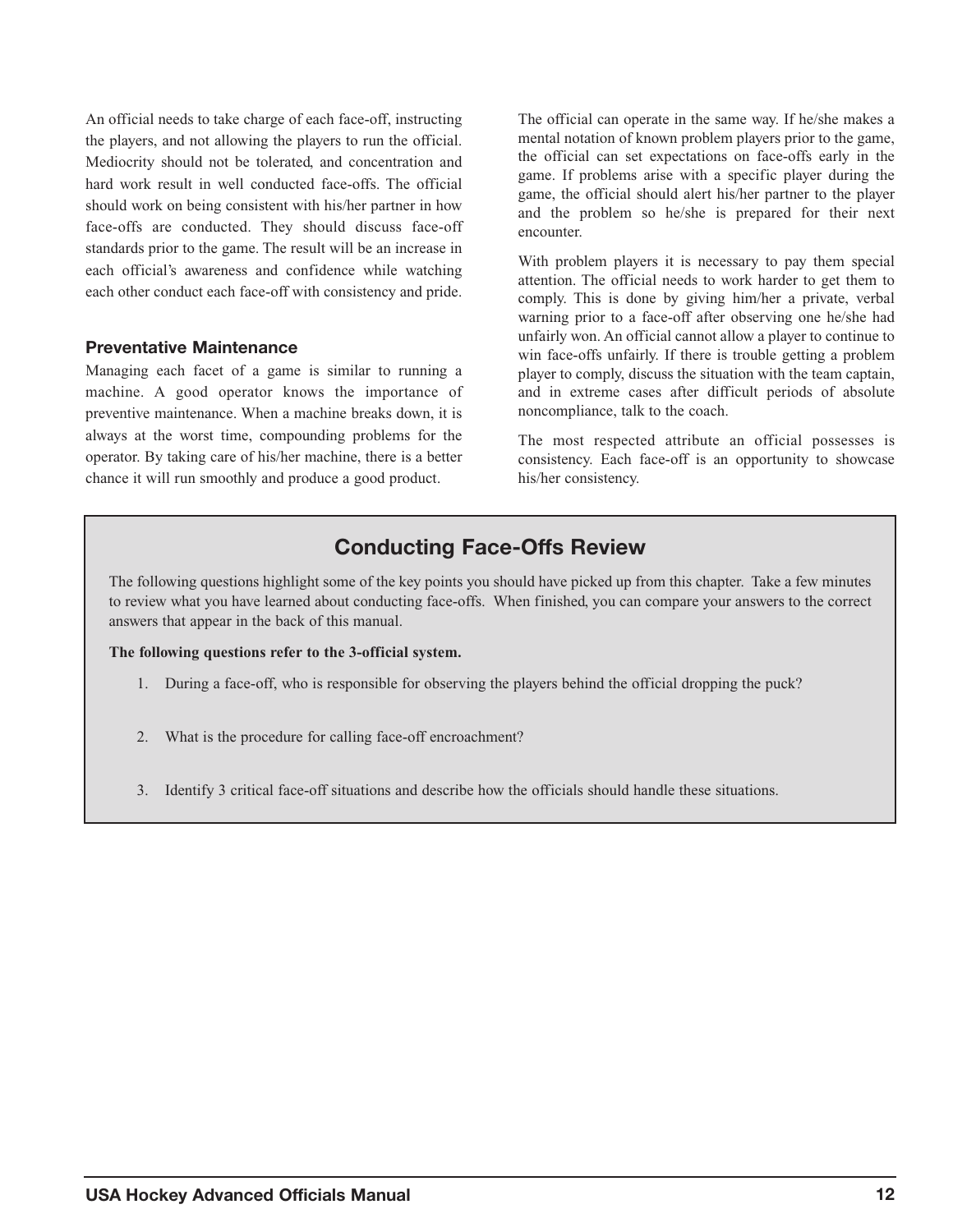## **LEGEND**

Here is a brief description of symbols used in the USA Hockey Officiating Manual Series.



NOTE: The "o" player is always defending the goal at the bottom of the diagram. The "x" player is attacking the goal at the bottom of the diagram.

## **POSITIONING**

Although positioning guidelines may be more flexible at the highest levels of hockey, the use of basic positioning techniques are still necessary for officiating success. The emphasis at the highest levels of officiating often changes to making the right call, no matter how it is accomplished. However, your chances of making the proper call increase dramatically when you are in the proper position. The most successful officials are those who have mastered the basics

<span id="page-15-1"></span><span id="page-15-0"></span>of all aspects of officiating, positioning included. Prior to continuing the study of this manual, review the positioning procedures outlined in the Basic and Intermediate Manuals. This ongoing review will help ensure you minimize the instances where the procedures described in this manual have to be used. Avoiding these situations will make you a stronger official.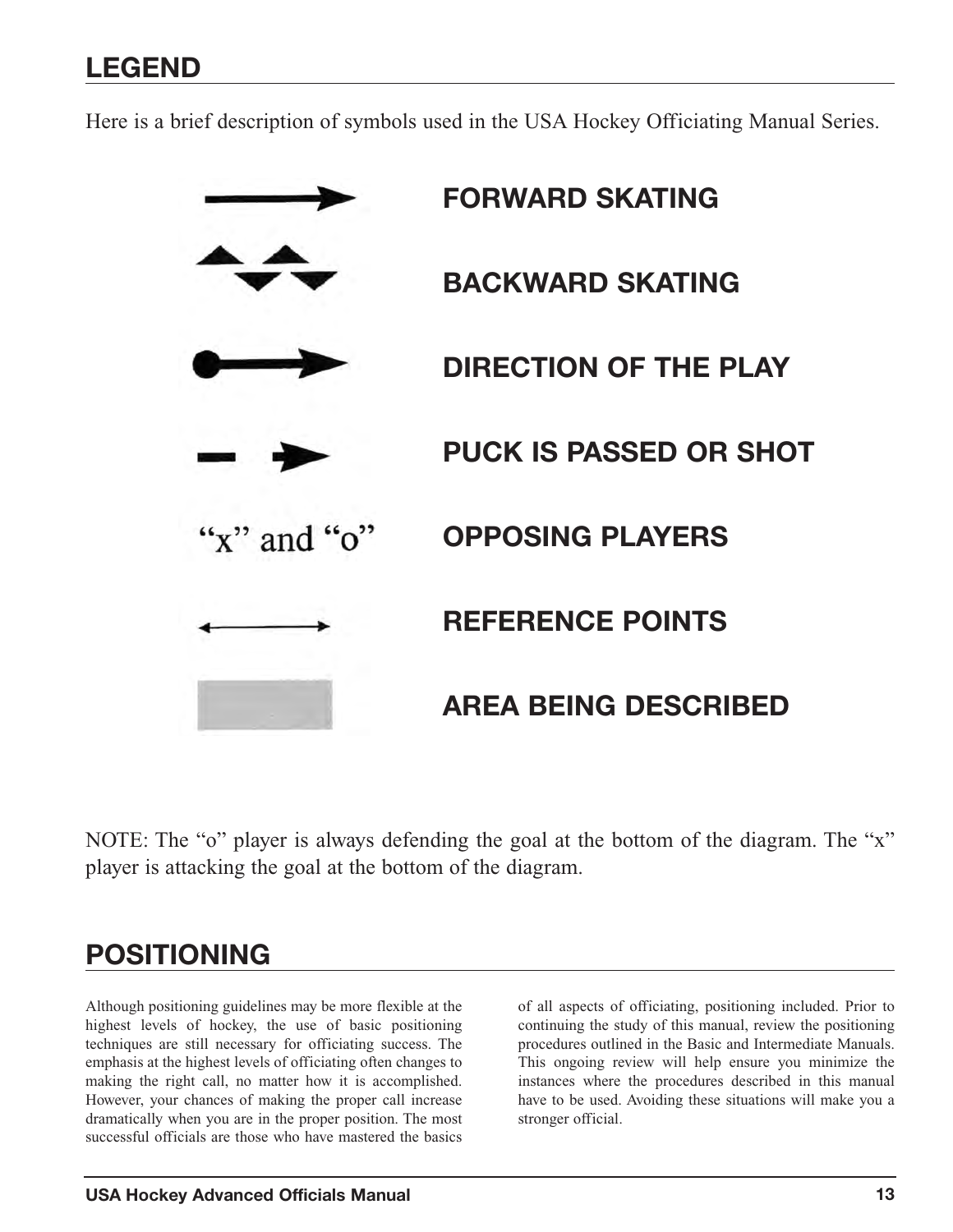# **POSITIONING REFEREE (Three-Official System)**

### **Going Behind The Goal (When And How)**

The "no man's land" described in the Basic Manual still applies to all officials in all avoidable situations. Even though there may be times when a referee simply cannot avoid having to go behind the net, these instances should only be under extreme circumstances and may only occur once or twice an entire season. Referees who find themselves constantly skating behind the net during play are not anticipating the play effectively or are simply too lazy to hustle to the proper position.

One situation where a referee may have no alternative is when players are jamming the end boards and the referee is trapped by the goal. In this instance, the referee should quickly skate backwards to the other side while still facing the play.



A referee may choose to skate behind the goal during play to verbalize to players who have the puck stalled along the far boards. In this case, the referee must move quickly as to not get caught behind the net as the puck is jarred loose and ends up in the slot area. The referee should verbalize while moving forward quickly towards the stalled players.



Finally, a referee may choose to skate behind the goal to avoid having to skate in front of the players' benches during line changes. During a game with few stoppages, the referee may get caught on the same side of the ice as the benches. Every time the referee skates through the neutral zone, teams will be changing lines and creating traffic that is difficult for the referee to fight through and maintain proper positioning. This procedure should be followed only in extreme cases as it may give the appearance that the referee is running away from the benches if used too often.

<span id="page-16-0"></span>

## **Goal Line Determination On When To Leave The Line**

A successful official will maintain an excellent field of vision and conserve energy by properly managing his/her time spent in the end zones. Inexperienced officials will oftentimes move excessively around the goal line as the puck goes out to the point or the defending teams gains possession. The following hints will help you better read the play and determine when to leave the goal line:

• Watch the flow of the play and not the puck. Officials who focus on the puck will constantly be moving based on the movement of the puck. This focus on the puck also promotes tunnel vision.

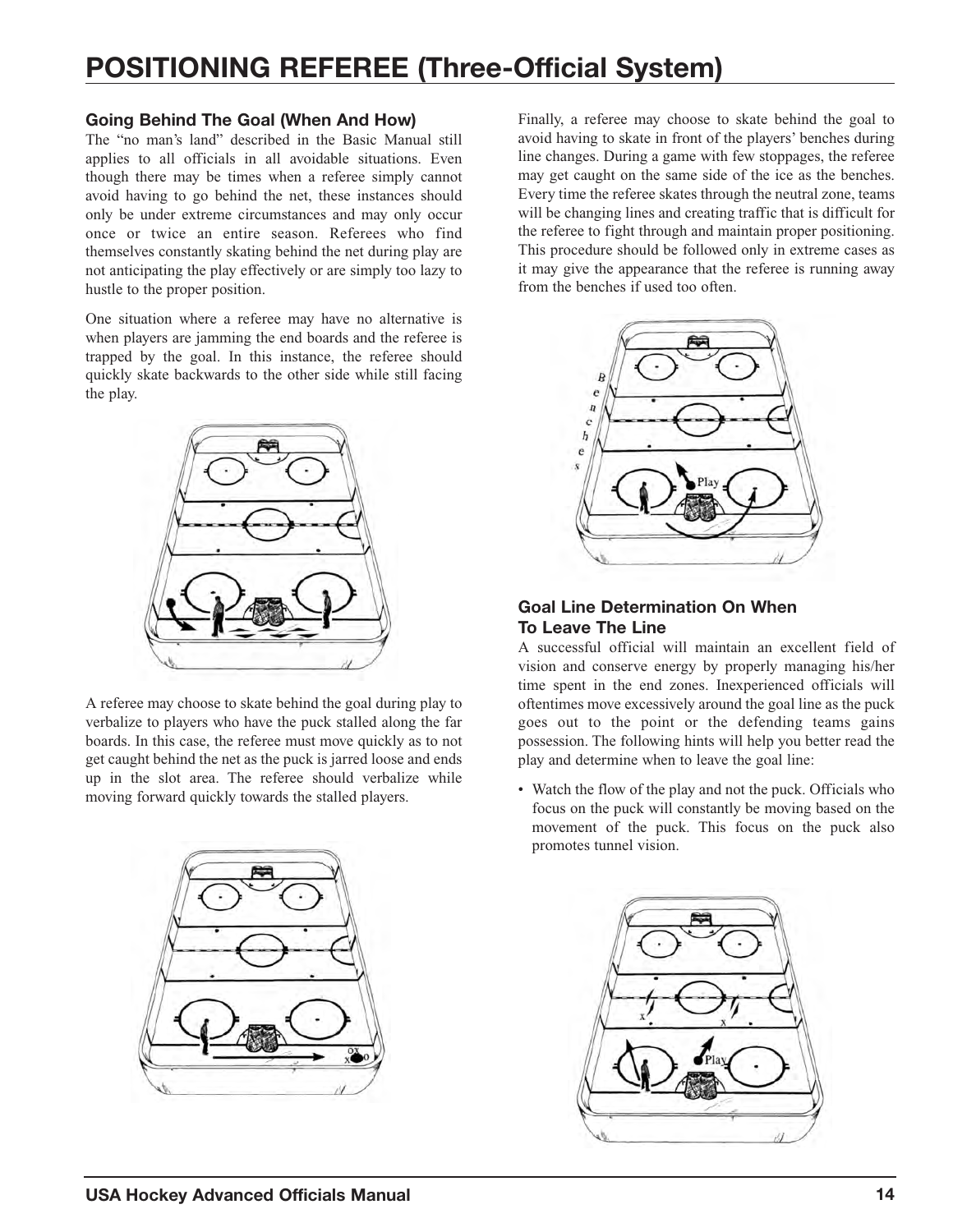- Monitor possession of the puck and the intent of the player to look up ice.
- Key on the attacking defensemen. When they retreat, they are giving up the zone and play will leave the zone. At this time, the referee should release the goal line position. If the attacking defensemen hold the blue line, play will more likely stay in the zone or stall along the boards and your position on the goal line should be maintained.
- Don't over-anticipate the play. You should feel confident enough in your skating ability to be patient and wait to move until you are sure the puck is leaving the zone. A strong official will be able to catch up to the play as it moves through the neutral zone.

## **Backing Out Of A Center Ice Face-Off (Situational)**

After conducting a center ice face-off, the referee needs to be patient while viewing the play. Once the direction of the play is determined, the referee then must move according to movement of the play. The referee should skate forward when play moves quickly in one direction or the other in order to continue facing the play.

Play that stays in the center of the ice will allow the referee to follow the normal procedure of skating backwards to the side boards. The referee may turn and skate backwards in the opposite direction when the play stalls directly behind him/her and he/she has no other options.



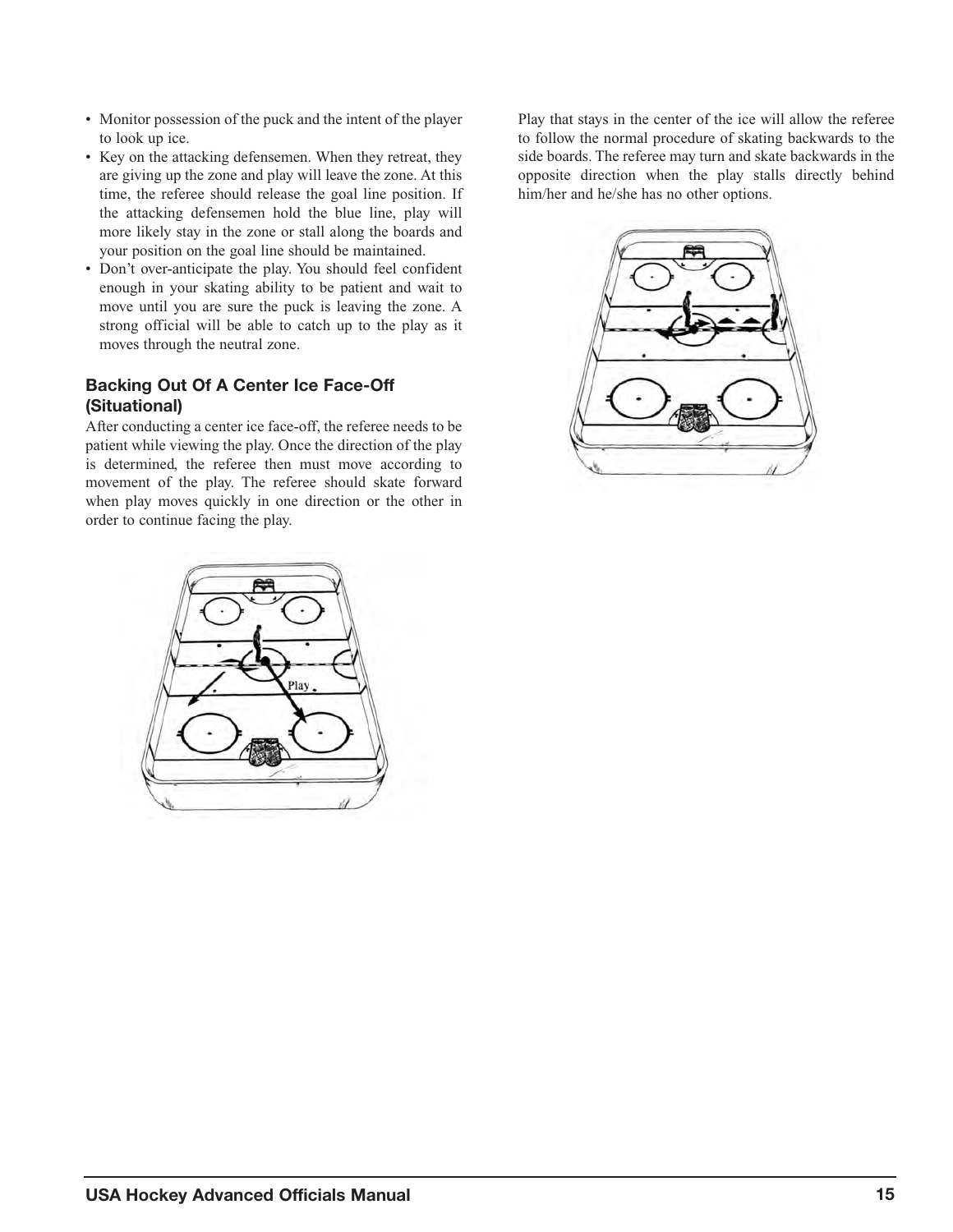# **POSITIONING REFEREE (Two-Official System)**

The two official system is more difficult to work then the three official system for most officials. The two official system requires both officials to handle all on-ice responsibilities, often compromising their ability to call penalties or off-sides infractions. This added aspect of the two official system means teamwork and basic officiating skills are an absolute must for success. Although the two official system is adequate for lower levels of hockey, the USA Hockey Officiating Program strongly recommends the three official system for higher levels.

This section will address the two most difficult aspects of positioning regarding the two official system. As in other chapters, this does not excuse the official from having a thorough and complete understanding of the basics of the two official system which are outlined in the Basic and Intermediate Manuals. Please review those publications in consort with your review of this manual.

## **Reading The Play At The Blue Line (When Play Leaves The Zone)**

Officials must strive for blue line coverage at all times and should only have one official in position to make each blue line call. Effective communication, use of the release signal, repeated eye contact, and reading your partner's movements are all valuable tools used by successful officials.

The official who is attending the blue line as play is about to leave the end zone must practice patience and hold the line as long as possible. In the ideal situation, this official does not leave the blue line position until released by the deep official or absolutely sure the play will enter the other end zone. The ability to wait until the last minute will result in more complete blue line coverage, but also takes a lot of practice and experience. Review the following tips on key areas in order to anticipate the movement of the puck from zone to zone:

#### **Signs That Play Is Staying In End Zone**

- Defensemen hold at blue line
- Puck is carried along boards
- Wingers are out too high for breakout pass

#### **Signs That Play Is Leaving End Zone**

- Defensemen retreat from zone
- Puck is skated up the middle of ice
- Long completed pass near blue line

#### **Signs That Play Is Reversing Back Into End Zone**

- Team uses one player forecheck, stacking the neutral zone
- Player loses possession of puck
- Puck does not cross center red line for dump and chase without icing

#### <span id="page-18-0"></span>**Signs That Play Will Travel Completely Through Neutral Zone**

- Offensive team changes to a defensive mode
- Team appears willing to give up neutral zone
- Player with puck has teammates in good position to receive pass

The official deep in the zone must also anticipate the play and should monitor the same situations in order to not give up the goal line position unnecessarily but to also hustle to get to the blue line when play does leave the zone. Once at the blue line, the deep official can maintain the blue line position until the puck enters the far end zone.

### **Penalty Assessment (Who Calls What And When)**

The most successful two official system officiating teams tend to have a lot of experience working together and perform as if they were working the three official system. This thought process allows for more consistency in penalty selection and a more positive team atmosphere. In this scenario, the deep official thinks as a "referee" and is responsible for calling penalty infractions that occur in the zone while the partner on the blue line thinks like a "linesman." This thought process will continue until play moves to the other end or the officials change responsibilities. Depending on the position of the play, one official will think "linesman" and one official will think "referee," but never both at the same time.



When play is in an end zone, the official on the goal line will be responsible for goals and penalties. In doing this, a field of vision that is the same as a "referee" in the three official system is established. The official on the blue line will perform as a "linesman," responsible for line calls, major penalties and flagrant missed minor penalties. Otherwise, the deep official will handle the entire zone.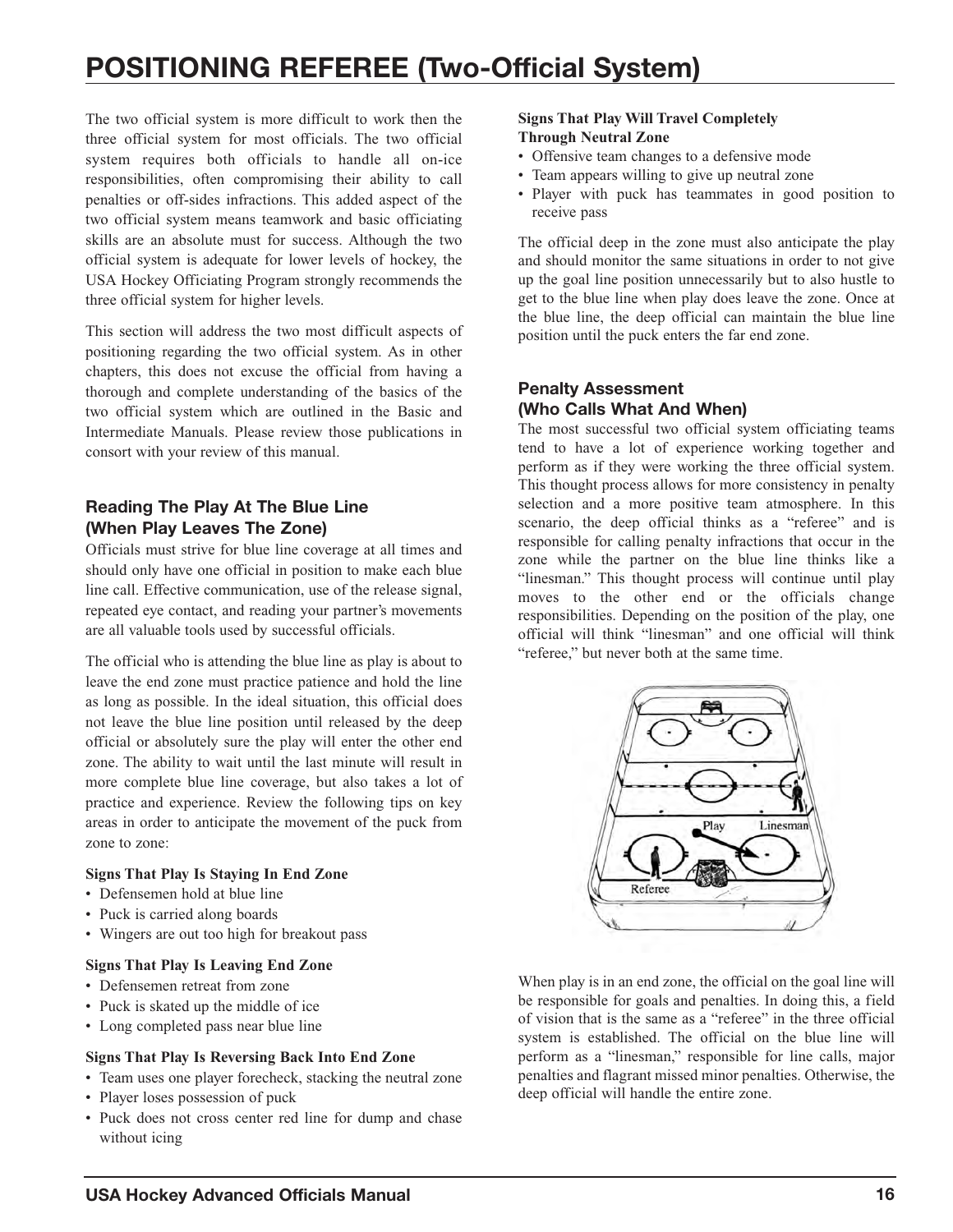After play leaves the end zone, the deep official will still think as the "referee," similar to the three official system, while following play out of the zone. The one exception is the back official will need to be involved as the back official for potential icing infractions. The official originally on the blue line will continue the duties of the linesman, serving as the front official for icing and backward skating to assume the potential off-sides call at the blue line.



When the puck crosses the blue line to enter the other end zone, the official on the blue line now changes to being the referee and follows play into the zone. The field of vision and thinking is now that of a referee in the three official system. The trailing official also changes his/her thinking to now become the linesman moving up to the blue line to make the line calls, call major penalties, or flagrant missed minor penalties.



The one exception to this thinking process may occur when play stalls in the neutral zone. In this scenario, both officials will be positioned diagonally across from each other on opposite blue lines. The official who trailed the play out of the end zone should maintain the referee frame of mind until play enters the other end zone or the play shifts back and requires a call on the blue line. The latter situation will require the thought process to change only momentarily for both officials while play enters the zone.

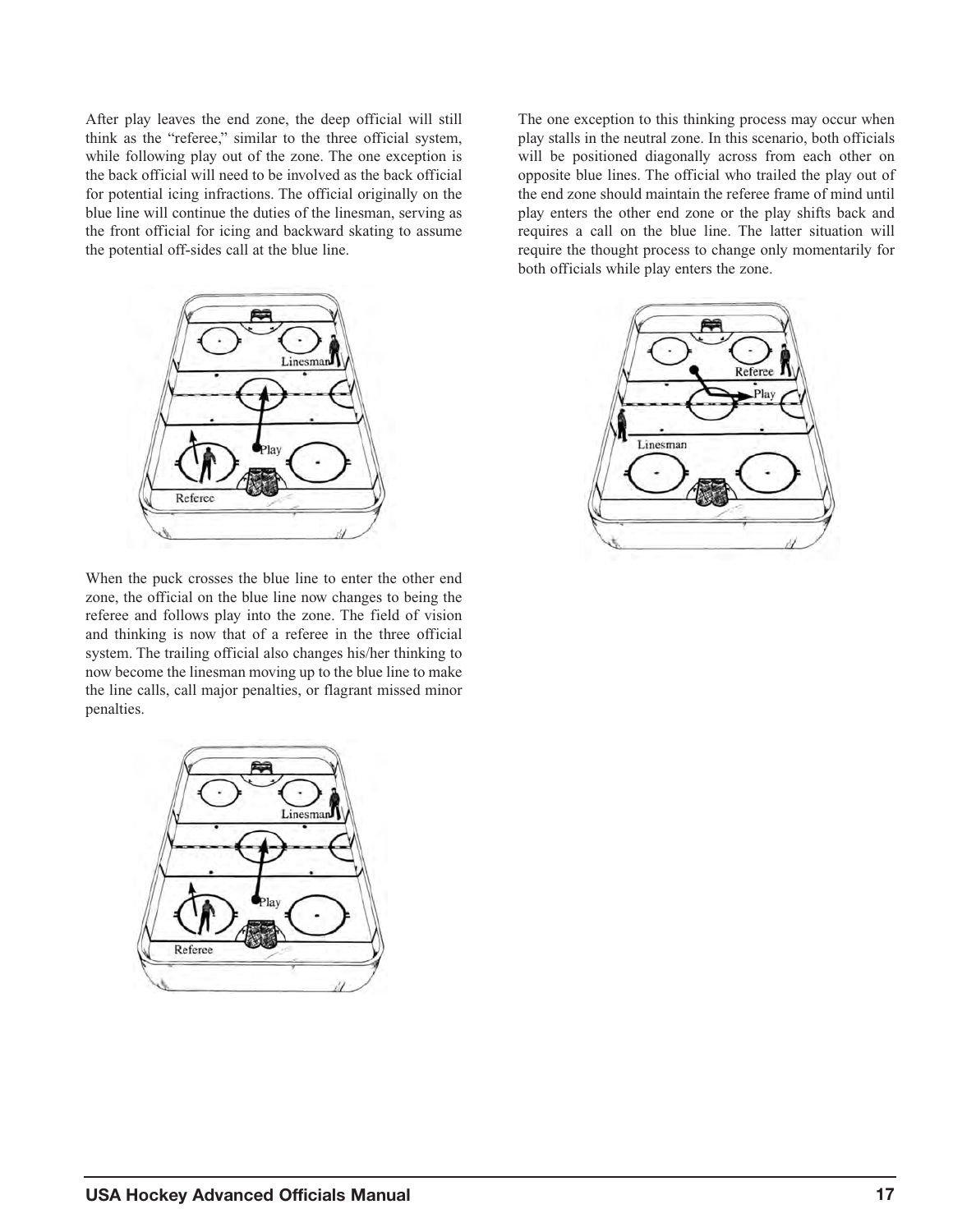## **Positioning Review**

The following questions highlight some of the key points you should have picked up from this chapter. Take a few minutes to review what you have learned about positioning. When finished, you can compare your answers to the correct answers that appear in the back of this manual.

#### **The following questions refer to the 3-official system.**

- 1. Under what circumstances may it be acceptable for a Referee to skate behind the goal?
- 2. How often should a Referee skate behind the goal?
- 3. What "hints" should a Referee use to determine when to leave the goal line?
- 4. Describe procedures a Referee should use to back out of a center ice face-off.

#### **Questions 5 - 6 refer to the officials in the 2-official system:**

- 5. What "hints' can an official use to determine when to leave the blue line as the back official (the official covering the blue line) as play develops?
- 6. In terms of penalty assessment, who generally calls what and when in the two-official system?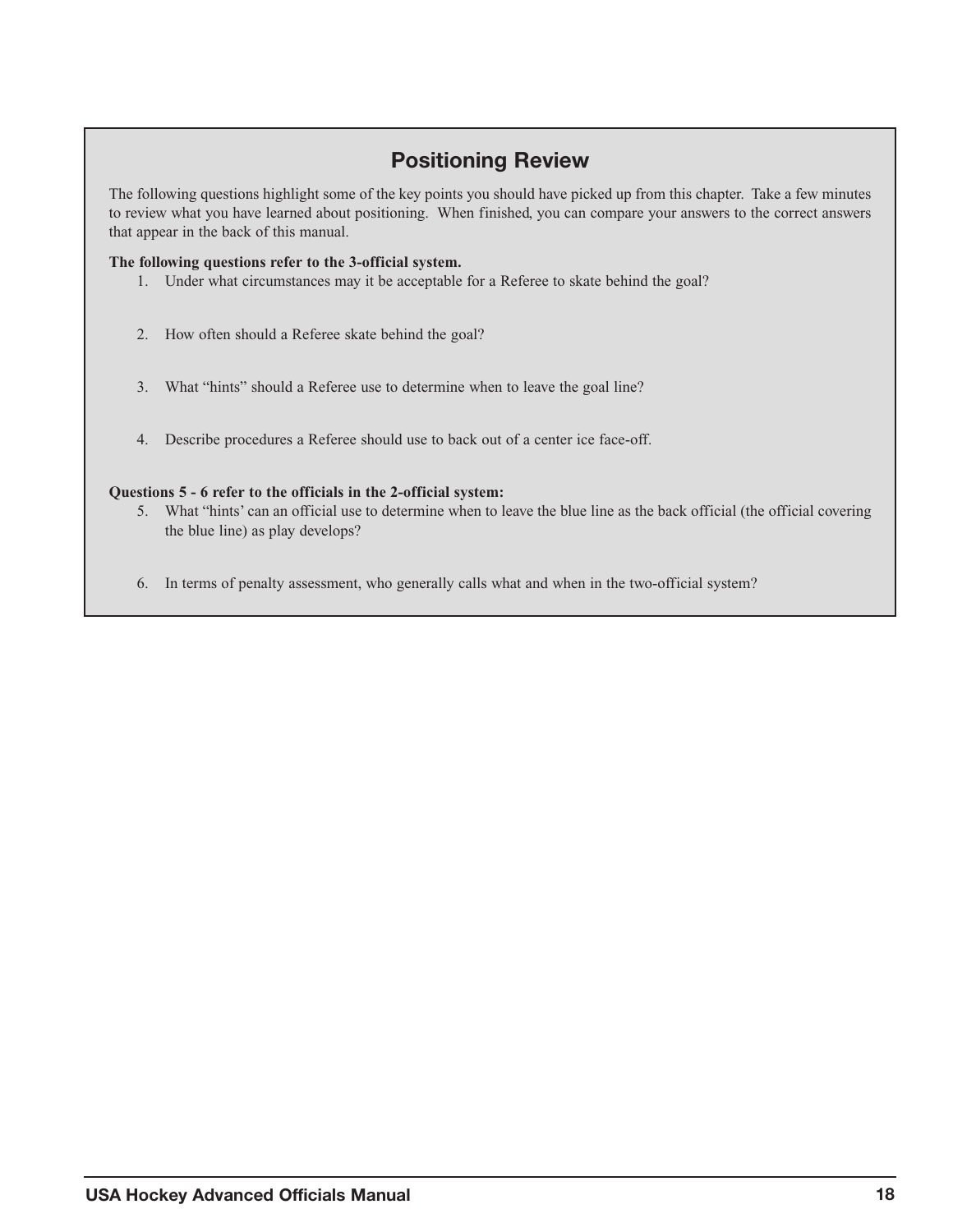# **ASSESSING PENALTIES AND OTHER INFRACTIONS**

Higher levels of hockey may require an official to slightly modify the standard procedures for assessing infractions. The intensity and flow of the game may dictate that an official should become more aggressive with both physical signals and verbalization. Other times the official may be more passive when assessing infractions in order to avoid antagonizing the players. Although an advanced level official may adjust his/her style of penalty assessment, the main premise is still the same fundamental theory covered in the Basic and Intermediate Level Manuals. A thorough review of those publications is a must prior to proceeding onto the concepts discussed in this manual.

#### **Aggressive Versus Passive Penalty Assessment**

Advanced officials must be able to adjust to the flow of the game when working higher levels of hockey. The players and coaches have a better understanding of the game and react according to the actions of the officials. An official who is monotone and robotic will often times be left behind by the game participants in an intensely contested game. Each game is different in intensity and requires a different approach from the officials. In some cases, an official's approach may even need to change in the middle of a game as the game takes on a different look. A good official will go with the flow and follow the tips presented in this section.

The signals may be the most obvious change visible to the players and spectators. An official may need to be more aggressive with the penalty signals during a game that is hard fought and requires much control by the official. A more aggressive signal will notify the players that you are in control and you may not be particularly pleased with their actions. In contrast, a game that is relatively quiet will require the official to be more passive in signaling. A more deliberate signal that does not draw unnecessary attention to the offending player is all that is needed in a passive game. Being able to recognize the characteristics of the game and participants is important for an official to be able to respond accordingly. Mismatching the officiating style with the style of the game could create animosity with the players and make your job as an official more difficult.

The verbalization of the penalty is also an important area for officials to adjust accordingly, even though a difference may only be noticed by the players on the ice. A good official will alter voice intonation according to the proximity of the play. When near the play, the official should be softer in order to not intimidate the players. When play is stopped with the official farther away from the players, the official needs to be louder and slightly more aggressive to effectively communicate the infraction. In some cases where a routine situation has occurred, the official may choose not to verbalize at all as the players are already aware of what has been called. Once again, the inability of the official to adjust according to the situation will lessen the official's credibility and destroy the positive rapport that had been established with the players.

<span id="page-21-0"></span>Finally, you may recall the Basic and Intermediate Level Manuals call for the officials to maintain their cool at all times and perform only in a businesslike manner. This still holds true, although the most successful officials are able to establish a strong rapport with the participants by adjusting their demeanor according to the game. This can be done by controlling facial expressions. During a quiet, passive game, the good official may remain looser and

be more friendly to the game participants. A smile on occasion may indicate that you are enjoying the game and have fun being an official. On the other hand, a more feisty game will call for the official to maintain control by being more aggressive and businesslike. An experienced official will also recognize the

time where it may be appropriate to show anger in order to help maintain the control of the game and send a message to the players that a particular action will not be tolerated. The key to success for an official is the ability to tailor expressions to suit the game while always maintaining control of emotions

## **Calling In Front Of Your Partner (Two-Official System)**

A complaint often heard regarding the two official system is a lack of consistency between partners or the official who is 65 feet away called infractions that were 10 feet in front of the other official. Although it is important that all penalty infractions be called, there is a certain etiquette that needs to be followed for a two official team to be successful. Your partner, who is closer to the play and is in the proper position, may have seen something different than what you saw from a greater distance or simply may have interpreted the situation differently. As the back official, it is better to allow your closer partner to make the call unless you are absolutely positive your partner did not see the infraction.

An official who constantly calls infractions in front of his/her partner appears to be overzealous and lacks confidence in his/her partner. This situation may create animosity with the game participants and definitely puts the credibility of both officials in jeopardy.

In the case of a frozen puck, stopping the play shall always be the sole responsibility of the closest official (or the referee in the three official system). This official will have the best possible view of the play and can easily determine when it is necessary to stop play.

Communication between the officials is critical to the success of the officiating team. Prior to the game, the officials should discuss procedures and philosophies in order to handle situations that may occur on the ice smoothly. It is important to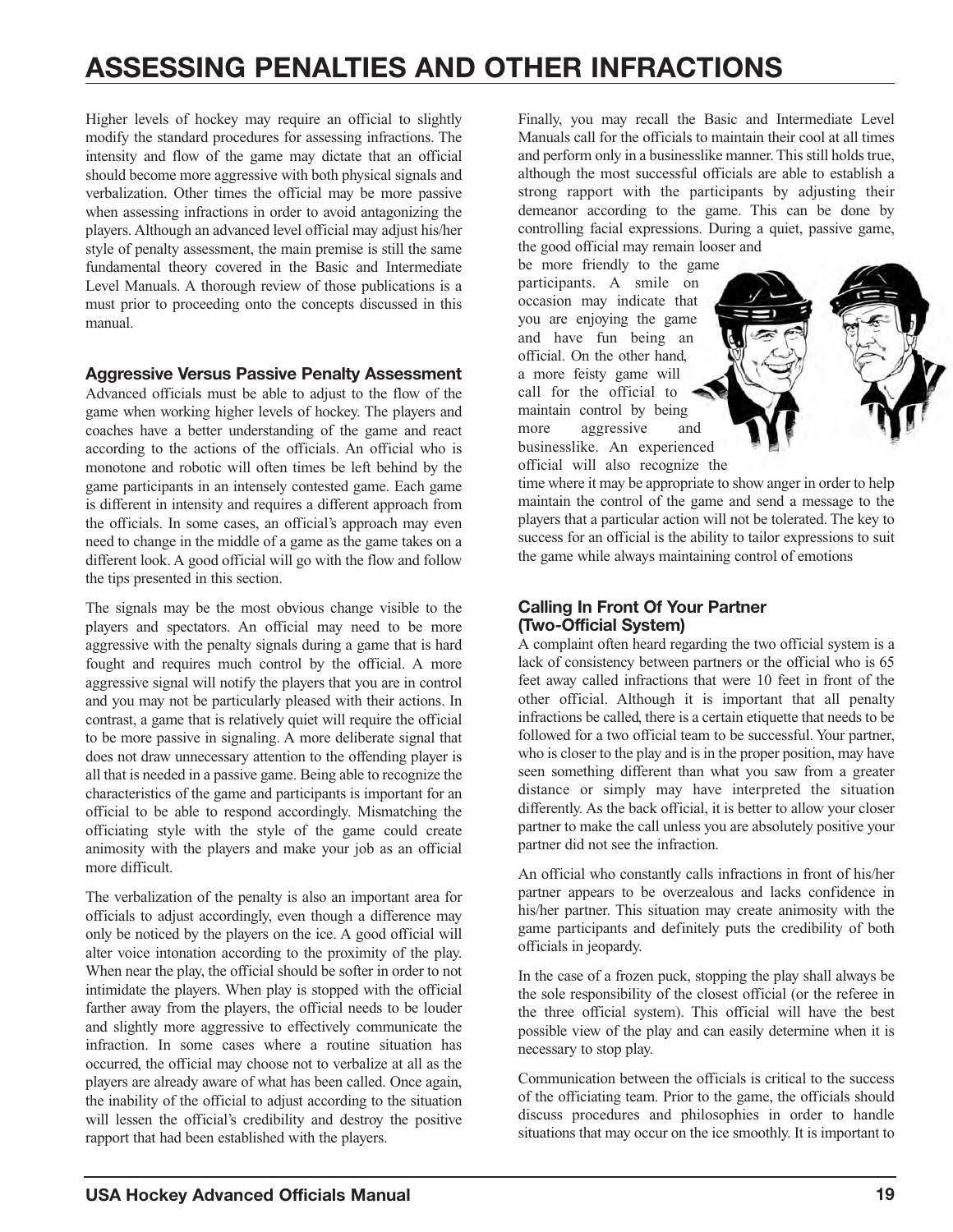agree on all issues before taking the ice to avoid misunderstandings once the game begins. The pre game meeting provides an excellent opportunity for the officials to establish a strong working relationship that will transfer to the ice.

As with the linesmen in the three official system, eye contact during play will be a valuable tool to successfully work together. When your partner is unsure or did not see a particular incident, a good official will be able to monitor your partner's facial expression or eye contact in order to determine whether it is necessary to make the call. During stoppages, an effective team will briefly discuss situations as they occur and will take the necessary time to iron out a correct response, without drastically delaying the game.

When working the two official system with a new official, the experienced official needs to allow the new official to gain experience making calls. However, a new official may be hesitant to call infractions at first, which may call for the experienced official to take control when necessary. It is important that this is done in a quiet and diplomatic way as to not undermine the credibility and confidence of the new official. Reviewing the incidents during a stoppage or in between periods will help the new official establish a feel for the game and gain confidence. Be sure to support the new official when a good call is made as this will promote a positive atmosphere of learning.

Good two official teams may differ in philosophies between the pair, but they tend to reach a happy medium that has the best interest of the game in mind. An official may be asked to compromise in the spirit of cooperation and should always support the decisions of his/her partner. As soon as the officials question the calls of their partners, the players, coaches and spectators will follow suit creating a less than positive officiating environment.

## **Overruling A Linesman (Three Official System)**

Teamwork is also an important contributor to the success of a three official team. Even though the referee and linesmen have different responsibilities, they are all still on the same level and the team will only be as strong as the weak link. Procedures and mechanics should be discussed during the pregame meeting and doing so will eliminate sloppy work once on the ice. All three members of the team should communicate often, both during the play and stoppages. A well timed "heads up behind," while the referee is skating by, from the linesman may alert the referee of an incident that may be occurring behind the play. The referee may communicate to the linesman while waiting for a face-off to pay particular attention to two players on the ice during stoppages who have been on the edge all night long. Officials who work together in helping each other are ultimately going to look better as a team.

The old school portrays the referee as being superior and must have complete control of the game, including the linesmen's

responsibilities. USA Hockey has come a long way in changing this mind set worldwide. Most referees and officiating leaders recognize the importance of the linesmen and their ability to control the tempo of the game while properly conducting faceoffs. The referee who allows the linesmen to carry out their duties effectively will have one less thing to worry about and will maintain the integrity of the officiating team.

There may be situations where the referee may need to overrule a linesman on an off-side or error in the calling of an icing. In these instances, the referee should be sure not to overrule unless absolutely positive an error has been made or the linesman has been screened from seeing the play or knocked out of position. A good rule of thumb is when the linesman signals, it is a good sign that the play was viewed by the linesman and the referee should allow play to continue. A referee who continually overrules a linesman tends to isolate the linesman as being incompetent and will have a difficult time generating support and cooperation from the linesmen when needed.

The key to a three official team may be the development of a mutual respect among all of the partners. A good official will accept assistance from a partner when necessary, and will accept blame for his/her own mistakes. An officiating team will respect each partner's judgment and support their actions. When assistance is required, help will be conducted in a diplomatic way to be sure not to undermine the credibility, integrity, or confidence of the partner. Effective communication and teamwork will carry an officiating team to the highest levels of success.

## **Using Appropriate Reaction Time**

An advanced level official will recognize a reaction to an infraction does not always have to be immediate. For example, in the case of a restraining infraction, an experienced official will wait for the final outcome of the play and analyze the degree of the infraction. A common mistake is to immediately react to a potential hooking infraction by signaling a delayed whistle. This could result in a weak penalty being called as the puck may proceed directly to a teammate, not causing a change of possession. A delayed reaction will help the official see the entire play and base the decision on all of the circumstances.

In contrast, it is important to react quickly and decisively to violent infractions. An experienced official will anticipate big hits so they may be seen from start to finish. An immediate reaction not only helps to sell the call, but also alerts the non offending team that a penalty is being called and retaliation is not necessary. The referee may also verbalize "I got it" in these situations to avoid unnecessary altercations. Once the official has responded to a violent infraction, the time used to skate to the penalty bench can now be used to determine whether a major or minor penalty should result. In cases where an injury occurs calling for a major penalty, the referee may choose to check on the injured player prior to making the appropriate decision.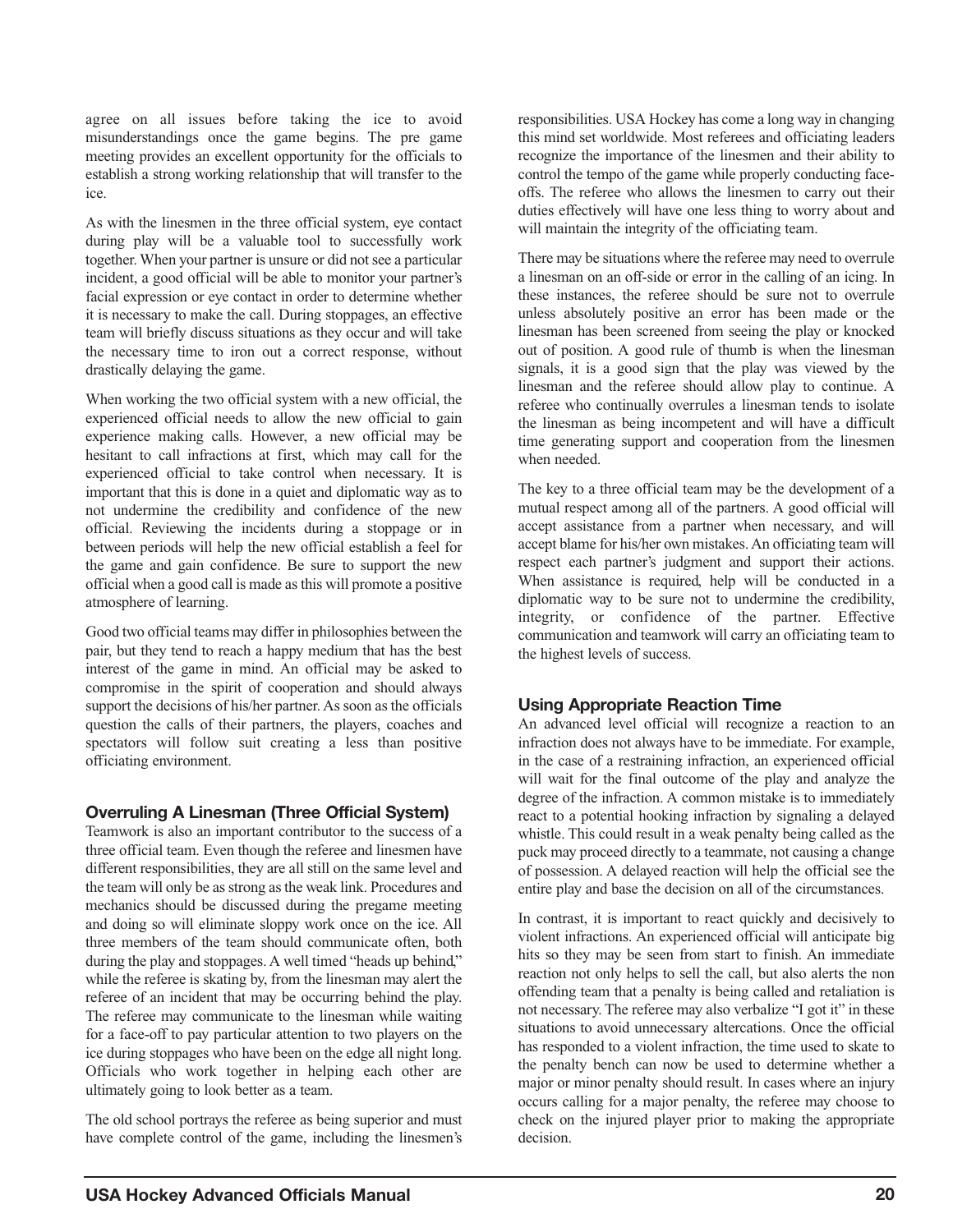## **Assessing Penalties and Other Infractions Review**

The following questions highlight some of the key points you should have picked up from this chapter. Take a few minutes to review what you have learned about assessing penalties and other infractions. When finished, you can compare your answers to the correct answers that appear in the back of this manual.

- 1. Discuss aggressive versus passive penalty assessment.
- 2. Discuss some guidelines for making calls in front of/overruling/helping your partner(s):
	- a. In the two-official system
	- b. In the three-official system
- 3. Describe how reaction time in important when calling:
	- a. Restraining infractions
	- b. Violent infractions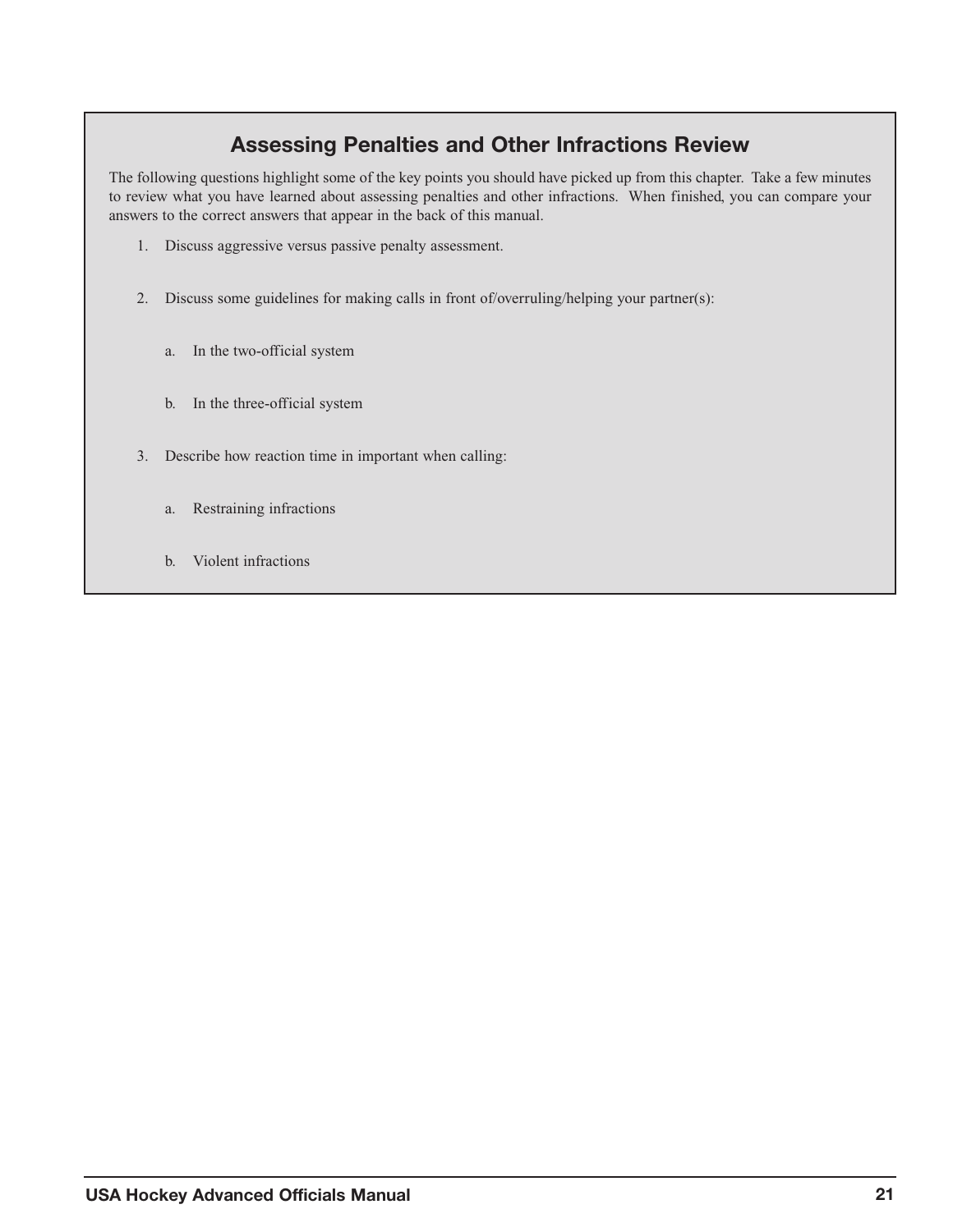## **Reviewing Judgment**

Before proceeding on to some advanced aspects of judgment, it is important to review what we have learned in the Basic and Intermediate Level Manuals. The following are some of the more simple concepts:

- Officials are "teachers" at the lower levels of hockey (mites and squirts).
- Officials serve a dual role as "teachers" and "game managers" at some higher levels of hockey (pee wee through midget).
- At the highest levels of hockey, an official's role is one of a "game manager." Game managers can be defined as managing the progress of the game in a safe and fair environment while using good judgment.
- Officials need to have a reactive role in the game regarding the calling of penalties. Good officials are always aware of what might happen but only react to what actually happens.
- Top officials have complete knowledge and are extremely proficient in the playing rules, the intent of each rule, the playing rule interpretations and the penalty guidelines.
- Consistency is defined as the ability to make the same judgment call in the same situation from official to official and individually from game to game.

### **Penalty Criteria**

The four criteria for the calling of an infraction are listed below. These infractions are referred to as "black and white" penalties that must be called every time they occur.

- 1. An infraction which causes a loss of a scoring opportunity
- 2. An infraction that creates a potential for injury
- 3. An infraction that is blatantly obvious
- 4. An infraction which causes an immediate change of possession or advantage gained

Some examples of how a penalty fits into one of these criteria follows:

- Stick contact to the head of an opponent  $\Rightarrow$  #2
- Shoot the puck out of rink during a stoppage  $\Rightarrow$  #3
- Check delivered to the head of an opponent  $\rightarrow$  #2
- Checking from behind  $\Rightarrow$  #2
- Hooked opponent driving to the goal  $\rightarrow$  #1
- Hooked opponent in the neutral zone  $\rightarrow$  #4

The following pages contain some higher level officiating concepts and philosophies that may not be applicable to the Youth levels of the game. Nonetheless, USA Hockey feels it is important to present this material for consideration and understanding by our more experienced officials. Whereas most officials will consider some of these principles, USA Hockey would recommend a more simplistic approach to the vast majority of our officials.

<span id="page-24-0"></span>It is widely recognized that all officials should minimize marginal penalties. At the youth levels of the game, doing so is a result of officials simplifying their thought process. The best youth hockey officials generally take the approach that if the action by the player is an infraction that fits within four basic penalty criteria, it is a penalty. If not, then it is not a penalty and play is allowed to continue. This simple approach will also allow an official to establish consistency within his/her own officiating.

Review the following material with an open mind in an attempt to better understand game management philosophies at the highest levels. But in doing so, also keep the values and principles of the USA Hockey programs in mind. The end result should be a better understanding of the game as it applies to the levels you work.

#### **Marginal Infractions**

Marginal infractions are those that are also known as the gray area. These infractions do not meet the above mentioned penalty criteria. The vast majority of the time, they simply are not penalties according to the enforcement standard. In the past, some infractions called now may have been considered marginal penalties.

The old school train of thought suggests an official who calls every situation strictly by the letter of the rules will be extremely unpopular. The game will have numerous unnecessary stoppages that will add to the frustration of the players. Spectators will also become frustrated by the length of the game and lack of continuous action. In this case, no one really wins, except for the game, which will allow for more speed and skill once players adjust to the changes in attitude and accepted standard of play.

On the other side of the coin, an official who refuses to call infractions when they occur will also run into considerable trouble. This official often jeopardizes the safety of the players and could affect the actual outcome of the game. Although the spectators may be attracted to the rough and tumble continuous action, the players and coaches view this official as being lazy and not caring about a quality performance.

The fine line between these two examples is where game management fits in. The game manager promotes a continuous flow to the game without compromising the safety or fair play respected high level officials throughout the world may apply of either team. The successful game manager calls every infraction that falls under the four criteria for a penalty.

A successful high level coach once said; "There are probably only five calls that a referee has to make in every game to successfully officiate, and this could include a no call. The difference between a good referee and a great referee is the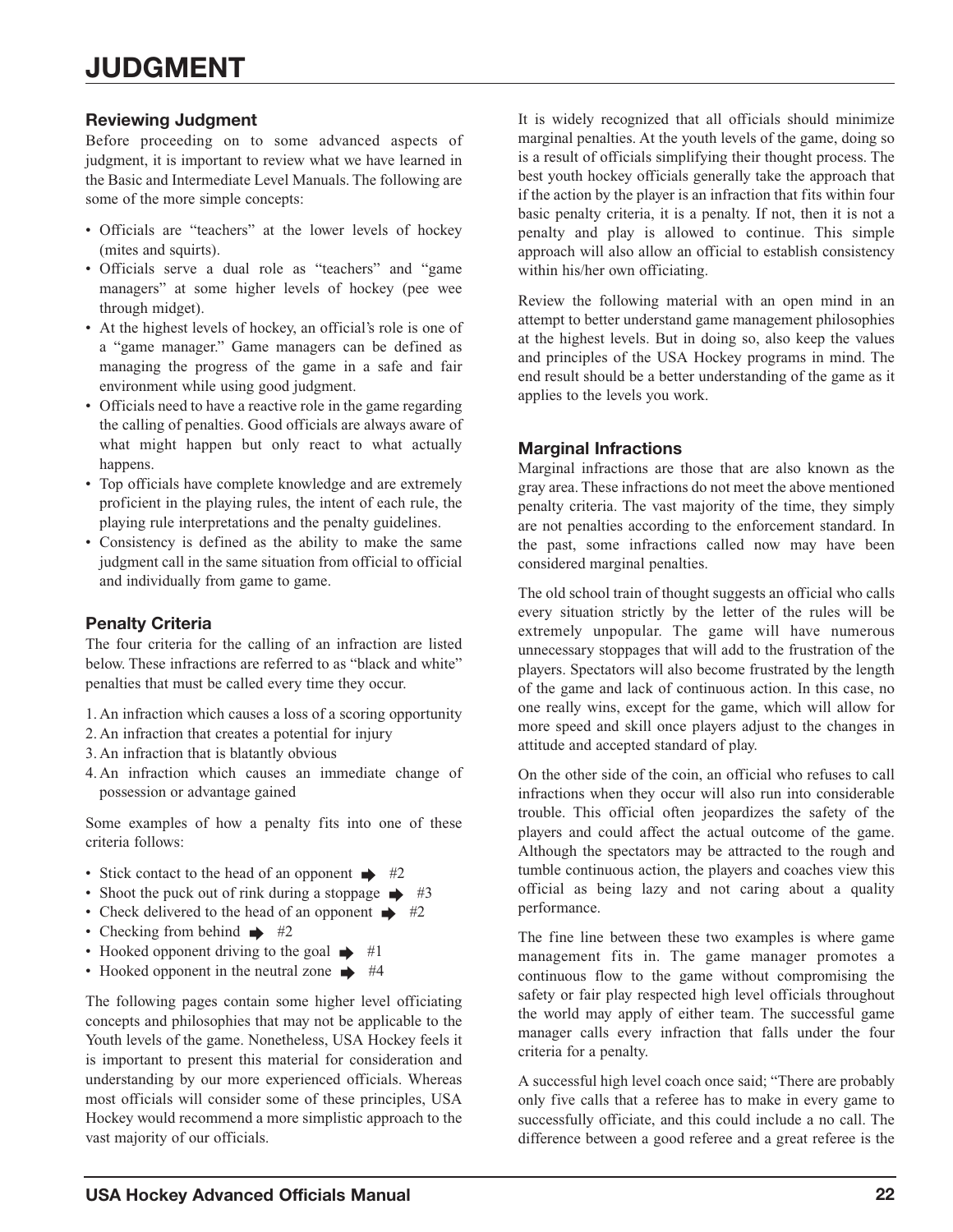great referee will not only accurately make those five calls in every game, but will also be able to recognize which situations were the five critical calls for each game."

An example of this is a situation where the game is going along quite smoothly with very little physical play. All of a sudden a player is injured as a result of a high stick from an opponent and the referee or linesmen do not see the infraction and no call is made. The team who has the injured player now starts to pick up the physical play in retaliation and every stoppage has the potential for an altercation. If the referee had made the correct call on the high stick, the game probably would have continued to be uneventful. Although every critical call may not be as clear cut as this example, the official who can recognize those situations, which may change the tone of the game, will ultimately be the most successful.

Some other things to consider include:

- **The standards previously set by the official** Once an official has developed a penalty standard early in the game, the players will most likely adjust their style of play to play within the established standard. This becomes even more critical when a loose standard is set by the official. We all have experienced how difficult it is to tighten a standard that has already been established. Often times, more problems are created when this is attempted. With this in mind, the official who has let them play over the first two periods will have a difficult time managing a physical and lopsided game in the third period. This provides credence to the concept that it is better to set a tight standard and loosen up as the game progresses than to attempt to tighten a loose standard. Remember, consistency is based on your ability to call the same infractions in the same situations within a game and also from game to game. Establishing a tight standard at the start of every game and loosening up as the game allows is still establishing consistency that will be acknowledged and respected by the players and coaches.
- **The teams involved in the games** (two top teams or the first place team against last place team) – Although an official never wants to contribute to the outcome of the game, this becomes even more critical when an entire season and first place finish is on the line. An experienced official will allow the top two teams playing each other to dictate the course of the game.

In many ways, the philosophy of officiating has changed, which will help change attitudes of what is socially acceptable. Infractions that occur within the enforcement standard should be called at all times, regardless of score, time, location, teams involved or the "marble theory".

Although no official wants to adversely affect the outcome of the game, it is important to recognize that failing to call a penalty does affect the outcome by denying a team the right to a power play they have earned.

Even though hockey has experienced some growing pains as attitudes change, the end result is a more enjoyable game for all participants.

## **Calling A Good First Penalty**

In most games, the most important call a referee has to make is the first penalty of the game. The first penalty call sends a message to all of the game participants and spectators while establishing a penalty standard the official is going to adhere to for the remainder of the game. This standard communicates what actions the official will not allow in addition to those actions which have previously happened in the game which will be allowed by the officials.

It is imperative that the first penalty of the game meets one of the four penalty criteria discussed previously. The best first penalty for the official to establish a standard is generally one that fits under the injury potential criteria. In this case, a message is sent early that rough play is not tolerated and the safety of the participants will be of utmost importance. An injury potential first penalty also sends a message that retaliation by the non offending team will not be necessary because the official is establishing good control of the game.

The unfortunate thing for the official is the first infraction committed during a game is not always an injury potential infraction. When this is the case, the official must still call the infraction and not wait for the perfect first penalty to come along. The official may still get an opportunity to make a good injury potential statement at a later point in the game. Setting a good early standard for restraining fouls is equally as important.

Officials should make an effort to not call a marginal penalty (one that does not fit the penalty criteria) as the first penalty of a game. Once the call has been made, the official has established a standard that must be adhered to. One problem that often arises when a marginal penalty is the first call is there may be a perception by the players and spectators that something more severe had occurred earlier and had not been called. This creates a problem with credibility for the official as a confusing message is sent regarding the standard that has been established. This would also be the case when a severe penalty (possibly a major) is assessed after a few other "good" prior penalties had not been assessed.

In some cases, a good official will recognize that the first penalty of a specific period may also be extremely important. This is especially true when an official has established a pretty loose standard during previous periods. The first penalty called for the next period will also become very important in this case. If a marginal penalty is called as the first infraction, a very confusing message is sent to everyone involved in the game and the officials will have to work hard to get back to a consistent standard.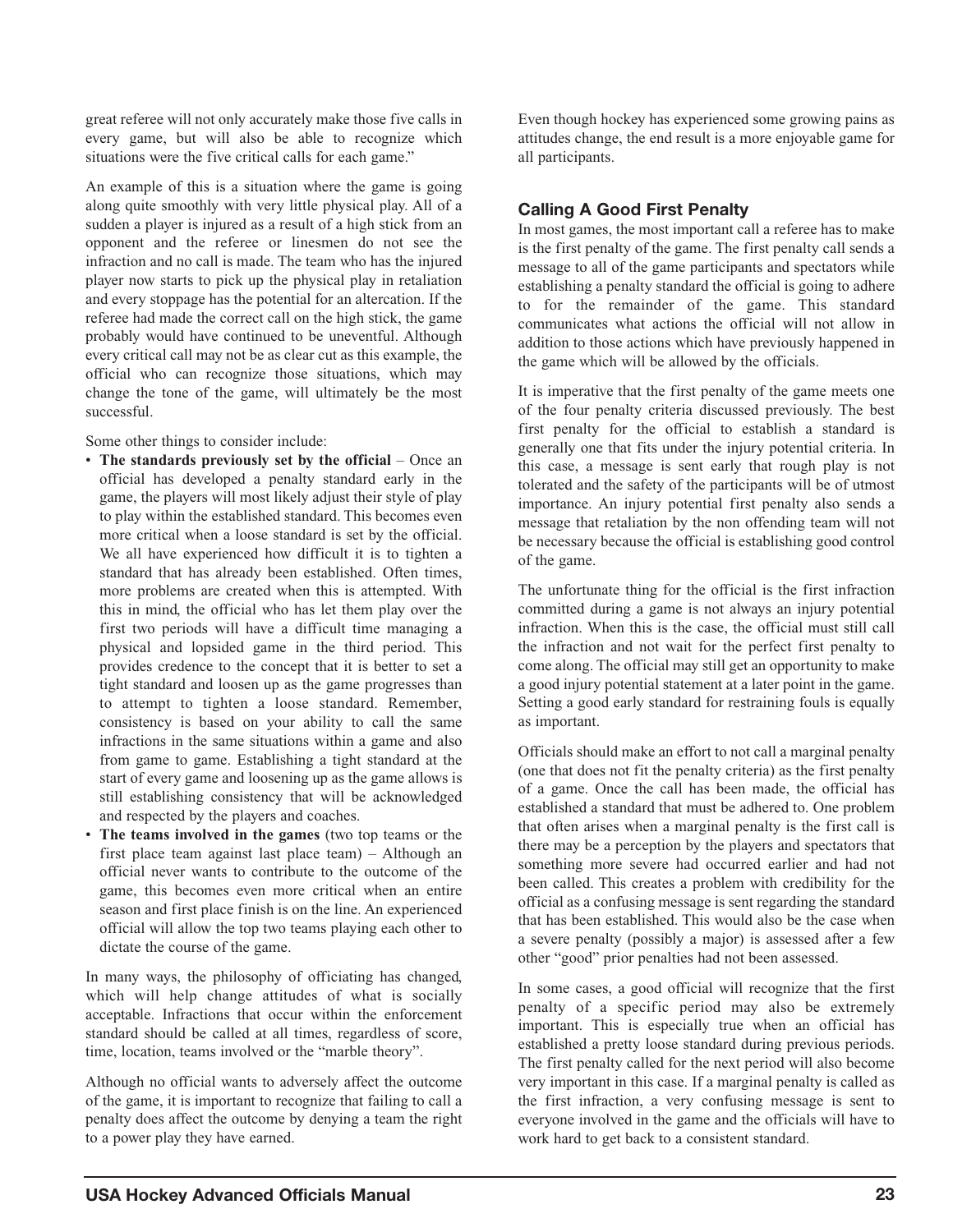## **Degree Of Intent**

We have already broken down infractions into "black and white" or marginal penalties. Penalties can also be broken down further and categorized as "aggressive fouls" or "restraining fouls." Aggressive fouls are those which will most likely fall under the injury potential criteria. These infractions have little purpose in the scheme of the game except to injure or intimidate an opponent and will always be a black and white penalty. The only gray area for the official involved with aggressive fouls may be the decision to assess a minor or more severe penalty. Examples of some aggressive fouls include: slashing, high sticking, cross checking and checking from behind.

Restraining fouls are less serious in nature and may actually serve some purpose in the game. For example, an attacking player who has a clear path to the net may be hooked or held by the defending player to take away an excellent scoring opportunity. In the case where a penalty shot will not be assessed, this may be perceived to be a good penalty and may have saved a goal. Some examples of restraining fouls are: hooking, holding and tripping.

The first restraining penalty call during the course of the game will also be an important call by the official. As with the first call of the game, a good first restraining foul will help set the tone for acceptable play. An official that sets a tight standard on restraining fouls early in the game will help avoid frustration by the players and can always loosen the standard as the game progresses. However, a loose standard on restraining fouls will often lead to chippy or rough play as players become frustrated with constantly being held and retaliate with aggressive fouls. It is extremely difficult for an official to tighten a loose standard on restraining fouls once the standard has been established.

#### **Maintaining An Effective Standard**

The easy part of an official's job is to establish a penalty standard. Often times, the most difficult thing for an inexperienced official is to maintain that standard throughout the contest. Each subsequent infraction that is called reinforces the first call made in the game and the last call made by the official. This puts a lot of pressure on the official to maintain focus throughout the game and leaves very little room for error. There is an old adage that says "you're only as good as your last call" and there may be some merit to this saying as officials constantly struggle to maintain an effective standard. For example, for an official who suddenly makes a weak call midway through the second period, some doubt or questions regarding the competency of the official may come into play by the game participants. However, if the next call made is a good call, the doubt is erased and play continues normally.

As mentioned several times earlier, officials should start the game with a fairly strong standard and maintain the standard as the game dictates. This allows the players, not the officials, to dictate the standard and the flow of the game. A loose standard established at the beginning of the game can cause difficulties for the players and could ruin a potentially good game. An experienced official will recognize how much easier it is to loosen a tight standard and allow the game to get into a good rhythm than it is to try to gain control of a game where the official is the cause of the problem for failing to call penalties.

#### **Consistency**

As an experienced official, you should understand the concept of consistency which was discussed in the Intermediate Manual. We can now take the definition of consistency one step further and become even more specific.

#### *Consistency: the ability to penalize, on a regular basis, those infractions that meet one of the four penalty criteria.*

Consistency is then judged by players, coaches and spectators under the following headlines:

#### **1. Situation**

- Calling a similar situation the same within the same game.
- Calling similar situations in similar games the same way.

#### **2. Officials**

- Within the same game by one official
- Within the same game from official to official
- From game to game by the same official
- From game to game by different officials

As you can see, there are several factors that will measure the overall consistency of all officials. Of course, our goals are to become as consistent as humanly possible throughout USA Hockey. The Intermediate Manual points out just how difficult establishing consistency throughout all of our officials would be.

The USA Hockey Officiating Program is making a strong effort to promote consistency among our officials. The Official Playing Rules, Playing Rules Handbook, Officiating Manuals, Seminar Program, Evaluation Program, Publications, and Educational Videos all play a major role in the effort to improve the consistency among all registered officials.

However, the individual official also plays a major role in the success of our endeavors. A complete and thorough knowledge and understanding of all the materials mentioned above by all officials is a must to get started. In addition, officials need to strive for consistency within themselves before progressing on to becoming more consistent with every other official. Both points under situations mentioned above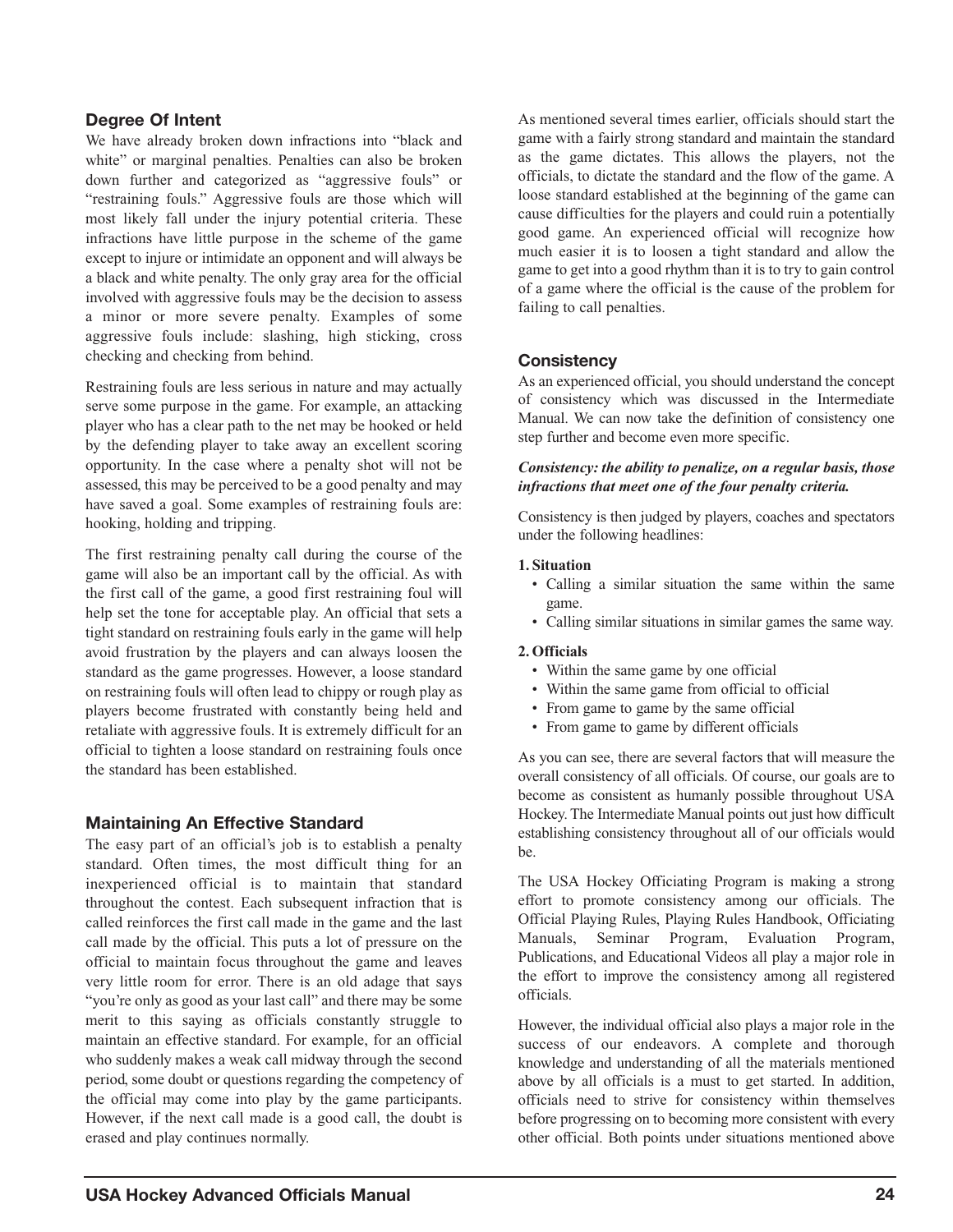and the first and third points mentioned under Officials are all areas where you as an official have control. Once you have mastered these as an individual, the USA Hockey Officiating Program resources available to all officials can become more effective in addressing consistency among officials.

## **Flexibility**

Another important aspect of good judgment, and ultimately good officiating, is flexibility. An experienced official will recognize that no two games are exactly alike and each game must be treated individually. Even though we strive for consistency from game to game, the difference between the nature of each game calls for flexibility by the official. Flexibility allows the official to react appropriately according to the game without affecting the ability to be consistent.

An example of this concept is when an official has worked a game involving the same two teams previously in the season, maybe even the previous night. The first game may have been physical and required the official to call numerous penalties. Human nature tells us the official will go into the second game with a preconceived notion as to how the game will be played and this is only natural. However, a successful official will be flexible enough to again allow the players to dictate the flow of the game. An official who overcompensates for the rough play of the previous game, even though the players have adjusted, will only frustrate the players and ruin what could potentially be a good game.

#### **Judgment Is Not An Exact Science**

Although we have discussed several concepts involved with advanced level judgment in this manual, it is important to recognize that judgment (or game management) is not an exact science. Unlike positioning or skating, proper judgment is not easily taught in exact terms. Judgment may best be taught through practical experience, although considerable experience is still not a guarantee an official will possess good judgment or game management skills. It is apparent the best officials have a certain instinct or feel for the game that is the basis for their success. In most cases, this instinct is natural to the official and is not easily taught to officials who do not possess this quality.

Even though judgment and game management skills are difficult to teach to officials attempting to reach the highest levels, there are still valuable resources available to an official to improve their understanding and enhance their potential to be successful. Knowledge of the rules and their interpretations, an understanding of the penalty guidelines and use of other available resources (videos, past experience) will all allow an official to understand the basics of game management. Another key is the constant review and understanding of the concepts discussed in this manual. Because judgment is not an exact science, the comprehension

of the concepts involved with game management is a must in order to establish the instinct necessary to be successful.

The things that we do know for sure about judgment are

- Officials who progress to higher levels of hockey MUST possess and apply good judgment.
- The higher the level of hockey, the more judgment is necessary to properly manage the game.
- High levels of judgment and a high level of acceptability as an official go hand in hand.
- Good judgment comes from experience. Experience comes from bad judgment.

## **Judgment Review**

The following questions highlight some of the key points you should have picked up from this chapter. Take a few minutes to review what you have learned about judgment. When finished, you can compare your answers to the correct answers that appear in the back of this manual.

- 1. In terms of judgment, describe the role of officials in:
	- a. Mite and Squirt games
	- b. PeeWee through Midget games
	- c. Higher levels of hockey
- 2. List the four criteria for calling an infraction, and give an example of each.
- 3. Describe factors that may have an impact on judgment at the highest levels of the game.
- 4. Discuss the criteria for calling a good first penalty.
- 5. a. Describe "aggressive fouls" and give examples.
	- b. Describe "restraining fouls" and give examples.
	- c. Relate these fouls to 'black and white penalties' and 'purpose infractions.'
- 6. Define consistency and what factors are involved in establishing consistency?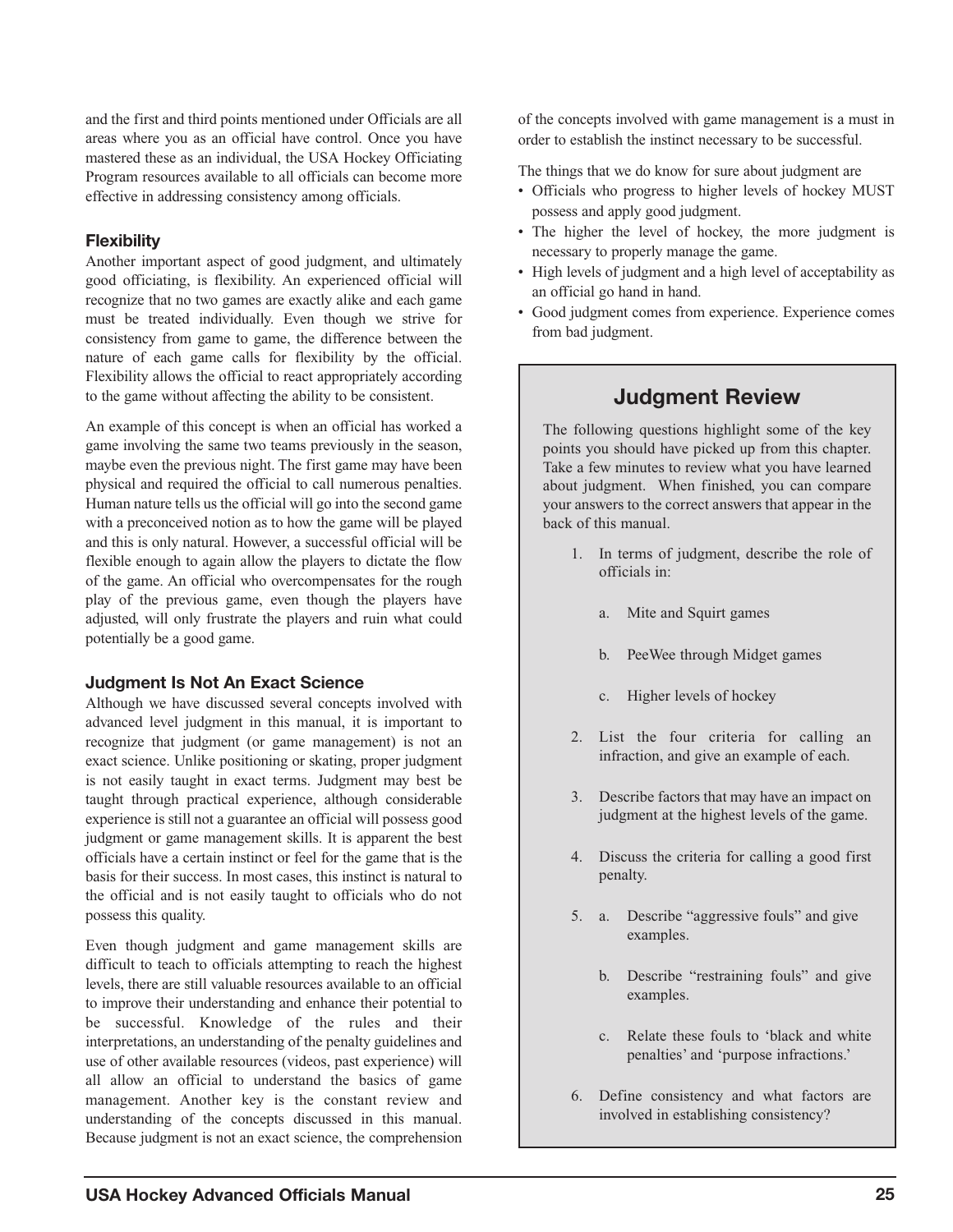# **ALTERCATIONS**

The top priority of the officials during a situation when an altercation develops is the safety of all participants. The Basic and Intermediate Level Manuals carefully outline the proper procedures to be used when breaking up altercations of all kinds. These procedures are the basics that are used by all officials to promote a safe environment and teamwork among the officials. Review those publications thoroughly before proceeding to learn some advanced aspects of responding to altercations covered in this manual.

#### **Awareness**

You have been exposed to this word often during your officiating career. Whether mentioned by an instructor at the seminars you attended, reading through the Officiating Manuals, or a friendly reminder from your partner(s) as you enter the ice, the concept of awareness has been ingrained in your thoughts. Awareness is defined as: being informed or conscious of all surrounding events.

Awareness is probably most applicable when dealing with the prevention of altercations. Your job as an official will be much easier when your complete awareness is at its best. The most successful officials at the highest levels of hockey are the officials who possess the best on-ice awareness. Awareness is to a linesman as judgment (game management) is to a referee. Many people claim that awareness is a natural thing that cannot be taught. However, the following tips can be used to improve on-ice awareness.

- **Know the history** and relationship between the two teams and individual players. Have the teams played before? What type of style (physical, finesse) does each team play? Are there players on each team who have developed their own rivalry? What is at stake? These are all questions an official should know the answers to prior to stepping on the ice. The pre game meeting is an excellent time for the officials to discuss these issues. Chance favors those who prepare.
- **Hustle, Hustle, Hustle** to prevent all altercations. It is much easier to separate players by standing between them before the altercation has even started.
- **Understand those situations** that have a tendency to provoke altercations and anticipate their occurrences. These include, but are not limited to:
	- Running the goalkeeper
	- Contact in front of goal net (spear, butt end, etc.)
	- An injured player as a result of an infraction (high stick, slash, etc.)
	- Trash talking between players or from benches
	- Restraining (frustration) fouls (i.e., holding, hooking, interference)
	- Lopsided score
- **Awareness** can also be enhanced by communication with your partner(s). Let them know what you know so they can be informed also. You would certainly expect the same courtesy from them.

#### <span id="page-28-0"></span>**Linesman Involvement**

There are certain expectations of an experienced linesman during an altercation that are not covered in other Officiating Manuals. These procedures and responsibilities may seem to be little things that will have minimal effect on the performance of the officiating team. However, these little things will make everyone's job much easier and will prevent complicated problems which may arise. Study these ideas carefully and implement them during your games.

- Use force only when absolutely necessary. No player wants to be handled, especially by an official. Maintaining control of a player without using force will earn the respect of all players. A player who is being handled unnecessarily by a linesman will often get frustrated. This frustration will only be relieved by verbally or physically assaulting the linesman or attempting to get at another player. Both options are best avoided.
- If uncertain as to whether a player is penalized or not, err on the side of caution and bring the player to the penalty bench. It will be much easier to release the player from the penalty bench (psychologically better for the player also) than it would be to find the correct player and escort him/her to the box later.



- Always be aware of the numbers of the participating players and assist the referee with numbers and instigators when asked.
- When asked to do so, provide your version to the referee in a brief and concise manner.
- Be aware of any players leaving the benches during the altercation and also any infractions which may occur during the fight (spitting, grabbing the facemask).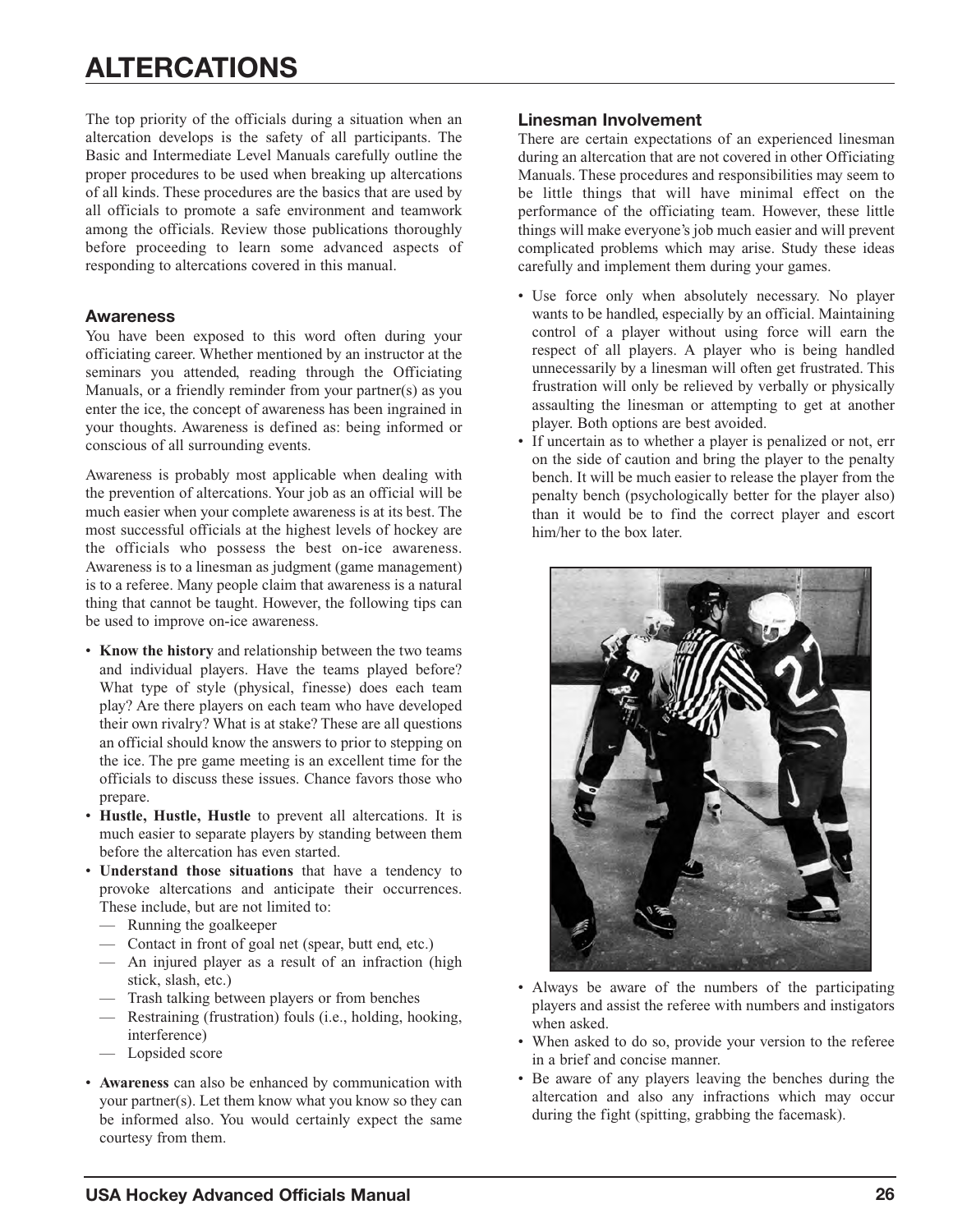• Once everything is resolved, get play going as soon as possible. There is no better way to diffuse tempers and distract players than to start play. Keep in mind, the official's best friend is a moving puck.

### **Referee Involvement**

Higher levels of hockey also require the referee to perform to a high standard and carry out additional responsibilities from what has already been discussed in the Basic and



Intermediate Manuals. A referee who does not follow the expected procedures and, therefore, does not assess the proper penalties, will have difficulty managing the remainder of the game. Credibility will also be lost in view of the players, coaches, spectators and league administrators. The following helpful hints will let you perform up to expectations.

- If the instigator rule applies to the altercation, use it. This is not only proper application of the rules, but also the easiest way to send a message that fighting will not be tolerated and those players who start altercations will penalize their teams.
- Your top priority is still the non participating players and the benches. Rely on your linesmen to monitor the altercation. Prevention of additional altercations or players coming off of the benches will be much more productive.
- Take control of the non participating players and benches during an altercation. Be firm. This is not the time to soft touch the teams. Assess the proper penalties for players not following your instructions.
- Verbalize with partners and players to help separate combatants. In some cases, the best way to prevent or slow down a fight is to tell your linesmen to "let em go." Players sometime really don't want to fight and look forward to being separated by the linesmen. When the fear of having no help is imminent, they will quickly reevaluate their desire to engage in an altercation. Other soothing phrases may also help calm the combatants down and make it easier for your partners to separate the players. However, the referee should avoid threatening phrases such as "You're done, or else," which will have little effect on the cooperation of the players.
- When the players are separated, verbalize to your partners as to where the players should be taken. When certain a player is ejected, a linesman may be able to escort the player off the ice with minimal effort rather than take the player to the penalty bench unnecessarily.
- Be aware of any players leaving the benches. Do not hesitate to ask your partners or the off-ice officials for assistance when necessary.
- Use your memo (riot) pad during multiple altercations or when multiple penalties will be assessed during an altercation. In the heat of battle, it will be very difficult to remember all infractions and players five minutes later when reporting to the penalty timekeeper.
- Position yourself so you can monitor both the benches and the fight(s). This is extremely important during multiple altercations as your partners may be busy with other players when a serious infraction occurs.
- Only get involved physically when absolutely necessary. Some situations where your involvement is necessary include:
	- Injury potential or injury situation, most likely when one player has an obvious advantage during multiple altercation situation.
	- When you can easily step in to avoid a second or third altercation without jeopardizing control of the non participating players.
	- When the linesmen are delayed in getting players to the penalty bench and an altercation is already fizzling.
- Be decisive and efficient when sorting out penalties. When doing so, ask your partners specific questions and expect brief and precise responses. Be specific when giving instructions to your partners regarding additional players needed in the penalty bench and players to be escorted off of the ice. Explain the penalty situation to the captains briefly (no discussion) and summarize the bottom line to them (i.e., white is short for five minutes). Only answer interpretation questions and do so in a precise and efficient manner.
- Get play started as soon as possible after the altercation to diffuse tempers and distract the players and coaches. The referee's best friend is a moving puck.

## **Altercations Review**

The following questions highlight some of the key points you should have picked up from this chapter. Take a few minutes to review what you have learned about altercations. When finished, you can compare your answers to the correct answers that appear in the back of this manual.

- 1. Why is awareness important in altercation situations?
- 2. Describe the involvement of Linesmen during altercations.
- 3. Describe the involvement of the Referee during altercations.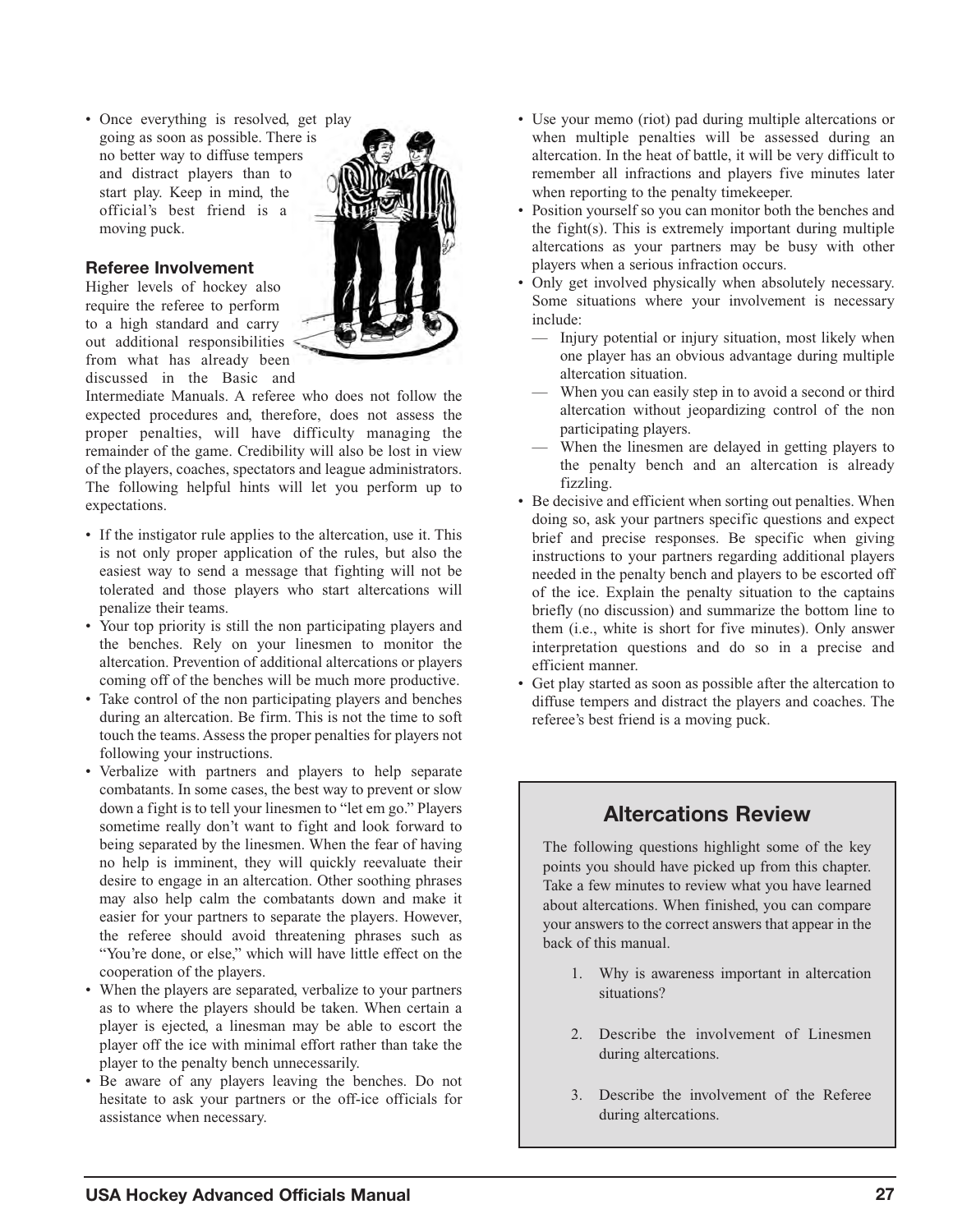# **OFF-ICE OFFICIALS AND THEIR ROLE**

The off-ice officials play an important role in the efficient conducting of the game and are recognized as an extension of the on-ice officiating team. Strong, competent off-ice officials will help make on-ice officials look good while a weak team of off-ice officials will only create problems for the on-ice team. The Basic and Intermediate Level Manuals discuss the responsibilities of off-ice officials and will provide on-ice officials with the knowledge to help off-ice officials perform their duties. This manual advises the official of some additional roles of off-ice officials seen at the highest levels of hockey.

## **Off-Ice Officials (Highest Levels)**

As officials reach the junior, collegiate or professional levels of hockey, some additional roles are taken on by off-ice officials that the on-ice officials should be aware of. These levels of hockey are conducted for entertainment and often times draw huge crowds. The off-ice officials at this level are extremely competent and are paid, so their expected performance is of the highest caliber. Let's take a look at some of the additional roles met by off-ice officials at the highest levels of hockey.

- **Official Scorer**
	- Will often times have access to television replay.
	- Awards assists.
- <span id="page-30-0"></span>— Will have the final say in disputes regarding goals and assists.
- Will serve as the communication link between officials and team management.
- **Video Replay Official**
	- Will have access to television replay.
	- Will advise the referee in cases of disputed goals.
	- Communicates with the referee via telephone at scorer's table.
- **Commercial Coordinator**
	- Coordinates TV time outs.
	- Communicates with on-ice officials the time out procedures.

## **Role Of Off-Ice Officials**

Off-ice officials are an important part of higher level games. Each off-ice official has specific duties that will assist the on-ice officials and will ensure the game runs smoothly. In most cases, the off-ice officials are competent and knowledgeable employees or volunteers of the home team. They are there to work as a team with the on-ice officials and when treated with respect, they will be supportive of the onice officiating team and their calls. As an official, consider the off-ice officials as part of your team. You will quickly learn that you cannot function efficiently without them.

## **Off-Ice Officials and Their Role Review**

The following questions highlight some of the key points you should have picked up from this chapter. Take a few minutes to review what you have learned about off-ice officials and their role. When finished, you can compare your answers to the correct answers that appear in the back of this manual.

1. Give examples of how Off-Ice Officials can help the on-ice officials.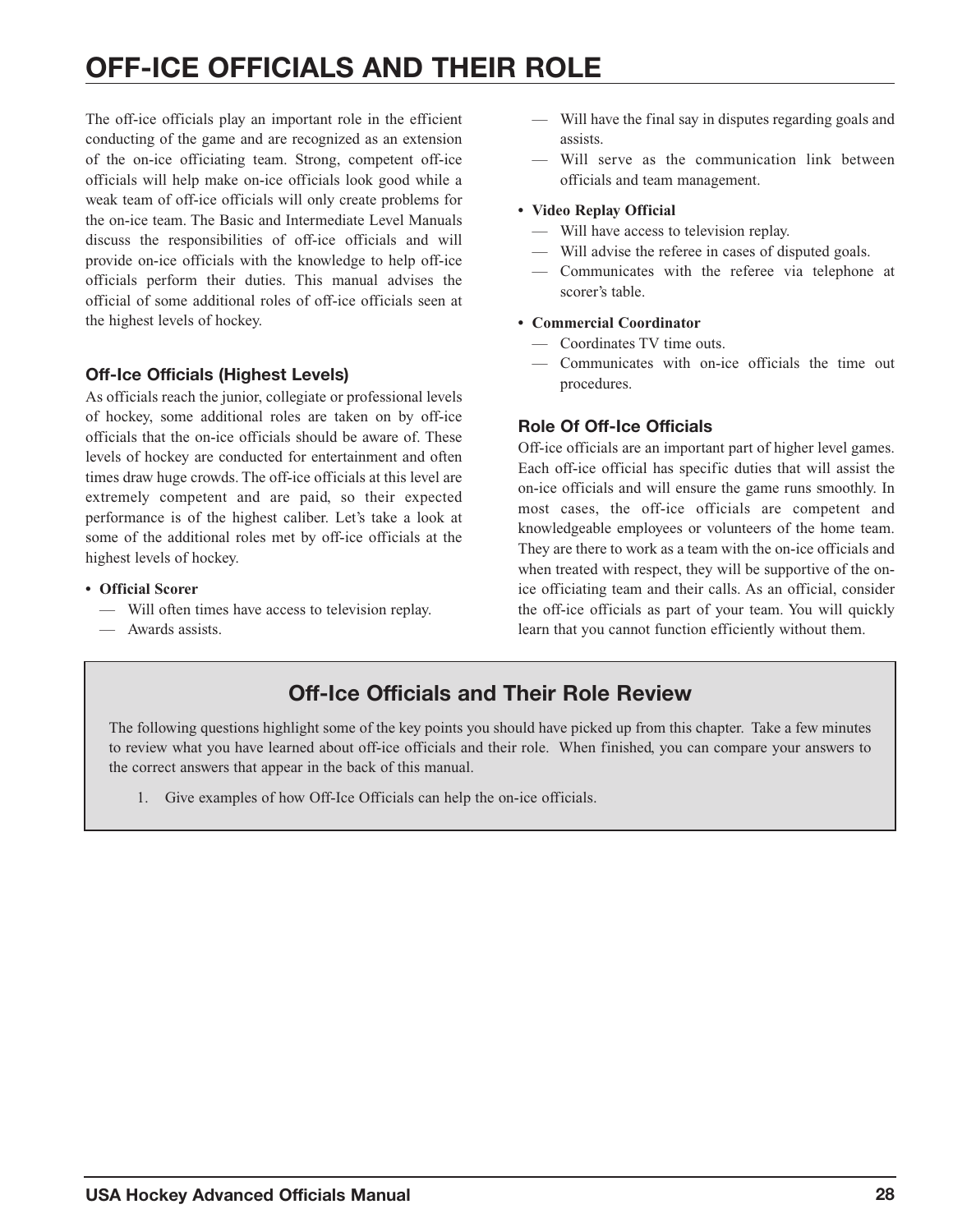# **POST-GAME DUTIES AND RESPONSIBILITIES**

The responsibilities of an official do not end when the horn sounds at the conclusion of the game. Proper scoresheet maintenance and the completion of game reports become even more important as an official advances on to the highest levels of hockey. Your off-ice presence also becomes important as you are not only representing yourself as an official, but also the league which has assigned you. The vast majority of officials at higher levels are fired for their off-ice activities and not their on-ice performance. For this reason, any official who has aspirations to work higher levels of hockey should be completely familiar with the post game responsibilities of an official and should follow the guidelines discussed in this manual.

### **Meeting With Supervisor**

Part of an official's post game responsibility may include setting some time aside to meet with a game supervisor. In many cases, the supervisor is a representative of the league and may have some input as to future assignments. The feedback they provide you is designed to make you a better official. Take notes during the session and use them as reference material to review prior to future games. It is difficult to remember what was said several days or weeks after the conversation and your notes will bring back key points.



Let the supervisor control the conversation. Often times, they will ask you what you think before providing their feedback. This is done to measure your understanding and feel for the game and can also be a determinant of your composure and attitude. Answer this question with confidence and be realistic. A good official will know what areas need improvement and will recognize key situations during the game that should be discussed. Be sure to ask questions while being polite and courteous. Your notes should include items which describe areas where you need improvement and also those areas considered to be your strengths.

<span id="page-31-0"></span>Be positive about the critique and how you will react during your next game. Officials who take a critique too seriously and get down often have a difficult time responding during the next game and lack the necessary confidence. Acknowledge the fact that each supervisor is a little different as they all have different personalities. Some supervisors will be extremely tough and may not point out any positive aspects of your performance. Take this criticism to heart while also refraining from disagreeing or arguing with the supervisor. Keep in mind that they are there to help you. Finally, be sure to take knowledge learned and apply to future assignments. Officials who fail to improve and learn from their mistakes will not last long in a very competitive field such as officiating.

## **Post Game Socializing**

After the game and all of your post game duties are complete, you may want to relax and unwind with your partners while grabbing a bite to eat. This is a great time to catch up on some old discussions with your partners who you may not have seen for several months. Although this is perfectly acceptable, there are some guidelines you should follow in maintaining a professional standard.

- Avoid establishments frequented by coaches and players. There is no reason to put yourself in a position where a confrontation may occur or you may easily be recognized. These types of places will also attract a large group of spectators who follow the players and coaches and will recognize you, possibly creating an uncomfortable situation.
- Avoid wearing the league or USA Hockey colors when going out after the game. Many leagues provide jackets or other apparel that if worn will easily identify you.
- In conjunction with the first two points, avoid drawing unnecessary attention to yourself as an official. You would only be setting yourself up for a less than desirable situation.
- When talking with spectators, limit your discussions about the game. Point out to them that this is your free time and you would prefer not to mix work with pleasure. This will help avoid difficult questions or questions you may not want to answer.
- Avoid criticizing partners, players, coaches or league officials. You expect the same courtesy from them.
- Behave professionally at all times. Keep in mind you are representing the league, USA Hockey, yourself and fellow officials. One bad night on your part will tarnish an entire hockey community.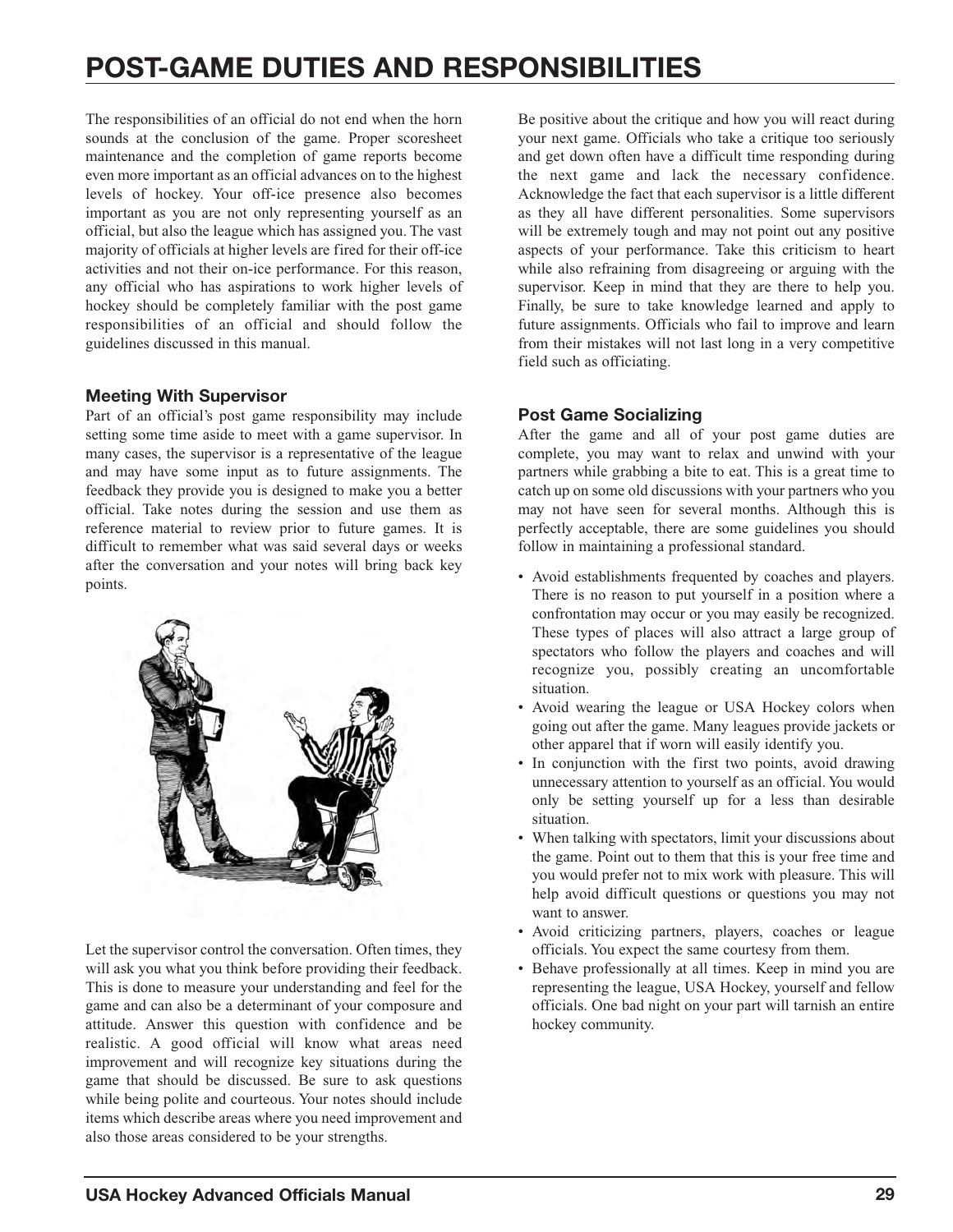## **Post-Game Duties and Responsibilities Review**

The following questions highlight some of the key points you should have picked up from this chapter. Take a few minutes to review what you have learned about post-game duties and responsibilities. When finished, you can compare your answers to the correct answers that appear in the back of this manual.

- 1. Describe aspects of meeting with the Supervisor after the game.
- 2. Describe ways to accept constructive criticism from Supervisors.
- 3. Discuss concerns about post-game socializing.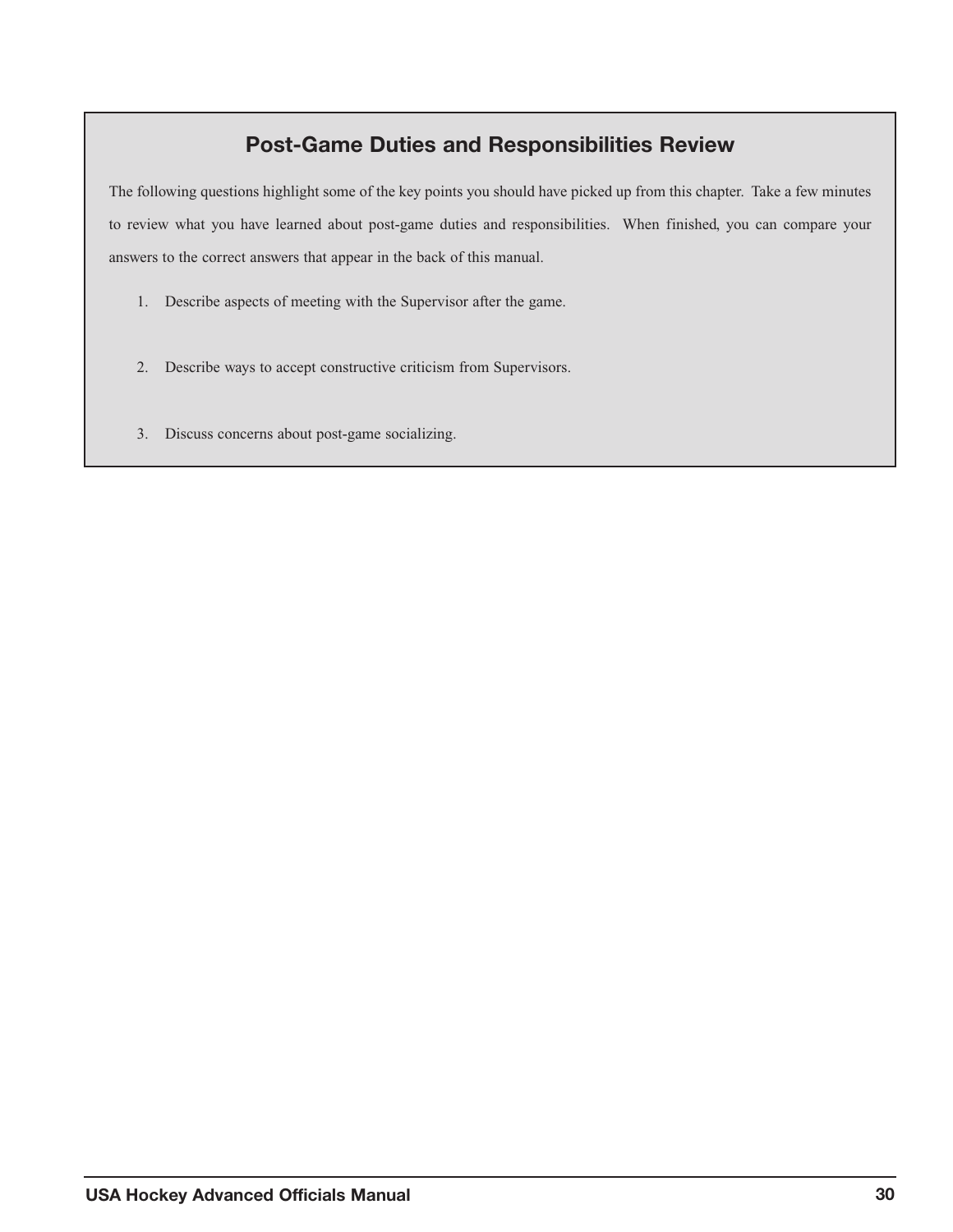# **HOCKEY OFFICIATING: THE MENTAL GAME**

We have already thoroughly reviewed the physical aspects of officiating in this Officiating Manual Series. Although, skating, conditioning, positioning and following the proper procedures all play a major role in the overall success of an official, the difference between an excellent official and just a good official may very well be determined by the mental aspect of the game. The Intermediate Manual touched on some issues regarding mental preparation working with your partner(s). That information will be very useful to the official at all levels. This section will discuss more advanced mental aspects of an official's on-ice performance.

### **Response Time**

The response time (the time elapsed from the moment the event occurs until the official has responded by assessing a penalty) of top officials can best be described as being consistent. Sudden changes in signals or timing indicates something is wrong. For example, an official who hastily responds to a violent infraction appears to be angry and may alienate the players. An official who establishes a consistent rhythm Of timing will appear to always be in control and fully composed.

The tendency for most officials is to establish a rhythm based on the events with the greatest frequency. The end result is a rhythm that is inappropriate for less obvious events or a rhythm based on the emotions of the official. Quick calls become questionable and slow calls are generally unconvincing. Greater consistency in response time is often generated by better officials who allow the uncertain events to establish the rhythm of response. These officials are more successful at maintaining a consistent response to events, even when their emotions are high.

## **Double Checking Your Decisions**

The tendency of an official is the desire to always be decisive and this is generally considered a good trait of a top official. However, this decisiveness does not eliminate the need for officials to double check their decisions in some instances. Top officials have the ability to wait until everything that might happen has happened before reacting. In many respects, the official is double checking the decision that may have already been made by taking advantage of the time it takes for the event to be complete.

There may be some instances during the course of the game when an official has not seen the entire play. As a last resort, experienced officials may verify their decision by the reaction of the players involved with the play. This method certainly cannot be used to replace proper positioning, concentration, and good judgment. However, the following examples demonstrate how player reactions can help verify the official's decision during the double checking process.

#### <span id="page-33-0"></span>**Official loses sight of the puck during a scramble in front of the goal.**

- Goalkeeper will generally put head down when the puck is covered.
- Forward will stop driving the net when the puck is covered.
- Players will stop scrambling and look to the referee for a whistle.

**Potential off-side where the puck is barely kept inside the zone.**

- When the puck is kept in, the player will rarely lose stride and a quick pass or shot will result.
- When the puck comes out of the zone, the player will toss the puck back in or turn back to the play after releasing the puck.
- The defensive partner will back off the blue line and look for a pass when the puck leaves the zone.

**Close play at the goal line where the official does not see the puck.**

- The defending team will stop playing and bow their heads with no effort to appeal to the referee.
- The goaltender will make no effort to cover the puck or get up quickly.
- The attacking team will all celebrate with no resistance from the defending team.

Although these instances are no guarantee of a correct call, they are indicators that allow the official to make an intelligent decision based on all of the facts. Officials who have a tendency to rely solely on these indicators will not be successful and need to spend more time improving their positioning and concentration.

#### **Making Mistakes**

As discussed in other sections of the Officiating Manuals, officials will make mistakes on occasion and the best policy is to admit when a mistake has been made. Top officials minimize the mistakes that are made while officials who find themselves making a lot of errors are lacking concentration and commitment. Officials who tend to judge events on their relevance and not simply by their occurrence will react logically and make fewer mistakes. On the other hand, officials who tend to anticipate the occurrence make a greater number of mistakes as the event may not happen as anticipated.

Many of the perceived mistakes made by officials from a spectator's perspective are actually a disagreement on whether a penalty should be called and not whether an event actually occurred. Everyone generally agrees on what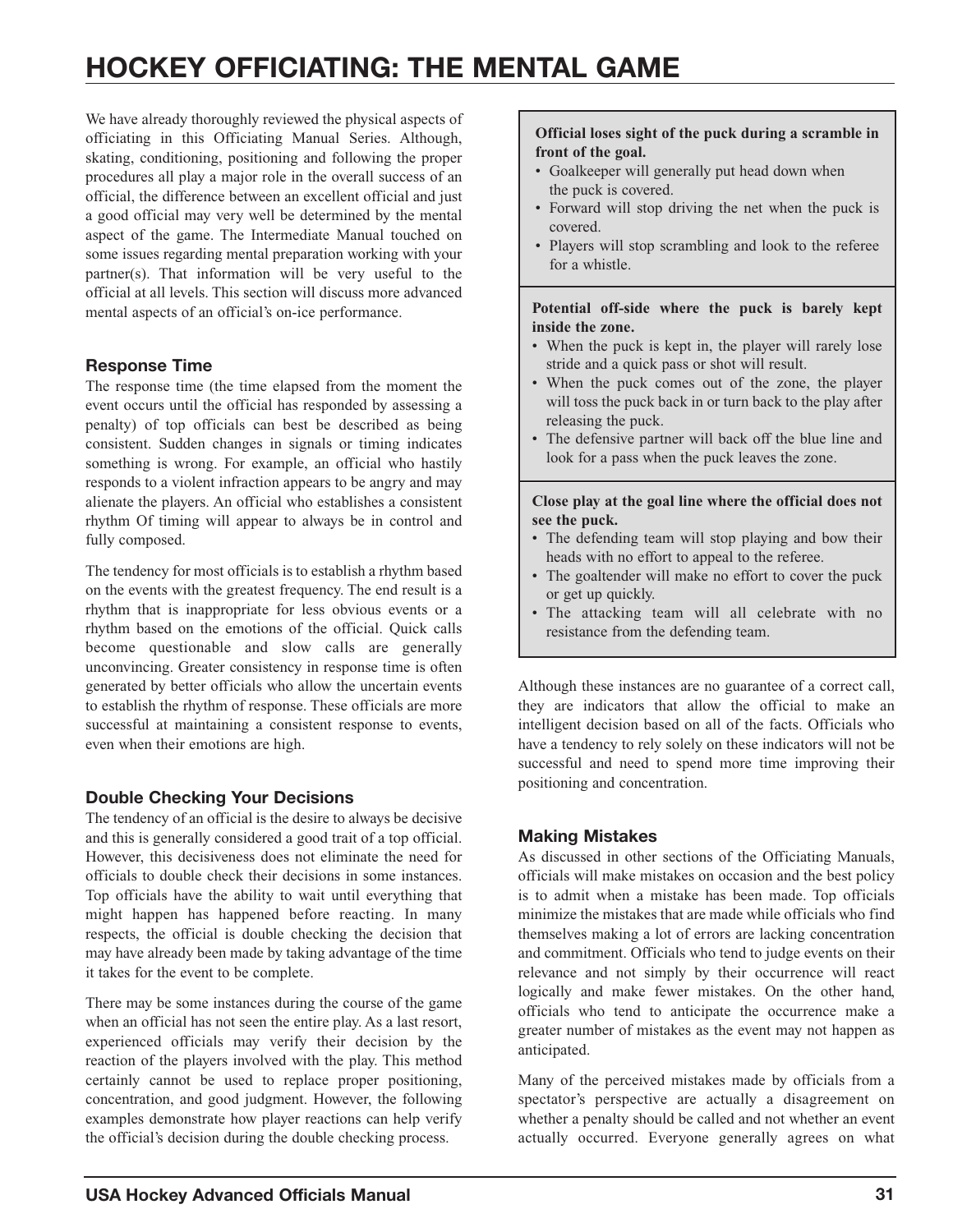happened. The difference is in the interpretation of what happened and what the response of the officials should be. Even though the official made the correct call based on his/her interpretation, the audience assumes the official made a mistake because they disagree.

Any single event may bring forth a variety of reactions from the officials or the players and spectators. The reaction will largely depend on the needs at the moment the event occurs. A team who needs a power play late in the game in order to have a better chance of winning is more likely to react stronger to a marginal infraction than in the first period. This is also true in regards to an official's response as mentioned in the section on game management. The referee's decision not to assess a penalty may be viewed as a mistake in the third period by the team needing an advantage while the winning team views the call as the correct call. The same incident in the first period may not provoke any response at all.

The official's reaction to an event may also bring forth a variety of responses depending on the needs of the moment. For example, contact between opposing players who do not have possession of the puck may be responded to by an official with:

- 1. Bureaucratic appeal A literal interpretation of the rules which would require some infraction being called.
- 2. Appeal to common sense An application of the spirit of the rules in which case an infraction may or may not be called.
- 3. Appeal to justice A stance which supports the audience's demands for consistency.
- 4. Appeal to order  $-$  A ruling which upholds the official's obligation to maintain control over the game.

It should be clear from the different stances available to officials that even when there is consensus as to what has occurred, there may be considerable disagreement as to what should be done about it. A response based upon one type of appeal may be contrary to a response based upon the other possible appeals. More frequently, however, events are simply seen as different by the various audiences, depending on their position of observation and personal bias. Consequently, the margin for disagreement is great.

Once these features of perception and interpretation are understood, it becomes more difficult to simply classify a particular ruling by an official as a mistake.

#### **Reacting To Pressure**

Although every official would like to think they are not influenced by the reactions of players, coaches and spectators, human nature dictates that various audiences do have an impact on the responses of an official. How much

depends on the official, the status of the audience, and the nature of their influence.

As discussed in the section on double checking your decisions, the official may seek clarification when an ambiguous incident occurs. The crowd reaction may serve as the cue which prompts a decision by the official. Although experienced officials depend on this reaction less, they are simply using the audience reaction as information to reach a decision.

However, some officials may feel their sense of justice has been violated when an audience does not react favorably to a decision. This in turn may cause the official to retaliate by basing part of his/her next decision on his/her desire to punish those who reacted unfavorably. This practice is avoided by top officials, but is more common with officials who are insecure in their role or lack experience and is one means of unconsciously reacting to pressure.

One way officials tend to insulate themselves from attacks from the audience is to play act. The thought here is if you act like you are not frazzled or affected by their actions, they will be less likely to continue their actions. As soon as the official appears to have lost control, the intensity and degree of audience's assault will only increase, making it that much more difficult to play act for the remainder of the game.

An official's demeanor often determines the tempo of the game. An official who appears to be in control will minimize unnecessary events that will slow down a game. The official's presence, style, body movements and facial expressions tells everyone whether he/she is in control. An official who has mastered these facets of officiating will have less pressure to respond to as the tempo of the game will be faster and the perception of the official's competence will be greater.

Are officials objective? The answer to this question is always the same through the eyes of the officials. The answer given by spectators and players will oftentimes be different. The correct answer is yes, if they can transcend the influences of the moment and adopt a neutral and unbiased stance. However, this is a human impossibility. In reality, the best an official can ever do is to be aware of his/her own biases and compensate for them. Although not totally objective by definition, the official who recognizes his/her biases and compensates for them is certainly fair. That is all anyone can really ask for is for the official to be fair.

#### **Officiating Slumps**

Officials are prone to going through a slump similarly to teams or individual players. These slumps are characterized by the prevalence of self doubt or a lack of confidence and can be initiated by a bad outing or burn-out. As with players, it is not easy to get up for every game and many officials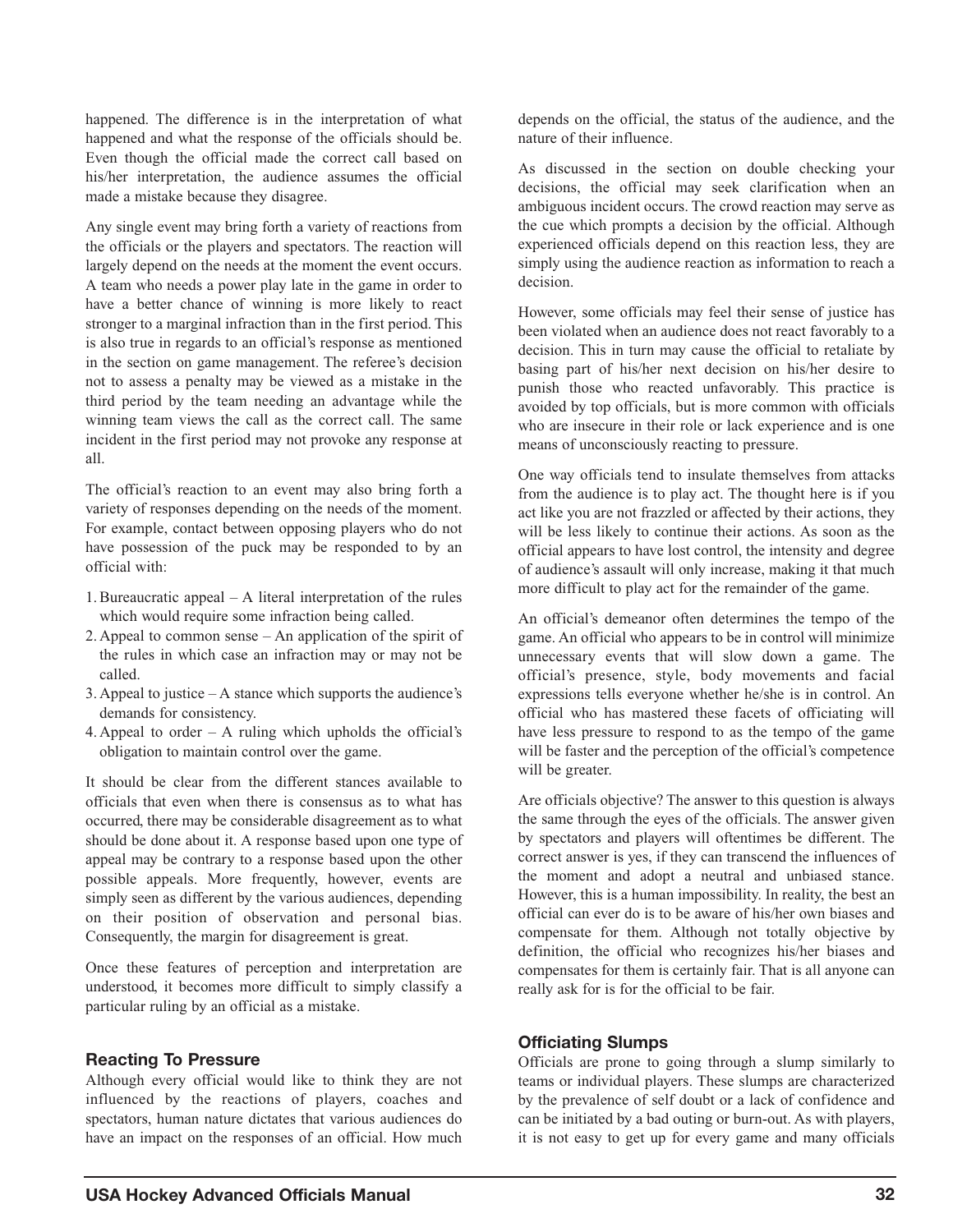experience a slump during mid season. Although slumps are impossible to permanently avoid, all officials should do their best to minimize the duration and severity. A revitalization break or a "big game" are oftentimes the most effective ways to break out of a slump.

## **Psychological Skills**

There are two basic psychological skills that are important in the success of the top officials. Imagery is the skill of recreating in your mind the experiences you have had or the experiences you would like to have. Pre game preparation, post game review, and on-ice decision making all require the official to use imagery and the most successful officials have the ability to control their images to make them do what they want.

Most officials visualize assessing a crucial penalty or executing a face-off and proper imagery involves all of the senses such as hearing your blades screeching the ice (auditory imagery), feeling your body make the movements (kinesthetic imagery), and reliving the apprehension and anxiety of critical game situations (emotional imagery). Together, these elements of imagery provide a vivid representation of your experiences or desired experiences.

Research clearly shows that athletes who take advantage of this psychological skill enhance their performance. Even though imagery cannot replace conditioning and physical practice, it can help officials come closer to performing nearer to their potential.

The second psychological skill, attribution, has two basic types: internal and external. Attribution is simply the need to explain why we succeed or fail to ourselves. Internal attributions are made to things under the direct control of the individual and are better with officials accepting responsibility for their success or failures when such feelings of responsibility are warranted. Examples of internal attributions include "I have ability" or "I have put forth effort." Lack of effort is generally a psychologically healthy explanation for failure that protects self confidence by not focusing on a seeming lack of ability. Also, to recognize failure was the result of not working hard enough is oftentimes motivating.

External attributions are outside the realm of individual control and are characterized by the following examples: "My partner wasn't very good" or "That was a lucky call." In this instance, the official is not taking responsibility for failure. This official explains a bad game as being due to outside forces and there is little that could have been done to change the situation. This scenario often promotes a sense of helplessness and adversely affects self confidence, and is extremely destructive to the success of the official.

## **Setting Goals**

Setting goals is important to the motivation of athletes. Challenges spur effort and reaching a goal provides a sense of accomplishment, which is important to building self confidence. Sports psychologists have learned the most effective goals are:

- 1. Those which are realistic, yet challenging.
- 2. Stated as specifically as possible and related to a particular skill or behavior.
- 3. Short term rather than long term.
- 4. Those which the athletes can control.

Among the most frequent problems encountered is setting goals about things that are beyond your control. Officials can control their effort, their emotions, and their performances, but not the effort, emotions, or performances of fellow officials.

To realize success in officiating and life means achieving purposeful and realistic goals; therefore, goal setting is an essential beginning to successful officiating. Consistent success calls for consistency in setting goals. The following seven steps are effective goal setting advice for success in officiating and life.

### **Seven Steps To Successful Goal Setting**

*By James G. Bennet, from "The Washington Coach." Reprinted with permission.*

To realize success in sports and life means achieving purposeful and realistic goals. Goal setting, therefore, is an essential beginning to successful sports activity. Consistent success calls for consistency in setting goals. Effective goal setting demands that certain steps are taken. Here are seven steps in goal setting for success in sports and life.

**STEP 1: Self Survey –** Take time to reflect on your present athletic and officiating skills and development. Be broad in your thinking. Rate yourself in as many categories as possible on a scale from ten to one with ten signifying optimal development.

For example, what level of progress have you achieved in self confidence, courage, adaptability, patience, clarity, leadership, concentration, emotional control, ability to relax, aggressiveness, etc.

Maximum mastery in any of those areas of inner control would greatly affect individual performance. Mastery in several or all of them leads to outstanding performance.

Rate yourself also in the area of physical control. For example: agility, grace, adeptness, balance, eye/hand coordination, timing, endurance, physical or game technique, reaction time, and so on.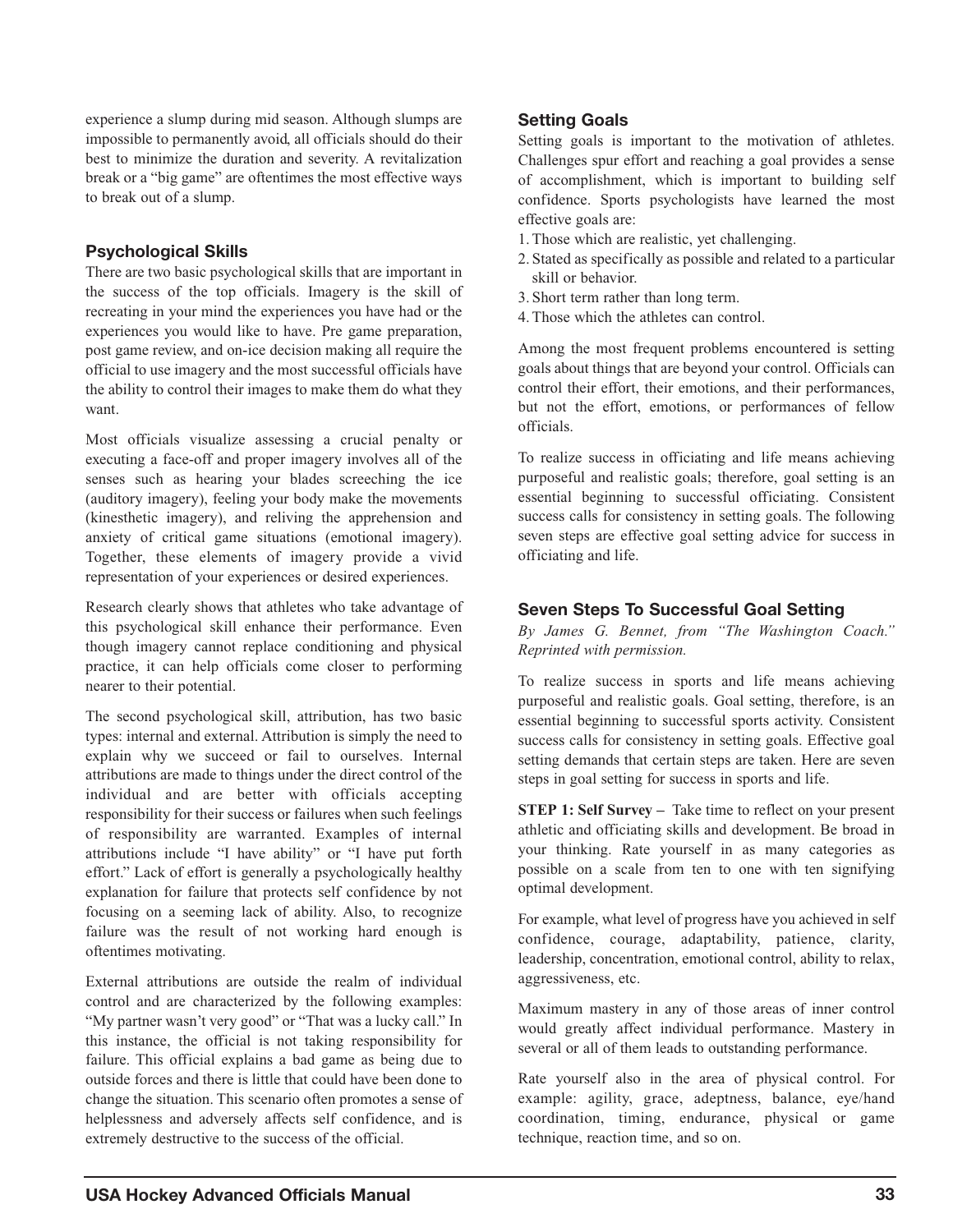**STEP 2: Goal Setting** – With your survey completed, take the next step of checking each item rated five or less. Those items are the most likely to be chosen as a goal. For instance, if you rate concentration as a four, then set a goal of becoming a master of concentration; or if a player, help him/her to see the need for this as a goal. If your decision making ability is rated a five, then set a goal to always make the right decisions at the right time. If you have many items rated five or less, work with them before going on with the six and over group. Identifying areas that you want to improve is the best way to determine your goals for success. Put your goals into writing so they can be checked frequently. This also makes for easier evaluation of progress. Consider long range as well as short range goals. How do you want to see yourself a year from now? Where will your progress take you?

**STEP 3: Define Your Goals** – The most common reason for failure to achieve goals is found in the failure to properly define them. Many people assume they know what they mean when they declare their intentions, but, in fact, tend to be vague. Words are used, but often not with specific or conscious meaning. This is important because you cannot succeed with a goal any better than you have defined it. You are not likely to succeed with a goal beyond your understanding of the meaning that you have for it.

Take each goal and write out a complete and concise definition. In some cases, you may require a full page for a goal, but often a shorter one will do the job.

By writing and defining your goals on paper, you are already in the process of programming them at the subconscious level. You are truly making the first step toward achieving them.

**STEP 4: Write Down A Plan Of Action** – This too will help to reinforce the goal in your mind. It also helps to clarify it while providing more positive working material for the subconscious. This procedure is simple to follow. Review your list of defined goals, then reflect in writing on the steps, actions, routines, and schedules necessary to implement that goal.

**STEP 5: Make A Commitment** – Commitment is vital. It is a pledge to yourself that your goal will be achieved. Nothing can stop you from pursuing it. Be determined. Remember, your overall goal is to be a consistent success. Sticking with each goal until realized is the hallmark of a winner.

As you commit yourself to these achievements, and succeed with them, you will experience a feeling of pride, satisfaction, and the thrill that comes with victory. You will enjoy many victories within yourself as well as in the area of competition.

**STEP 6: Get Worked Up** – Your subconscious mind which helps you attain your goal, responds to feeling. Therefore, whenever possible, generate as much feeling for your goal as you can. Desire, wanting, and enthusiasm are the emotions that generate the energy and force that move the subconscious into action. It is more than knowing; it is the power that impels us to our greatest achievements. Muster as much positive feeling and desire for each goal as you possibly can. Want it.... Desire it.... Let nothing and no one deny you.

**STEP 7: Go For It** – You've got your goals now. You know where you're heading. You've written them down and defined them. You have a plan to follow, and you're committed to achieving them. Now, with enthusiasm, you can follow your dream. In addition to the actual doing that brings you to your goal, add the dimension of mental programming. Put your goals before your subconscious mind and take advantage of its superior wisdom and energy. Allow it to help you attain them.

You can do this by taking a few minutes each day as if for mental workouts. Relax your mind, and then present your defined goal to the subconscious mind by imagining it as already realized. Mentally picture for a few minutes. As you do, imagine the feelings that you would expect to have when the goal is really attained. Do this every day and you will achieve rapid movement toward the realization of your goals.

## **Successful Officiating**

So is it possible to easily summarize the mental part of officiating? Probably not. We have just started to touch on the outer limits of psychology and the mental aspects of officiating. However, the following points and suggestions may be the key to successful officiating and summarize those characteristics which separates the top officials from the average officials.

- The ability to concentrate and focus on the events that are occurring.
- The ability to identify the important calls of the game and react accordingly.
- The ability to anticipate the sequence of events as they are likely to occur.
- The ability to recognize the different potential range of events that occur at different levels.
- The ability to wait for everything that might happen to happen before reacting.
- The ability to judge an event on its relevance, not on its occurrence.
- The ability to allow the uncertain events to establish the rhythm of response.
- The ability to maintain a certain amount of arrogance, but not overconfidence. Overconfidence leads to mistakes and minimizes the pre game anxiety.
- The presence of a mild case of pre game jitters promotes preparedness and psyches you up for the task at hand.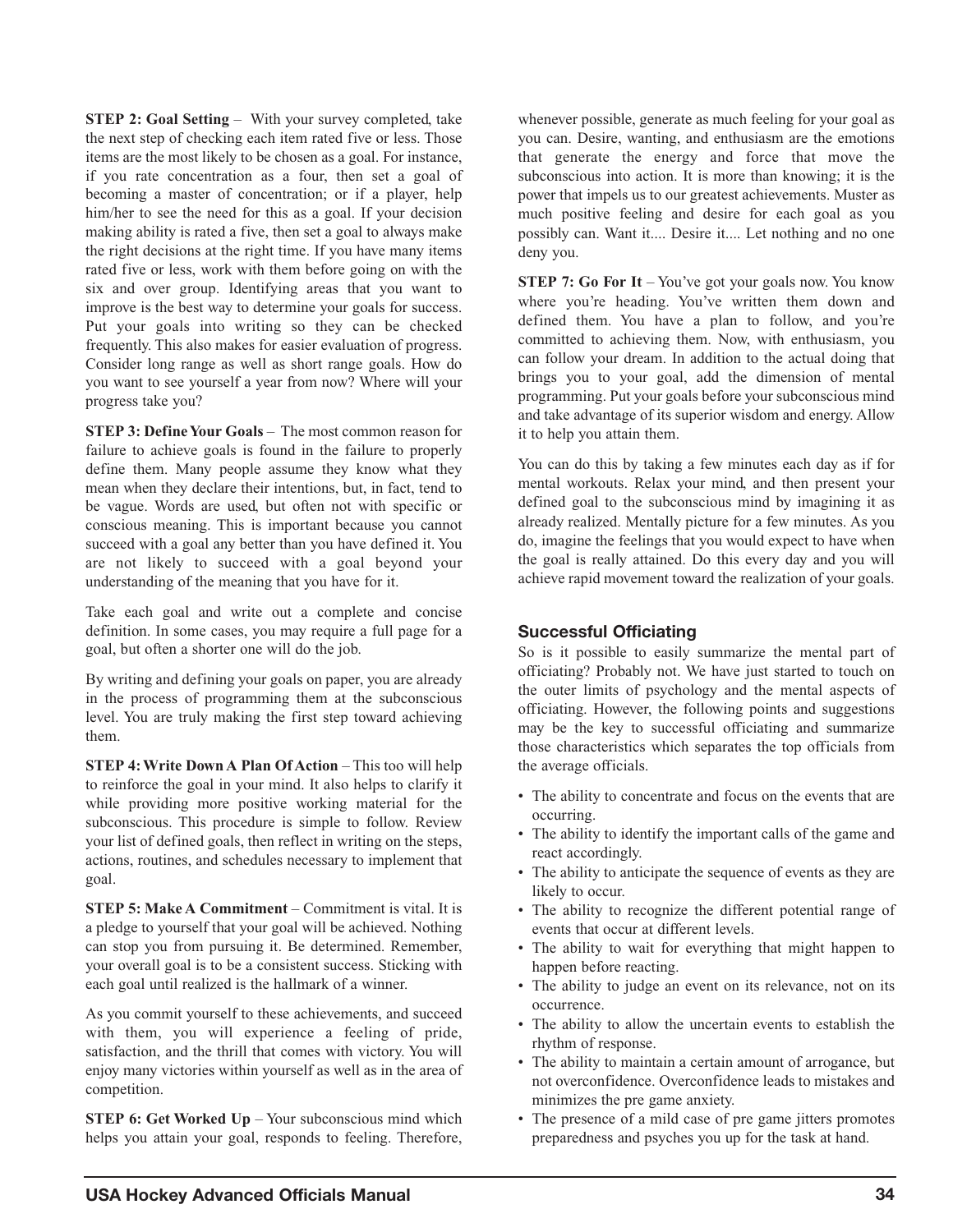## **Hockey Officiating: The Mental Game Review**

The following questions highlight some of the key points you should have picked up from this chapter. Take a few minutes to review what you have learned about the mental aspects of officiating. When finished, you can compare your answers to the correct answers that appear in the back of this manual.

- 1. Discuss the significance of these aspects of "Officiating: The Mental Game:"
	- a. Response time
	- b. Double-checking your decisions
	- c. Making mistakes
	- d. Possible different responses to the same event in a game.
	- e. Reacting to pressure
	- f. Officiating slumps
	- g. Psychological skills
	- h. Setting goals
- 2. Describe characteristics that separate the top officials from the average officials.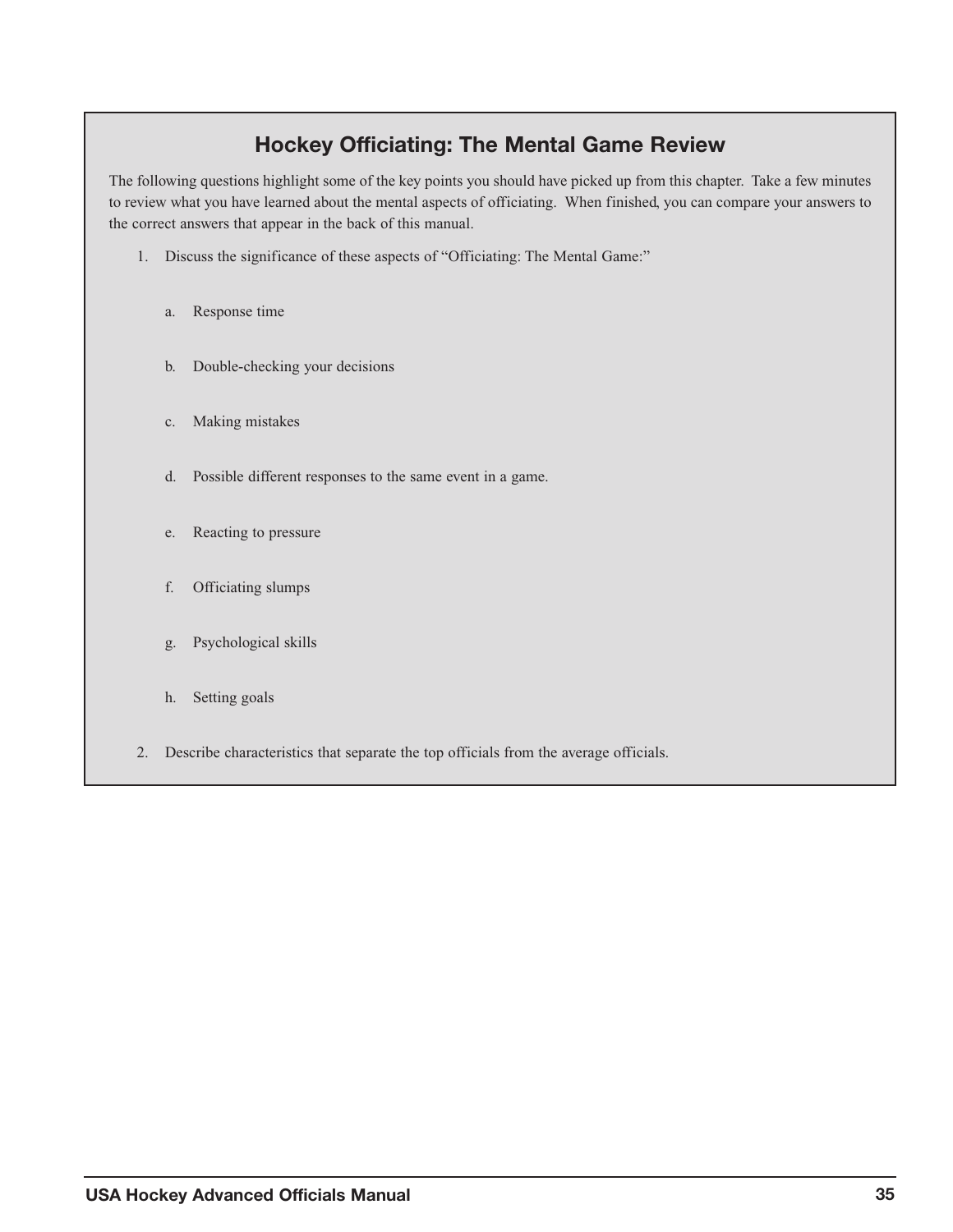# **COMMUNICATION WITH PLAYERS AND COACHES**

Both verbal and non verbal communication have been covered elsewhere in this Officiating Manual series. The communication tips presented in the Basic and Intermediate level Manuals are valuable tools for all officials to use and should be reviewed regularly. These communication skills still form the basis for successful communication at all levels of hockey. However, at the highest levels of hockey, some additional communication techniques may prove beneficial to the official in a highly contested game. These skills will be discussed in this section.

### **Injecting Humor**

The normal thought process of officiating philosophy tells us there is no room for humor in the course of officiating a game. Although this is basically true because many officials will get themselves into trouble when humor is injected at an inappropriate time, injecting humor into a contest correctly can be an effective communication skill. Many experienced officials have mastered this skill and enhanced their acceptability.

Human nature tells us that using the proper amount of humor at the appropriate time will increase the likability of an official. Proper use of humor allows the official to appear to be more human and less like an authority figure, resulting in a better rapport with the players. The most effective use of humor by an official involves inserting a quick one line expression that will ease the tension. Be sure to smile when using humor in order to let people know you are not serious.

Now recognizing that humor can be an effective communication skill, it is important to remember to never poke fun at players or coaches unless you have developed this type of rapport with them over the course of several games. An unsuspecting player or coach who is the target of your humor may become embarrassed or accept it as a personal attack. In this case, their frustration level will increase and your credibility will be damaged. When humor is used, it should be general in nature or pokes fun at yourself or your partner(s) without belittling them or damaging their credibility.

## **Calm, Cool And Collected?**

The Officiating Manuals have all emphasized the importance of remaining calm and cool at all times. This approach is still the most successful and portrays the most professional image. However, in a less than ideal officiating world, the calm, cool and collected approach doesn't always

<span id="page-38-0"></span>work. In some instances, the calm and cool official may appear to be timid or afraid during a hotly contested game.

We have all heard the phrase "when the going gets tough, the tough get going." There are times during the course of the season where an official has to respond aggressively to the intensity of the game. Tough, heated games call for a more aggressive approach by the officials. The key to success is the ability of the official to be tough and aggressive on the out side while maintaining the calm and under control approach on the inside.

An official who responds to a tough game aggressively and in a tough manner gives the impression he/she is taking charge and is in control of the game. This perception sends a message to the players that the officials mean business and will not tolerate out of control behavior. The following are examples of how an official takes a more aggressive approach while still being in control:

- Give more commands to the players and less requests Instead of asking them to "watch your sticks," tell them to "keep your sticks down" in a firm and decisive voice.
- Establish more physical presence after the whistle by skating closer to the players and standing tall.
- Use facial expressions to your advantage by creating a mad look on your face to let the players know you are angry with their actions.
- Be less willing to discuss issues and tell them that this is how it is going to be as long as they continue to play the way they are.
- Use body language that asserts authority. Standing tall or using a hand gesture to motion them to the penalty bench is a sign that you are the person in control of this game.

Although the aggressive behavior mentioned above is necessary under certain circumstances, the official must still be able to turn it on and off as the hostilities of the game changes. An official who uses aggressive behavior when it is not necessary or after the game has calmed down may aggravate the players and suddenly take on the alternate appearance of being out of control. The most successful officials have the ability to tailor their emotions to the mood of the game.

An important factor in using the aggressive behavior is that it is used only when the official makes a conscious effort to do so. If used at any other time, the official is out of control and will only make matters worse. Out of control behavior by an official is unacceptable under any circumstances and should not be tolerated by players, coaches, spectators, and league administrators.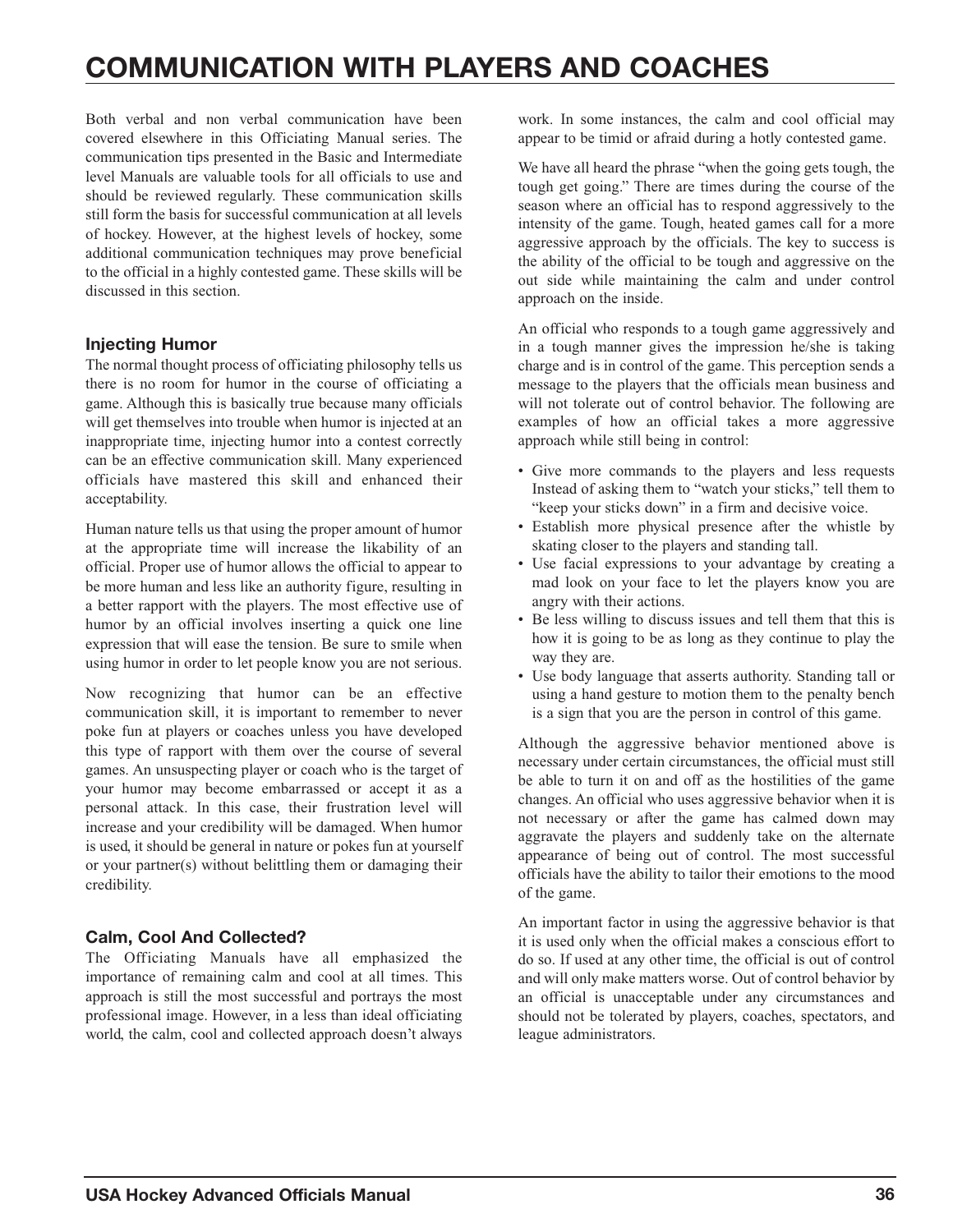## **Communication With Players and Coaches Review**

The following questions highlight some of the key points you should have picked up from this chapter. Take a few minutes to review what you have learned about communicating with players/coaches. When finished, you can compare your answers to the correct answers that appear in the back of this manual.

- 1. Explain why injecting humor can be an effective communication tool and what can be most effective in doing so.
- 2. In what situations is it not appropriate to inject humor?
- 3. What are some communication techniques that can be effectively used in tough games or difficult situations?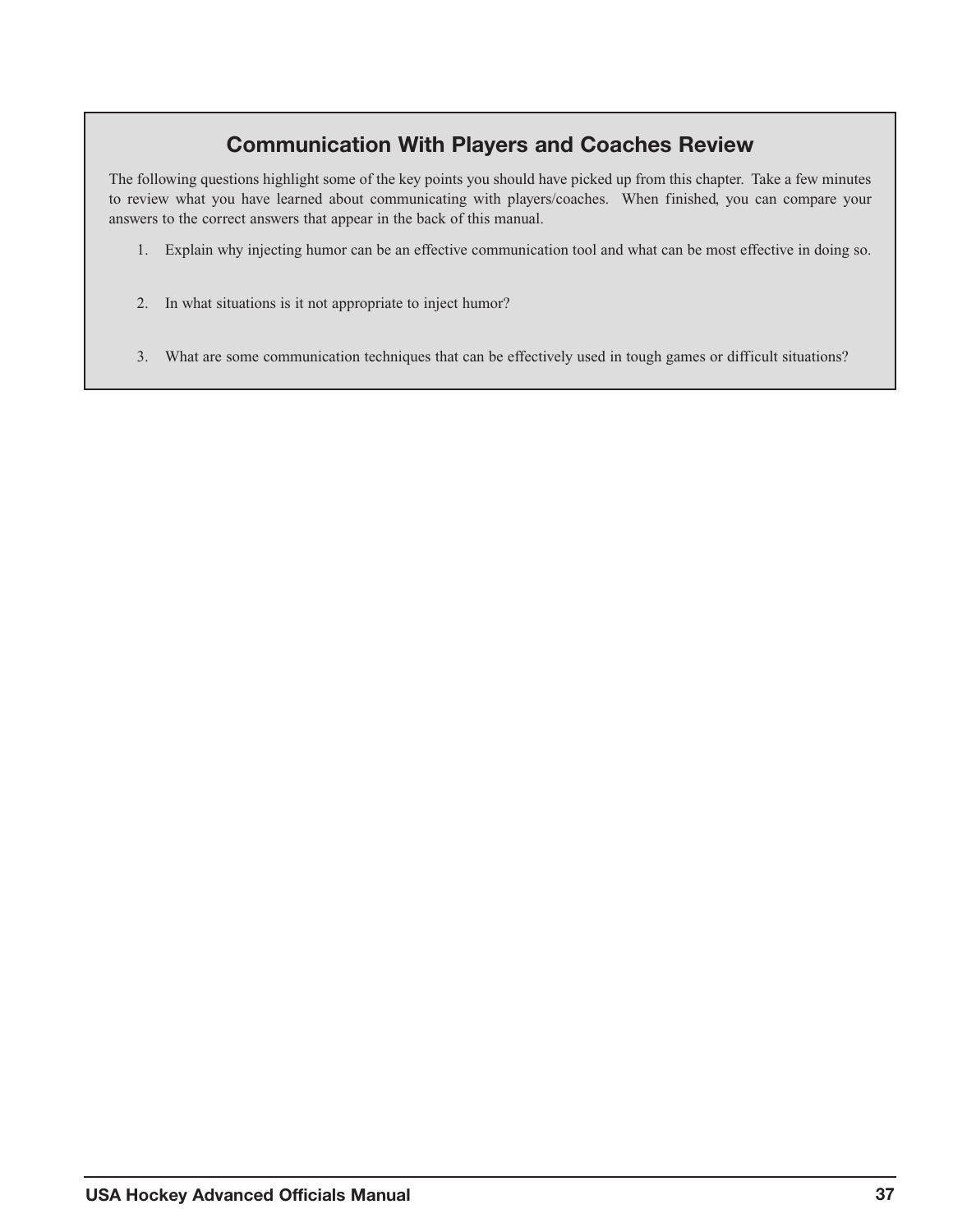# **ALTERNATE OFFICIATING SYSTEMS**

Elite level officials may someday be asked to participate in the USA Hockey International Program by being assigned to an international tournament or USA Hockey National Team exhibition game. The officiating procedures for these games are slightly different from what is taught through the USA Hockey Officials Education Program. Over the course of time, you may also see the USA Hockey Officiating Program adopt all or some of these procedures.

Some higher level leagues (professional, collegiate, junior) may also require the officials to familiarize themselves with an alternate officiating system. USA Hockey recognizes the one referee two linesman system and the two referee system as approved officiating systems to be used during USA Hockey sanctioned games. You will notice these systems are the only procedures included in the educational materials distributed by USA Hockey. In all officiating systems, the basics of officiating remain the same. Skating, attitude, appearance, positioning and proper game management are areas where officials with the best skills will be the most successful. Even though there may be some slight differences in the mechanics or procedures, officials need to master the basics mentioned previously no matter what system is being used. This section is designed to prepare elite level officials for international assignments while also making grassroots officials aware that there are other successful officiating procedures being used throughout the world.

## **International Ice Hockey Federation Officiating Mechanics**

The International Ice Hockey Federation (IIHF) mechanics for referees and linesmen described in this section are different from those typically used by USA Hockey officials. For procedures not described in this chapter, officials should <span id="page-40-0"></span>assume them to be the same as what is currently practiced in the United States.

These mechanics are to be used exclusively during IIHF sanctioned tournaments, and all international competitive games played in the United States between a USA Hockey National Team and a foreign opponent. Even though USA Hockey does not recommend using these procedures for USA Hockey sanctioned games, organized officials' groups within USA Hockey may experiment with these mechanics provided they have prior approval from their District Referee in Chief.

**Handing off the puck** – In this system, officials. will never hand off the puck to each other except after a goal in which the linesman will deliver the puck to the referee. In all other cases, the linesman who retrieves the puck will conduct the face-off while the official who spots the face-off location will skate to the proper position when the retrieving linesman approaches the face-off location.



The chart below identifies the linesmen responsibilities during some common situations.

| <b>SITUATION</b>      | <b>FRONT OR CLOSEST LINESMAN</b>                                                                                               | <b>BACK OR FARTHEST LINESMAN</b>                                                                                             |
|-----------------------|--------------------------------------------------------------------------------------------------------------------------------|------------------------------------------------------------------------------------------------------------------------------|
| Routine Stoppages     | Spots face-off location and skates to proper<br>position when other linesman approaches<br>face-off location                   | Retrieves the puck and conducts face-off                                                                                     |
| Dislodged Goals       | Replace the goal                                                                                                               | Retrieves the puck and skates to face-off location<br>to conduct face-off                                                    |
| Off-Sides Infractions | Linesman who stops play spots face-off<br>location. Skates to proper face-off position as<br>partner approaches face-off area. | Retrieves the puck and conducts face-of                                                                                      |
| Icing Infractions     | Stops play with no signal                                                                                                      | Immediately signals icing and points pack to<br>face-off location. Spots face-off location until<br>partner approaches area. |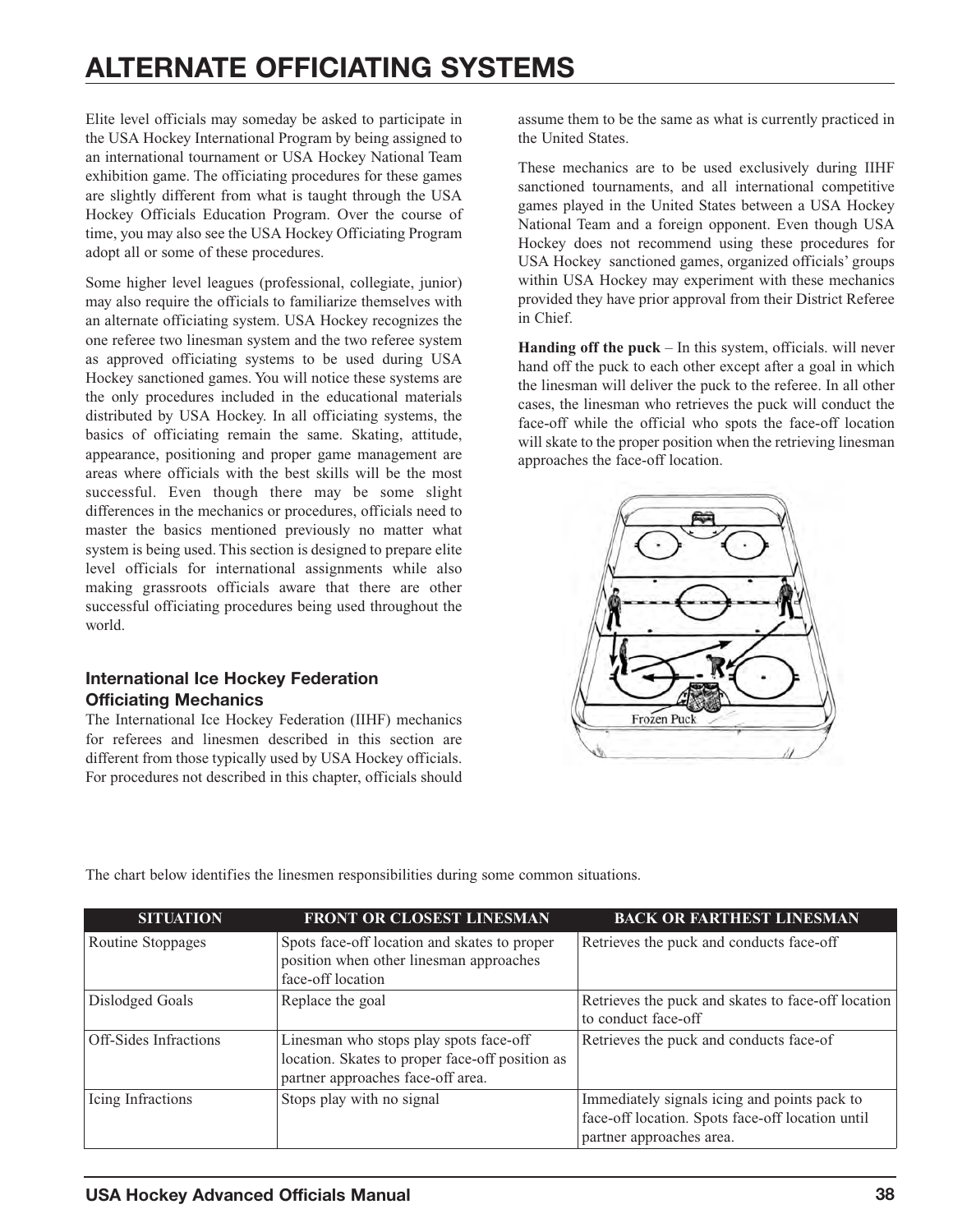• **Linesman movement after end zone face-off** – After conducting the face-off, the linesman skates all the way to the neutral zone to become the back linesman, if the play stays in the zone. This linesman must hustle to get into position and react to the actions of his/her partner. The linesman on the blue line makes the decision to stay or move with the play if the play immediately leaves the zone.



• **Linesman coverage for partner** – The IIHF system is a free-flowing system, which requires excellent awareness. When your partner is trapped, has play coming at him/her or is caught out of position, the other linesman must cover for his/her partner and will maintain that position. When the trapped official is free, they do not switch back as the trapped official will assume the other position in the neutral zone.



• **Linesman coverage for the referee** – When the front linesman skates into the zone to cover for the referee, the back linesman will skate up to assume the blue line. While leaving the zone, the linesman will skate completely into the neutral zone to become the back linesman as his/her partner retains the blue line.



• **Neutral zone face-off** – Linesman not conducting the face-off will always move with the play while the linesman who conducted the face-off will assume the other position.



- **Awarding assists** Linesman on the penalty bench side of the ice is responsible for assisting the referee in determining players who assisted on a goal.
- **Assisting trainer onto the ice** IIHF linesmen do not normally assist the trainer onto the ice. However, USA Hockey would still recommend the linesmen use their discretion and may choose to assist the trainer out of courtesy to the injured player.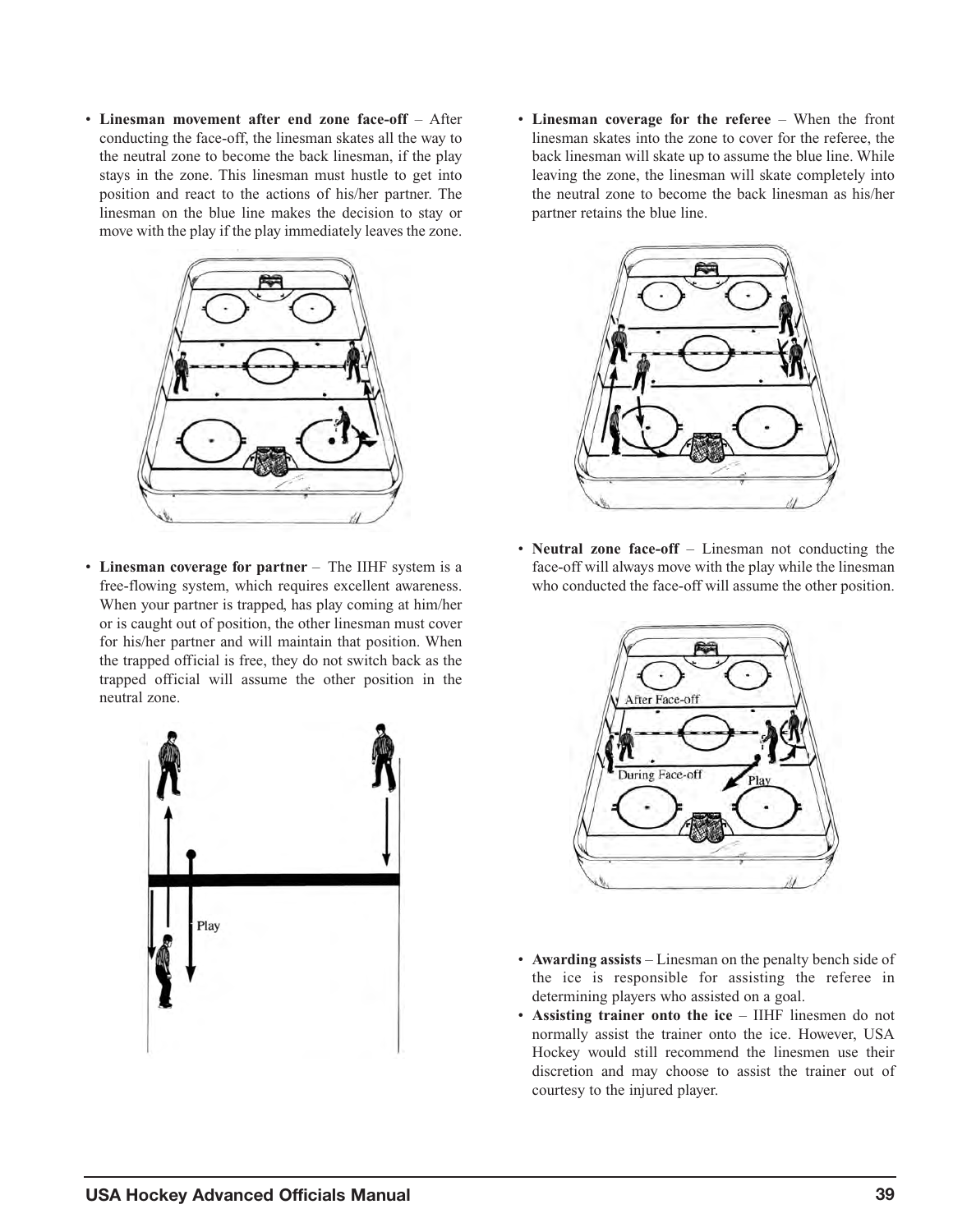• **Penalized players** – Linesmen generally escort all penalized players to the penalty bench. Once again, USA Hockey recommends the linesmen use their discretion as to whether an escort is necessary during routine infractions.

#### **Referee Mechanics**

There are only a few minor changes as to the mechanics followed by IIHF referees. The USA Hockey Officiating Program does not endorse these procedures unless officiating an IIHF sanctioned game.

- **Washing out non-penalties** IIHF referees generally wash out plays that are close to being a penalty and a player makes an obvious attempt to dive to draw a penalty. This procedure acknowledges the referee saw the play and the dive while interpreting that a penalty is not going to be assessed. Referees should be cautious in using this procedure as once it is done, the referee will be expected to signal in all similar situations. Failure to do so will result in the official losing credibility.
- **Goal line positioning** The IIHF puts a premium on the referee getting to the goal line. When play is stalled along the boards deeper than the face-off spots and in the referee's path, the referee will skate in front of the players in order to get to the goal line faster. The USA Hockey Officiating Program puts more of a premium on the official's safety and only recommends this practice when absolutely necessary.



## **Alternate Officiating Systems Review**

The following questions highlight some of the key points you should have picked up from this chapter. Take a few minutes to review what you have learned about alternate officiating systems. When finished, you can compare your answers to the correct answers that appear in the back of this manual.

- 1. What are some of the key differences of the international linesman procedures?
- 2. What is the key difference in philosophy between USA Hockey and the international system as it relates to getting to the goal line?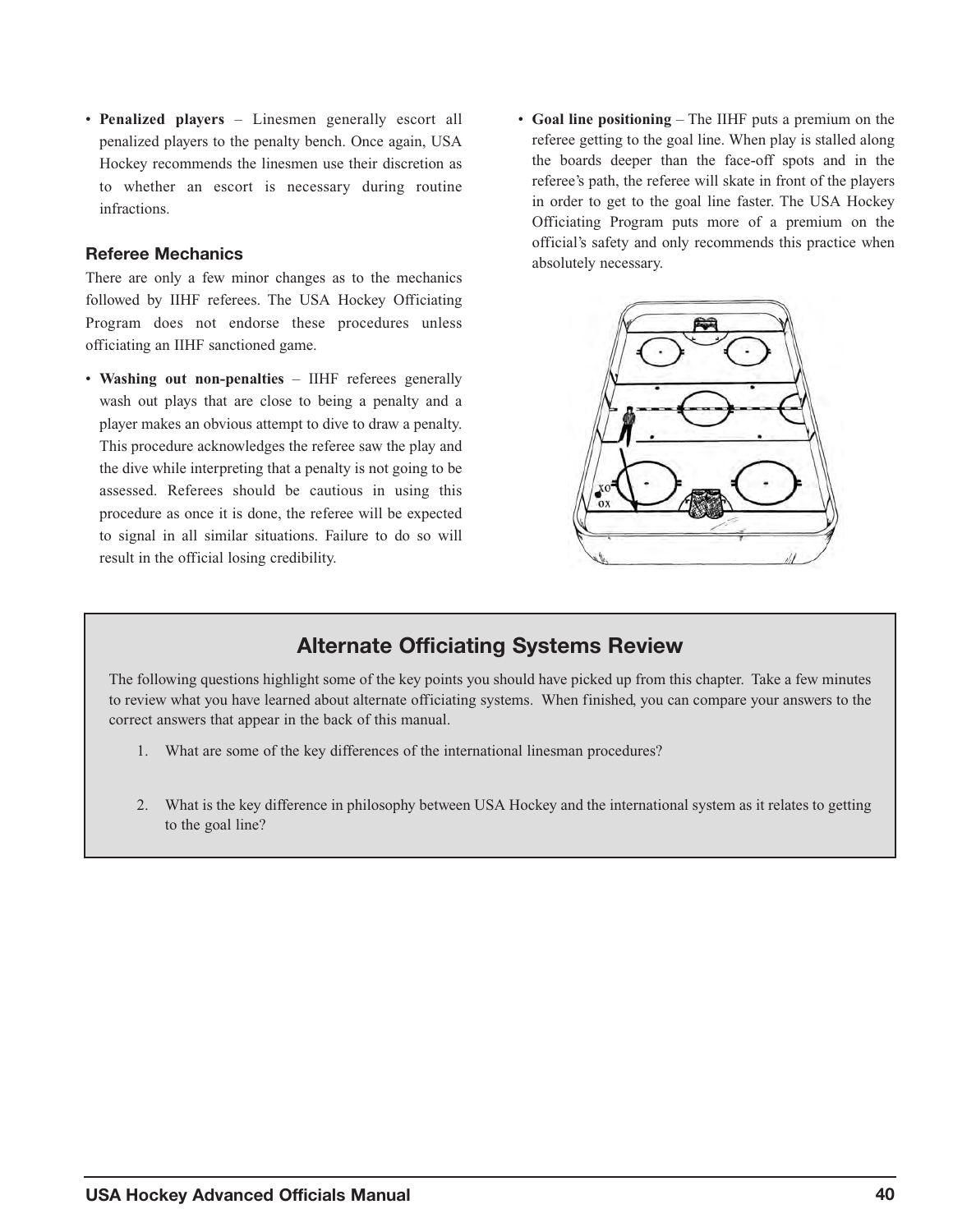# **COMMUNITY RELATIONS AND INVOLVEMENT**

The advanced level official plays a very important role in the hockey world. They not only officiate the highest level games, but also serve as role models for younger officials. Some day, the 14-year-old official will want to be doing the same games you are doing. Your involvement with the Officiating Program or local youth hockey organization will go a long way towards contributing to a positive hockey environment. We need the experienced and advanced level officials to stay involved with the programs and take an active role in the development of hockey.

## **Local Involvement**

We often hear about the player, coach or official who has achieved his/her goals to reach the highest level and is never seen. From time to time, we also hear about the ones who do remain active as a volunteer on a local level. Your experience and expertise is a valuable resource for the still developing segments of hockey participants. Here are some of the things you can do to remain involved on the local level and project a positive light on the sport of hockey in the community.

**Share your knowledge** – You possess a tremendous amount of knowledge that can benefit less experienced players, coaches, and officials. Take some time to share that knowledge and experience with them. They will become better and you will feel rewarded.

**Continue to work younger levels** – The players and coaches at these levels see you working the important game and immediately respect you. When they see you on the ice for their game, they feel important and are excited. You also have instant credibility. Continue to work some younger levels of hockey. It is a great way to hone your skills and means a lot to the participants.

**Work with younger officials** – The best possible learning experience for them is to work with and learn from the best officials in the area. Your efforts will be greatly appreciated and will leave a lasting impression on the younger official.

**Promote the Officiating Program** – Generate some enthusiasm towards the perfection of officiating skills. Even though you may not always agree with how things are supposed to be done, promoting the Officiating Program line will leave a positive impression. Remember, they are most likely to use you as an example.

**Help with seminars** – Even if you only have a few minutes to stop in a lower level seminar, your presence will send a very strong message on the importance of learning. It also sends a strong message of support and credibility to the Instructors Staff.

<span id="page-43-0"></span>**Offer skating tips or lessons** – Offer to meet a younger official at a public skating session and work on skating skills. You can also work on your own at the same time. Schedule some ice time through the local association and conduct a power skating session for all of the officials.

**Make officials aware of opportunities** – Let them know what it takes to get to your level and provide them with resources they can use to be successful. Oftentimes, officials do not apply to or attend development camps or advanced officiating seminars because they are unaware they are even taking place.

**Community charity work** – Donate your time to help spruce up. the rink or assist in fund raising. You can lend a tremendous amount of credibility to the effort and it will also be rewarding for you. Most importantly, it sheds a positive light on officials and hockey in general.

**Take an active leadership role** – One of the biggest areas where we are lacking in is in quality leadership. You could make a big difference by becoming actively involved in a leadership role.

### **National Involvement**

Many advanced level officials are asked to become involved with the National Program as instructors. Our staff of instructors for our District Officiating Seminars, Instructor Training Programs, and Summer Development Camps is constantly changing as we look to involve more qualified officials. Officials who remain active on the local level and are officiating at the highest levels are the first people we turn to. For the Instructors Program, officials who have been very active on the local and district levels as seminar instructors and maintain the highest level of teaching standards are asked to join our national staff.

For the officials who are active administratively, an appointment to a national committee serves as a reward for their hard work and dedication. The Local Association Committee, Manual Revision, and the Evaluation Committee are just some examples of important programs within USA Hockey that may need your help. District appointments such as a Seminar Coordinator or Evaluation Coordinator are also given to officials who show a certain level of knowledge, commitment and dedication to the Officiating Program on a local level.

Finally, every official can become involved nationally by promoting USA Hockey and the Officiating Program. A lot of effort and hard work is put into this volunteer organization. Your ability to promote ice hockey in general will go a long way in expanding, improving, and preserving this great sport that has given us a lot.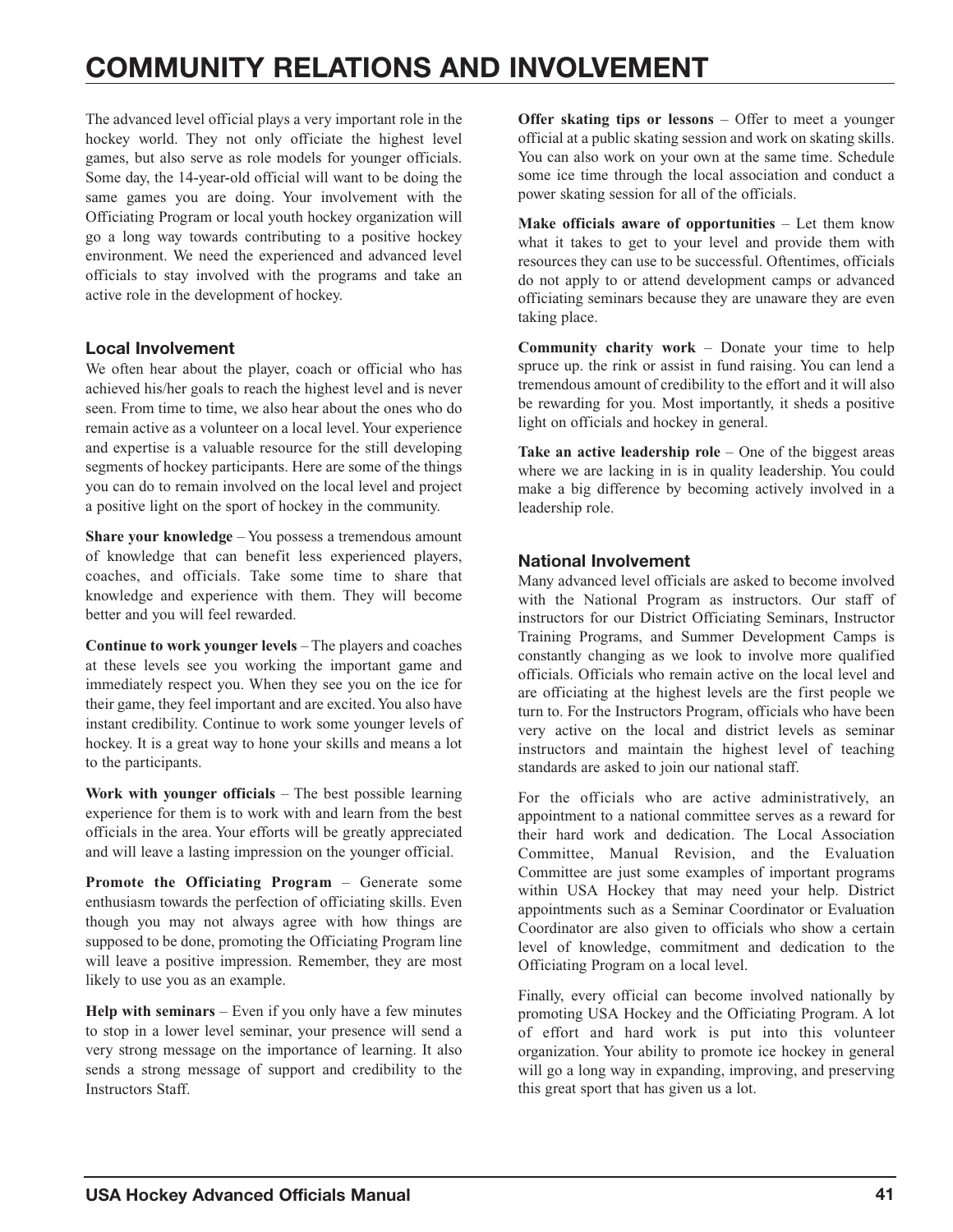## **Community Relations and Involvement Review**

The following questions highlight some of the key points you should have picked up from this chapter. Take a few minutes to review what you have learned about community relations and involvement. When finished, you can compare your answers to the correct answers that appear in the back of this manual.

- 1. Why is it important for our most experienced officials to be involved in the game in other ways?
- 2. Give some examples of how to become involved on the local and national levels.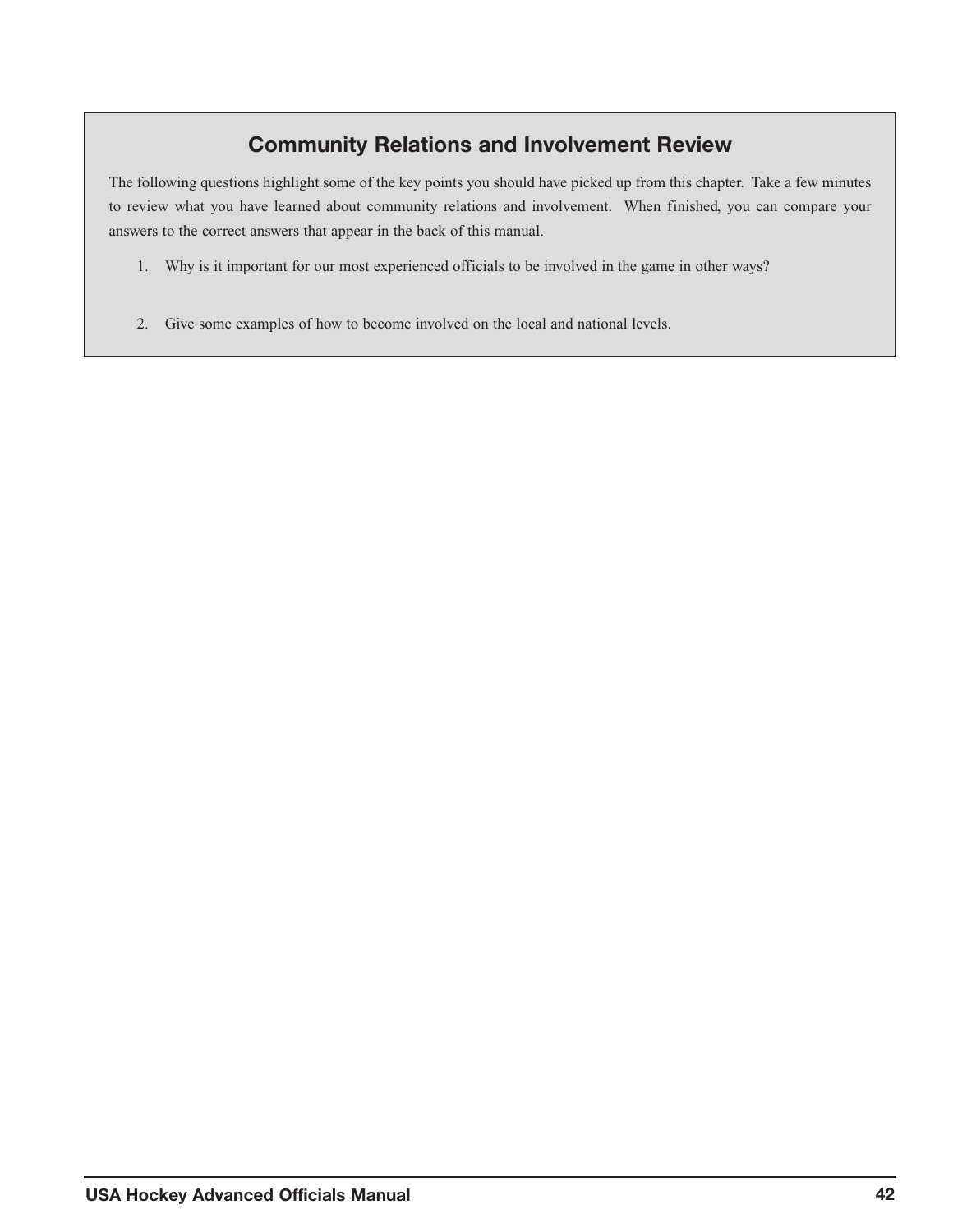# **ROLE OF THE SUPERVISOR**

Throughout different levels of hockey, there are different forms of officiating supervisors. The supervisor, no matter at what level, can be an important ally of the official. At the highest levels, the relationship between the official and the supervisor may make the difference between the official being successful or not. It is important for every official to understand the role of the supervisor, whether he/she be the assignor, evaluator, or league representative.

## **Accepting Constructive Criticism**

There is very little margin for error while officiating high level hockey. One costly mistake could make the difference on whether you are assigned games at that level. One way to improve is to accept constructive performance feedback and work on the areas where improvement is needed. There is no excuse for making the same mistake twice.

You will receive performance feedback from a variety of individuals throughout your career. Each supervisor may have a different style, approach, or technique in delivering the critique. You oftentimes may not want to hear what is being said. Even though each supervisor may use a different approach, they are all there for the same reason, to help you improve. The following information is designed to help you understand the role of the supervisor and give you tips on how to receive constructive criticism.

- You must develop mutual respect and cooperation between you and the supervisor. Remember, respect is earned, so a good place to start is to behave and perform in a manner that earns respect.
- You share the same ultimate goal, improvement of the official.
- Compromise is the key to any successful critique. You will probably have to be the first to bend.
- <span id="page-45-0"></span>• You must assume the supervisor is offering an objective view of your performance.
- You must always assume you have some areas where you can improve.
- The Do's of accepting constructive criticism:
	- Take notes on areas that need improvement, you can't expect to remember everything
	- Accept the blame for legitimate mistakes
	- Listen attentively to all supervisors, even if you disagree
	- Ask questions that may not have been answered
	- Take all comments to heart and make an effort to improve in those areas
- A sincere intelligent approach to criticism will lend itself to improvement.
- Competent hockey officials continuously attempt to improve themselves and measure their performance against the very highest standards.

### **League Supervisors**

In many cases, at the higher levels, the supervisors are actually employees of the respective league. Their job is to critique the officials and report back to the league administrators after every game. Even though you still have to assume they are there to help you also, your off-ice relationship (attitude) through the eyes of the supervisor may play an important role in your advancement. A poor attitude or relationship will produce a negative effect on your reputation and is a reflection of your maturity. Very few officials are ever released for having a positive attitude towards constructive criticism. Much of your success may depend on your willingness to accept constructive criticism and develop a positive relationship with the supervisors.

## **Role of the Supervisor Review**

The following questions highlight some of the key points you should have picked up from this chapter. Take a few minutes to review what you have learned about the role of the supervisor. When finished, you can compare your answers to the correct answers that appear in the back of this manual.

1. Identify some tips on how to successfully receive constructive criticism?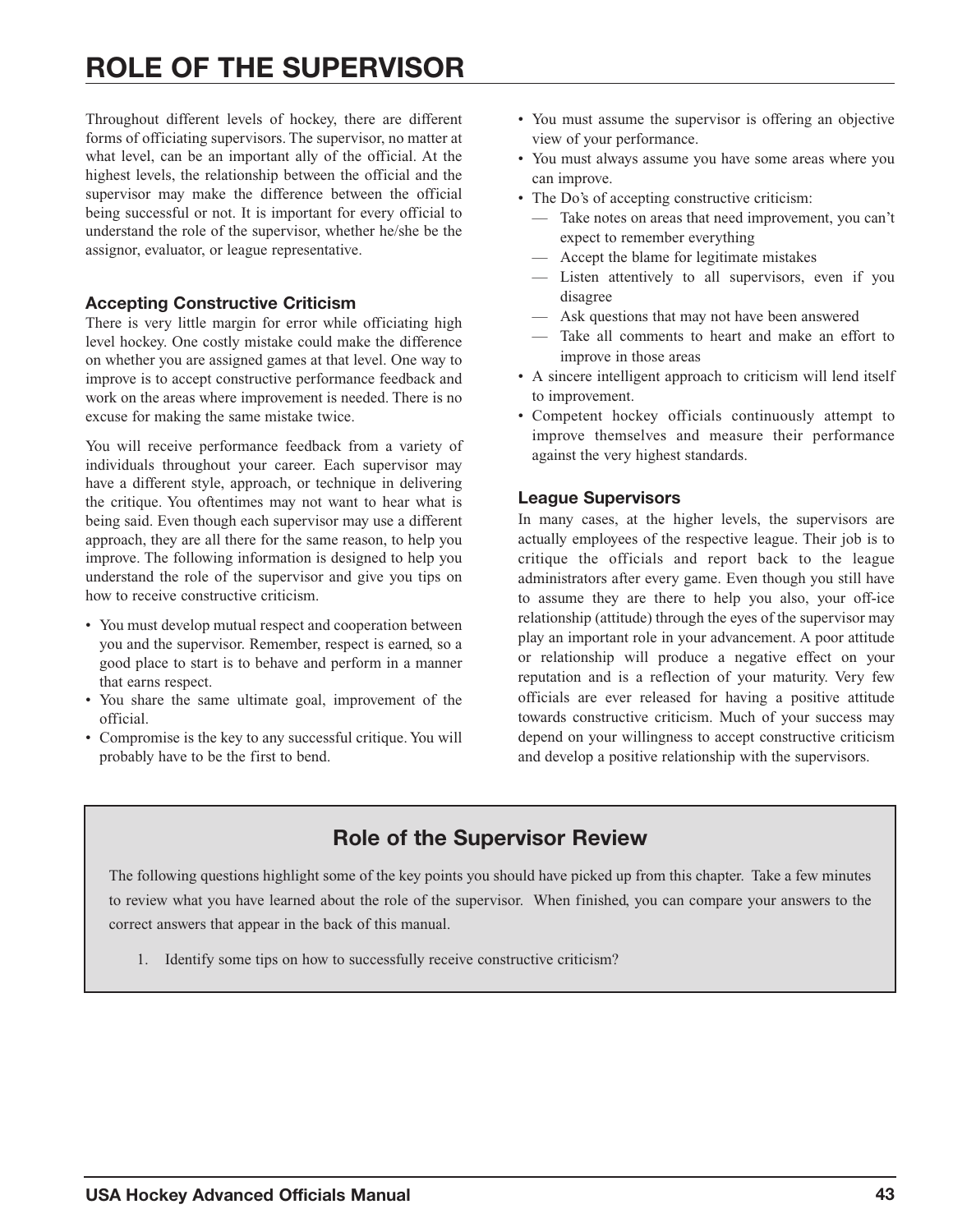# **ANSWERS TO REVIEW QUESTIONS**

The following consists of the correct answers to the review questions that have appeared at the end of each chapter. Compare these correct answers to your answers for each of the questions in order to find out how well you understand advanced officiating philosophies and procedures.

## **Personal Appearance Review**

- 1. You can gain instant respect and credibility by looking and acting like a professional. You are representing not only yourself, but also the league or the governing body involved. A well-groomed, neat and professional official will represent all involved in a positive way. That positive manner will lead to your acceptance by players, coaches and management.
- 2. Fidgeting with your equipment = you are nervous or uncomfortable

Sloppy washout or delay signals  $=$  you do not care about doing things right

Holding hands on hips or pointing with index finger  $=$ angry or intimidating

Angry facial expressions = appear to be out of control

Laughing = lacks intensity and focus

Loud, firm voice all the time = intimidating; save it for the "big" moments

- 3. Use upright posture while skating, while still bending knees, with head always facing the action. Arm swing should be front-to-back, not side-to-side. Take long, powerful strides. These items will create a positive perception of you as an official.
- 4. Remember that you still represent the officiating community, even after you leave the rink. Avoid establishments that players or coaches frequent. If you do run into players or coaches, use discretion when discussing the game. Be diplomatic and cautious if you do discuss anything related to the game. Avoid discussing your partners or other officials. Arrive back at the hotel at a reasonable hour. Imagine what the perception would be if you were observed entering the hotel in the early morning hours when you had another game that night!

## **Physical Conditioning Review**

- 1. Establish a regular conditioning program that is right for you – consult with a professional. Stretch every day, before and after exercise. Include weight training for your entire body – legs, upper body and abdomen. Include cardiovascular training – running, cycling and other aerobic exercises.
- 2. Fluid replacement is very important consume plenty of fluids before, during and after every activity. Water is the

<span id="page-46-0"></span>best source of fluid replacement. Fruit juices and specialized fluid replacement drinks are also adequate. Carbohydrates are a good source of energy for your body. Cereals, pasta, bread, potatoes and fresh fruits are good sources. Protein is necessary for muscle development and repair. Lean meat, poultry, fish, some vegetables (ex. broccoli, beans) and low-fat dairy products (ex. skim milk, yogurt, cottage cheese) are good sources. Sugars are a source of more immediate energy. Fresh fruits and candy are sources of sugars. Fats are high in calories, slow to be digested and provide little nutritional value. Fried foods, processed foods, fatty meats and high-fat dairy products are sources of fat. Calories are units used to measure energy. Weight is either gained or lost depending on the intake of calories daily versus calories used in activities.

- 3. a. Interval training involves timed periods of intense activity followed by a rest period that is twice as long as the activity period.
	- b. It is important for officials because it simulates game conditions – skating hard for a period of time and then a rest period during stoppages in play.

#### **c. On-ice interval training example #1:**

Skate hard three laps around the ice, attempting to complete the laps in a predetermined time. Rest, while still in some motion, for twice the predetermined time. Repeat this process several times.

#### **On-ice interval training example #2:**

Sprint hard from one end of the ice to the other in a predetermined time. Rest, while in some motion, for twice the predetermined time. Repeat this process 6 to12 times forward and backward.

d. Off-ice interval training techniques: sprints, life-cycles, stairmasters

## **Fundamentals of Skating Review**

- 1. a. Ready position; knee bend; thrust down and through the ice with heel-out/toe-in arc; weight on ball of foot on glide leg; glide leg heel points in desired direction; head and chest up
	- b. Knees bent (toe-knee-shoulder alignment); toes out; heels in; weight on inside edges and on center of blade; slight forward lean; head up; ready position upon completion
	- c. Knees bent; non-glide skate in heel-to-heel position (hip rotation – 1/4 turn); skates form 90 degree angle with breaking skate crossing the T; transfer weight to inside edge on center of blade; head up; stop facing center ice; ready position when completed
	- d. Turn shoulders and hips in intended direction; weight alternates between inside edge of outside skate and outside edge of inside skate; alternate full extension of the inside and outside legs during the thrust phase; knee bend; recover to ready position with outside skate never leaving the ice; head up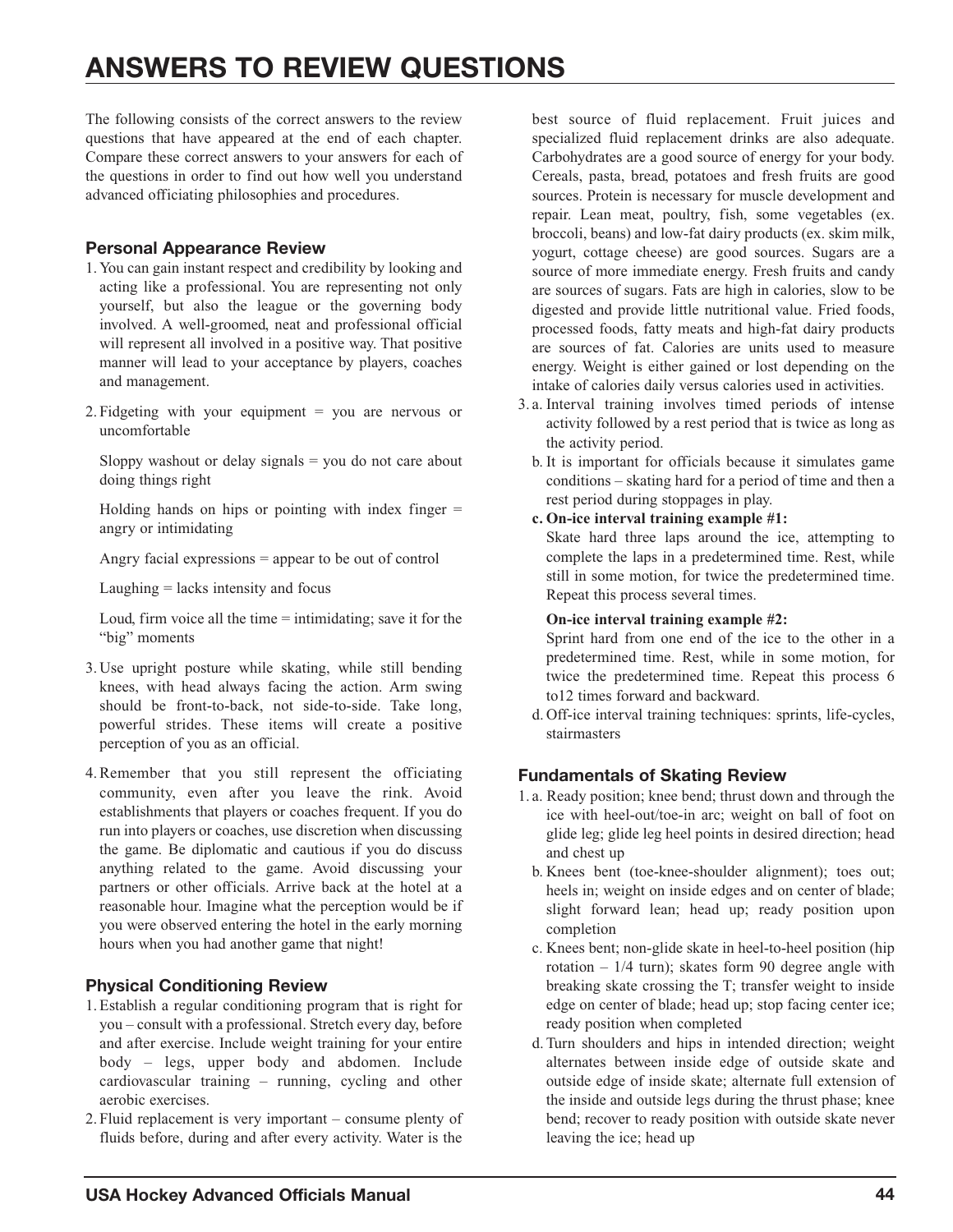- e. Knee bend; shoulders level and head up; strong thrusts to full extension from both inside and outside edges; efficient recovery to ready position with skates barely leaving ice; reach to center with inside skate prior to start of crossunder
- f. Skates shoulder width apart; pivot knee has exaggerated knee bend (over the toe of the skate); thrust out with non-glide skate; turn shoulders and hips in the direction of the turn ('steering wheel'); weight on outside edge of lead skate and inside edge of trailing skate; one crossunder to establish momentum in other direction; continue forward stride; head up; always turn towards center of ice
- g. Proper weight transfer; turn heel of skate so toe is pointing in opposite direction; rotate hips and shoulders while transferring weight; head up; always turn toward center of ice

#### **Pre-Game Duties and Responsibilities Review**

- 1. Carefully review the rules that apply to this game, rather than rules used in games at other levels you may work; plan your game-day activities: pre-game meal, transportation to rink, arrival time; visualize previous key situations and how they were handled; visualize each signal and each potential infraction.
- 2. Be the first to enter the ice surface; monitor the center ice red line during warm-ups; be aware of previous problems between opponents.
- 3. If required at certain levels, monitor starting line-ups.
- 4. Remove your helmet and hold it right-side up at your side or place it in the penalty bench. Stand at center ice facing the flag. The Referee should stand on the center-ice faceoff spot. The Linesmen should stand on the center-ice red line at the points where it intersects the face-off circle. Remain still during the entire anthem(s).

## **Conducting Face-Offs Review**

- 1. The Linesman not conducting the face-off is responsible.
- 2. The back Linesman should blow the whistle and point toward the offending player's end. The Linesman dropping the puck must eject the center of the offending team.
- 3. During power plays; those occurring in the last moments of a close game; those occurring when there is a change of momentum in a game. At these times, officials must be very certain that the face-off is conducted fairly. Should try, as much as possible, to keep the original centers in the face-off circle. May need to use more than the allotted five seconds and be very aware of a "false face-off" (where the puck accidentally hits a player's stick on the way down to the ice)

## **Positioning Review**

1. Players are jamming the end boards and the Referee is trapped by the goal. The Referee wants to verbalize to

players who have the puck stalled along the far boards. The Referee wants to avoid having to skate in front of the players' benches during line changes.

- 2. The Referee should skate behind the goal very rarely, perhaps once or twice a season. If a Referee skates behind the goal more often, that may mean a lack of anticipation or perhaps lack of hustle to get into proper position.
- 3. Watch the flow of the play and not the puck. Referees who focus only on the puck will be constantly moving; this will also promote "tunnel vision." Monitor puck possession and the intent of the player to look up the ice. Key on the attacking defensemen – when they retreat, play will probably leave the zone. When they hold the blue line, play will more likely stay in the zone. Do not over anticipate the play.
- 4. Needs to be patient, and then move according to the flow of play. Should skate forward when play moves quickly in one direction in order to continue facing the play. Should skate backwards near the normal manner when play stays in center ice.
- 5. "Hints" an official can use to determine when to leave the blue line: Attacking defensemen retreat from the zone. Puck is skated up the middle of the ice. Long pass is completed near the blue line. "Hints" that an official should stay at the blue line: Attacking defensemen hold at the blue line. Puck is carried along the boards. Wingers are too high for a breakout pass. "Hints" that play is reversing back into end zone after leaving zone: Attacking team uses one-player forecheck, stacking players in the neutral zone. Player loses possession of the puck in the neutral zone. Puck does not cross center red line. "Hints" that play will continue completely through neutral zone: Offensive team switches to a defensive mode. Player with puck has teammate(s) in good position to receive a pass
- 6. In the end zone, the official on the goal line is responsible for goals and penalties while the outside official can think more like a Linesman in the three-official system. The outside official can call major penalties and flagrant minor penalties, especially if they occur outside the field of vision of the official on the goal line. In stalled neutral zone play, the officials will be diagonally opposite each other. The official who trailed the play out of the end zone will have primary responsibility for penalties.

## **Assessing Penalties and Other Infractions Review**

1. Be more aggressive with penalty signals during a game that is hard-fought and requires more presence by the officials. Be more deliberate with penalty signals in a more 'quiet' game. Speak in a softer voice when close to the play. Verbalize more aggressively when play is farther away. Facial expressions can be calmer during a 'quiet' game. A more business-like demeanor is needed in a hardfought game.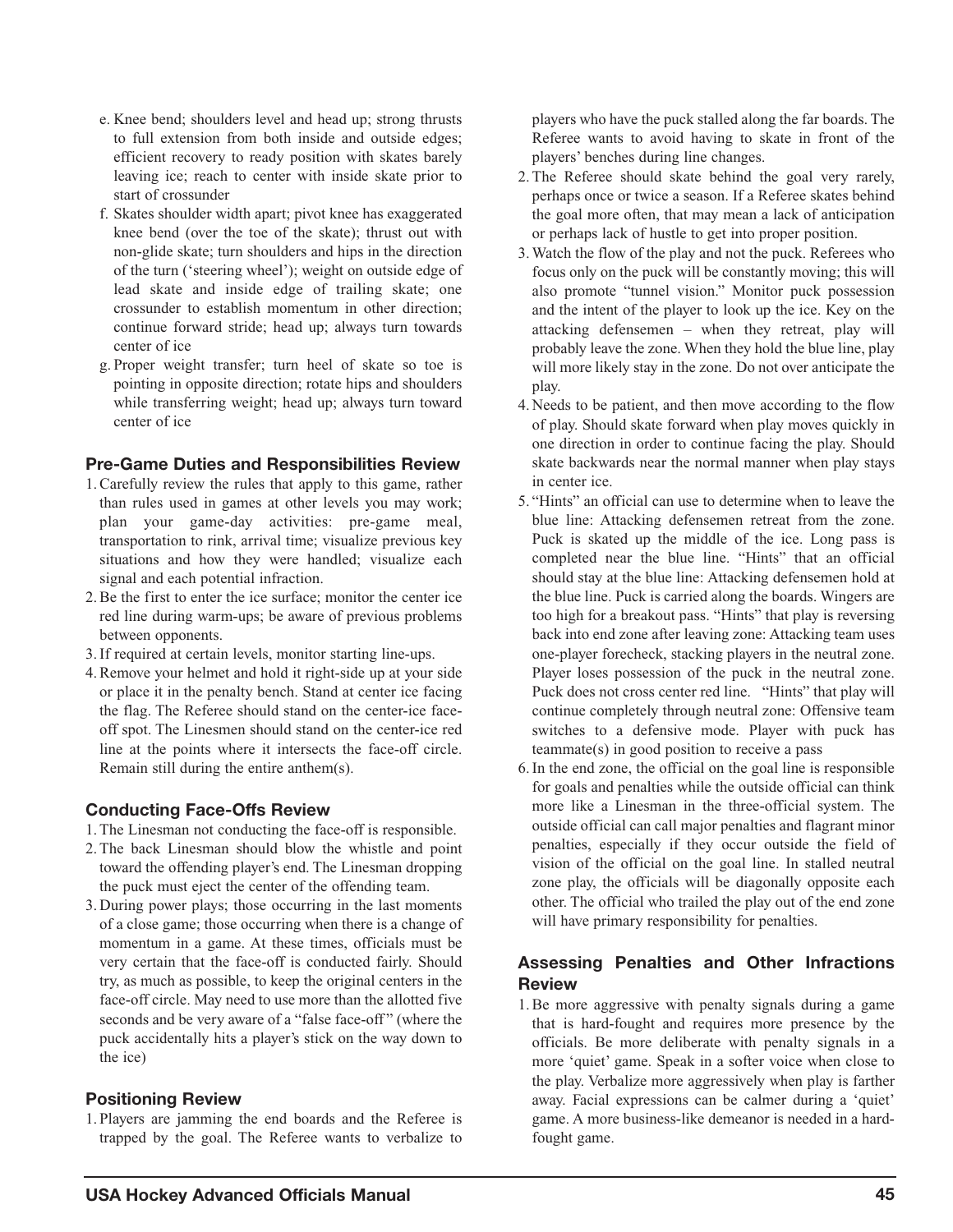- 2. Excellent topic to be discussed in pre-game meeting.
	- a. In general, it is better to let the official closest to the play call the infraction. **Exception:** if the official farther from the play is absolutely sure that the other official did not see an infraction. For a frozen puck, the sole responsibility is with the official closest to the play. Use eye contact and/or facial expression to indicate to partner you may need help.
	- b. Linesman/Referee: make Referee aware of potential problems – ex. "heads up behind play." Referee/ Linesman: if it is necessary to correct Linesman on icing or offside – Be certain Linesman did not see play (ex. no signal by Linesman. Be absolutely certain an error occurred
- 3. a. With a potential restraining infraction, the Referee may wait for the outcome of the play to see if a change of possession or loss of a scoring opportunity occurs.
	- b. With a violent infraction, it is important to make a quick and decisive call: Helps to sell the call. Alerts nonoffending team that a penalty is being called, which may prevent retaliation. Then use time while skating to Penalty Bench to decide if infraction is a Minor or a Major

## **Judgment Review**

- 1. a. Officials are "teachers."
- b. Officials are "teachers" and "game managers." Game managers manage the progress of the game in a safe and fair environment while using good judgment. c. Officials are "game managers."
- 2.**Loss of a scoring opportunity:** player hooked driving to the net

**Injury potential:** stick contact to the head of an opponent **Blatantly obvious:** shoot puck out of rink during a stoppage

**Immediate change of possession or advantage gained:** puck carrier hooked and loses puck to opponent.

3. **Standards previously set by the official:** maintain standard throughout game. It is usually better to set a tight standard early and loosen up later if play dictates that.

**Teams involved in the game:** an experienced official will allow teams to dictate the flow of the game within the rules.

- 4. Infractions that occur within the enforcement standard should be called under all circumstances. Should send a message to participants and spectators. Sets a standard for game. Must meet one of the four penalty criteria.
- 5. a. Aggressive fouls are often injury-potential infractions. They often have little to do with the flow of the game, and they usually are attempts to intimidate an opponent. Examples: slashing, high-sticking, cross-checking, checking from behind.
	- b. Restraining fouls are less serious infractions. They often affect the flow of the game. Examples: hooking, holding, tripping.
- c. Aggressive fouls are usually black and white infractions. The only question may be whether these fouls are minors or a more severe penalty. Restraining fouls are usually less obvious and may serve a purpose. They can often serve as an indication of the official's judgment. A tight standard on restraining fouls early in a game can reduce frustrations by players.
- 6. The ability to penalize, on a regular basis, those infractions that meet one of the four penalty criteria. **Factors –** Calling a similar situation: The same way within the same game. In similar games the same way. Within the same game the same way by one official. Within the same game from official to official. From game to game by the same official. From game to game by different officials

#### **Altercations Review**

- 1. Know the history be aware of the relationship between teams and between individual players. Have these teams played before? What type of style does each team play? Are there players on each team who have personal rivalries? What is at stake in this game? HUSTLE – get to a potential problem before it becomes a full-blown altercation. Know situations that can lead to problems – running the goalie, contact in front of the net, an injured player as the result of an infraction, trash talking, restraining fouls, lopsided score. Communicate with your partner(s).
- 2. Linesmen should: Use techniques described in the Intermediate Manual. Use force only when necessary. If uncertain as to whether a player is being penalized, take the player to the box first and correct it before play resumes if necessary. Be aware of players leaving the benches during an altercation. Be aware of other infractions that occur during the altercation. When asked to do so, provide information to the Referee in a brief and concise manner. Once everything is resolved, gets the game going as a soon as possible.
- 3. The Referee should: If the instigator rule applies, use it. Position yourself so you can see the altercation(s) and both benches. Monitor the players not involved in the altercation – prevent further altercations and prevent players coming off the benches. Be firm in handling these players. Get help from the Linesmen or the Off-Ice officials if appropriate. Verbalize with players and with your partners to help separate players. Use calming rather than threatening phrases. After players are separated, verbalize to the Linesmen where players should be taken. Use your memo (riot) pad for multiple penalties. Only get physically involved when absolutely necessary: injury potential, when you can easily stop a second altercation. Be decisive and efficient when sorting out and handling penalties: Ask partner(s) specific questions; be specific when giving instructions to your Linesmen. Explain the penalty situations to the Captains briefly; summarize the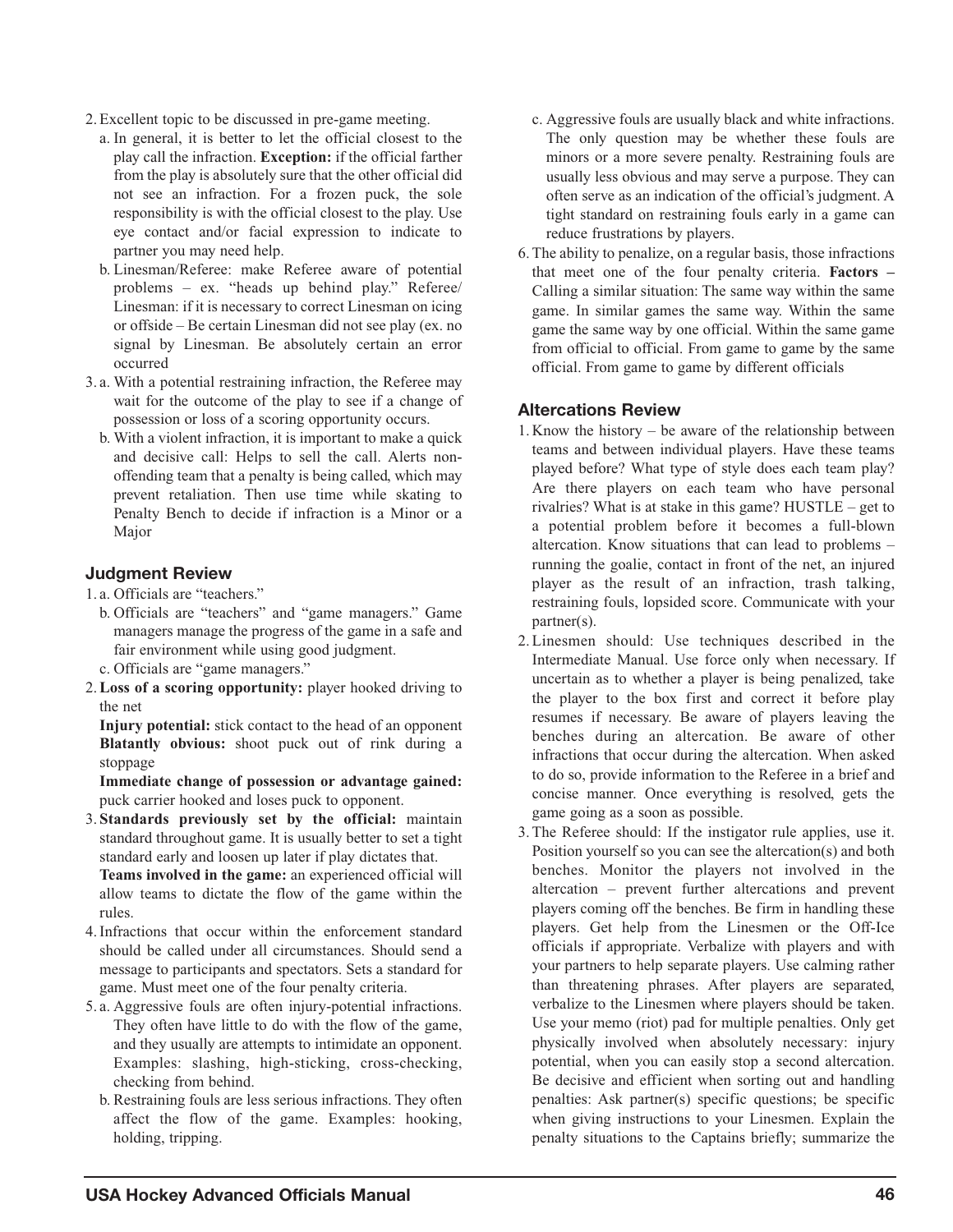'bottom line' for the Captains (who is shorthanded for how long). Get play started as soon as possible.

### **Off-Ice Officials and Their Role Review**

1. The Official Scorer: has access to video replay; award assists; has final say on awarding goals and assists; serves as a communications link between officials and team management. Video Replay Coordinator: has access to television replay; will advise Referee in cases of disputed goals; communicates with the Referee via telephone at scorer's table. Commercial Coordinator: coordinates TV timeouts; communicates time-out procedures with on-ice officials.

### **Post-Game Duties & Responsibilities Review**

- 1. Let the Supervisor control the conversation; when the Supervisor asks what you think of the game before providing feedback, answer with confidence and be realistic; ask questions while being courteous; be positive; expect that different Supervisors have different personalities; refrain from disagreeing or arguing with the Supervisor; take what you have learned and apply it to future assignment.
- 2. Develop mutual respect and cooperation with the Supervisor; you must assume that the Supervisor is offering an objective view of your performance; you must assume that you have some areas where you can improve; remember that you both share the ultimate goal – improvement of the official; compromise is a key to successful critique – you will probably have to be the first to bend; take notes; accept blame for legitimate mistakes; listen attentively; ask questions; sincere intelligent approach to criticism will lend itself to improvement; realize that some Supervisors are paid employees of a League, and so your attitude with them can be very important to your advancement
- 3. Avoid establishments that are frequented by coaches and players; avoid wearing USA Hockey and/or League logos; avoid drawing unnecessary attention to yourself as an official; limit discussions with spectators about the game; avoid criticizing other officials, players, coaches or administrators. Behave professionally at all times.

## **Hockey Officiating: The Mental Game Review**

- 1.a. Be consistent with the time you take between observing an event and assessing a penalty for that event. Quick calls may appear questionable and slow calls may appear unconvincing.
	- b. May have to wait for everything that could happen on a play to actually happen as a double-check on a possible penalty situation. Observe the reactions of players involved in the play as a double-check on a possible penalty situation.
- c. Officials who judge events on their relevance and not only by their occurrence will tend to make fewer mistakes. Officials who try to anticipate the occurrence tend to make more mistakes because the actual event may not occur as anticipated. Admit a mistake when it does occur.
- d. Bureaucratic response: a literal interpretation of the rule(s) involved. Common sense response: an application of the rule(s) which could or could not result in a penalty call. Justice response: a stance that supports the spectators' demands for consistency. Order response: a stance that upholds the Referee's obligation to maintain control over the game.
- e. Avoid having next decision influenced by reactions of spectators/coaches/players to previous decision(s). "Act" as if you are not affected by adverse reactions to your previous calls. If you appear to be rattled, the negative pressure will probably continue.
- f. Slumps are bound to happen. They are characterized by self-doubt or a lack of confidence. Taking a break or being involved in a 'big' game can help you break out of a slump.
- g.**Imagery:** recreating in your mind the experiences you have had or experiences you would like to have. Example – visualizing a crucial penalty call.

**Attribution:** the need to explain why we succeed or why we fail Internal attribution – involves factors under the direct control of the individual.

Example – "I did not put forth enough effort." Internal attributions can be healthy because the official accepts responsibility.

**External attribution:** involves factors outside the realm of direct control by the individual.

Example – "My partner wasn't very good." External attributions can have a negative effect on the individual because blame is placed on factors that the individual cannot control.

h. Steps to successful goal-setting: Do a "Self-Survey:" rate present officiating skills and development; rate yourself on the mental aspects of officiating and your physical skills; rate yourself from 1 to 10 in each area. Setting goals: make them realistic, yet challenging; state them as specifically as possible; emphasize short-term goals; set goals that you can control; choose areas where you rated yourself as a 5 or less. Define your goals: clearly and concisely write out each goal. Write a plan of action: write out the steps, actions, routines and schedules needed to implement each goal. Make a commitment: pledge to yourself that your goals will be achieved. Get worked up: emotions such as desire and enthusiasm help generate energy that can result in positive actions. Go for it: every day, mentally picture yourself actually doing the things that will help you achieve your goals.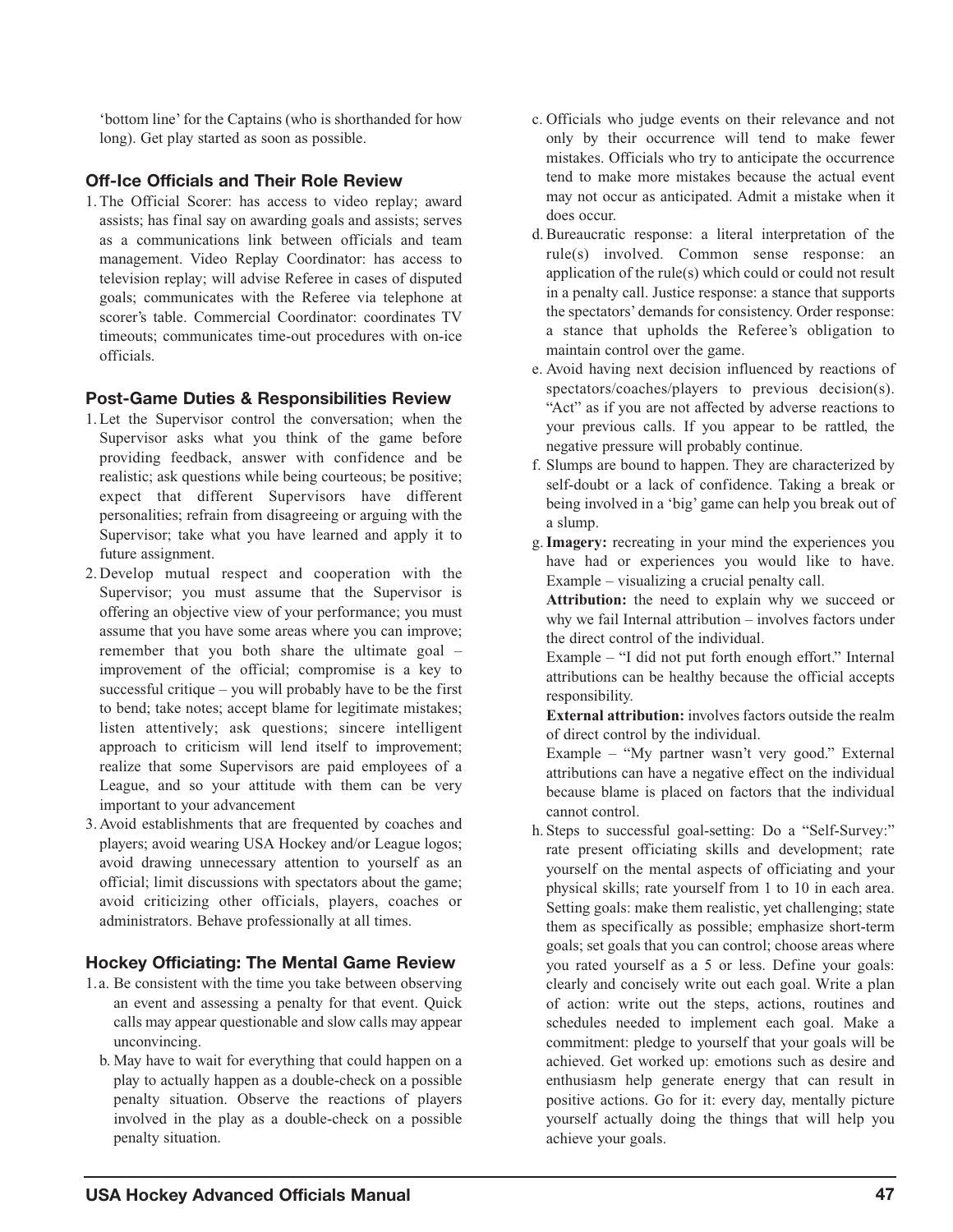2. Concentrate and focus on game events. Identify the important calls of each game and react accordingly. Anticipate the sequence of events as they are likely to occur. Recognize the different range of events that that occur at different levels. Judge an event on its relevance, not on its occurrence. Allow uncertain events to establish the rhythm of response. Maintain a certain amount of arrogance without becoming overconfident. Handle pregame jitters as a way to promote preparedness.

#### **Communication With Players/Coaches Review**

- 1. Can be effective if used as a quick one-liner to ease tension. Remain cool and calm on the inside even if you have to be tough and aggressive on the outside.
- 2. Injecting humor may not always be appropriate; never poke fun at any individual player or coach.
- 3. In tough game give more 'commands' and less 'requests.' Example – "keep your sticks down rather than "watch your sticks." Establish a physical presence at stoppages by moving closer to players and 'standing tall.' Use facial expressions to your advantage by creating a mad look on your face to let players know you are unhappy with their actions. Be less willing to discuss issue. Use body language that asserts authority. Example – using a hand gesture to motion a player to the penalty box. Do not use this aggressive behavior above all the time

#### **Alternate Officiating Systems Review**

1. They do not hand off the puck to each other – the linesman who retrieves the puck will conduct the face-off. After conducting an end zone face-off, the linesman will not release the partner and will instead assume the back linesman position. Linesman will generally assist the Referee in identifying those players worthy of an assist.

2. The IIHF puts a premium on getting to the goal line, including sacrificing safety by bumping around players stalled along the side boards.

## **Community Relations and Involvement Review**

- 1. Their expertise and experience is a valuable resource for the still developing hockey participants.
- 2.**Local –** share your knowledge with coaches and players; become a mentor for younger officials; continue to work at the younger levels; promote the USAH officiating program; make officials aware of opportunities to advance; take an active leadership role; do community charity work

**National –** become an officiating program instructor; become an officiating program administrator; serve on an officiating program committee

## **Role of the Supervisor Review**

1. Develop a mutual respect and cooperation with the supervisor. Be willing to compromise. Always assume you have areas where you can improve. Take notes. Accept blame for legitimate mistakes. Ask questions that may not have been answered and take all comments to heart and make the effort to improve in those areas.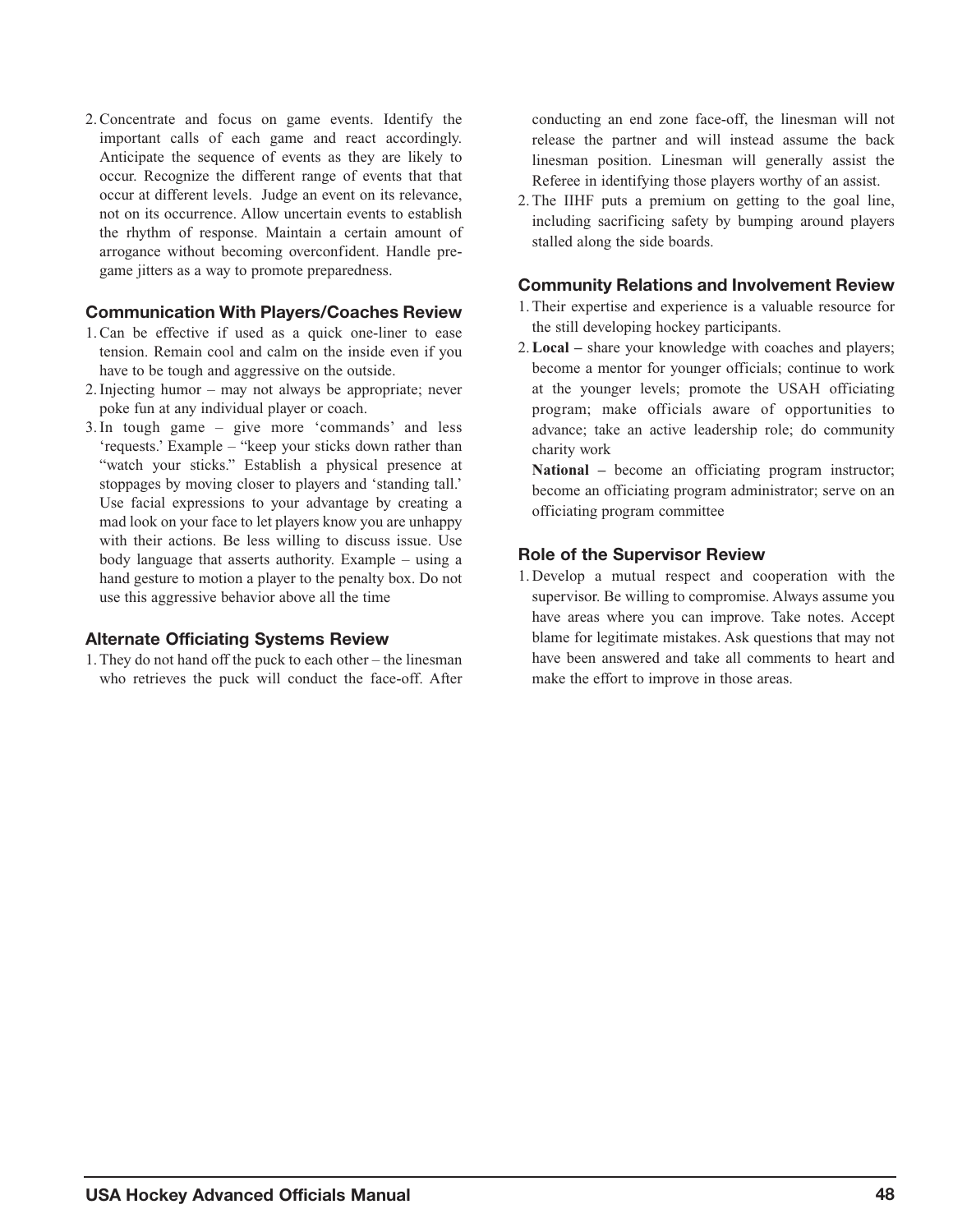# **ACKNOWLEDGEMENTS**

A special thanks goes out to the following individuals who contributed to this publication. Your commitment and dedication to making this program a success is greatly appreciated

| <b>Pete Anderson</b> | Dave LaBuda           |
|----------------------|-----------------------|
| <b>Scott Brunton</b> | <b>Chris Milles</b>   |
| <b>Lyman Dimond</b>  |                       |
| <b>Jim Doyle</b>     | <b>Brett Parson</b>   |
| <b>Wayne Fleming</b> | <b>Perry Petterle</b> |
| <b>Bob Hayden</b>    | Dan Rampino           |
| <b>Milt Kaufman</b>  |                       |
| <b>David Kemp</b>    | <b>Mike Shapey</b>    |
| <b>Bill Leslie</b>   | <b>Mike Sultzbach</b> |
|                      | A                     |

<span id="page-51-0"></span>